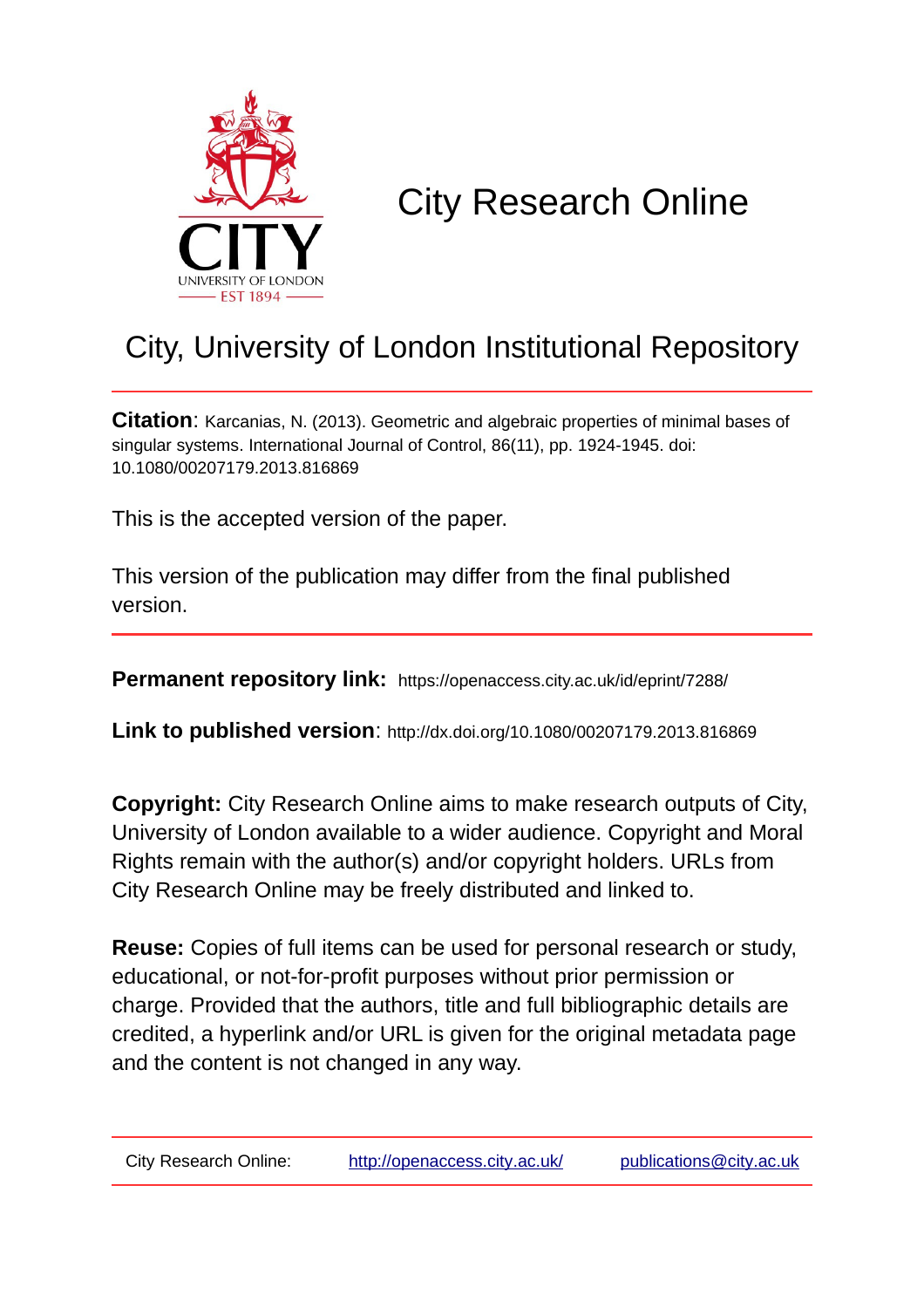# Geometric and Algebraic Properties of Minimal Bases of Singular Systems

Nicos Karcanias

Systems and Control Centre School of Engineering and Mathematical Sciences City University London EC1V 0HB, UK N.Karcanias@city.ac.uk

June 10, 2013

#### Abstract

For a general singular system  $S_e[E, A, B]$  with an associated pencil  $T(S)$ , a complete classification of the right polynomial vector pairs  $(\underline{x}(s), \underline{u}(s))$ , connected with the  $\mathcal{N}_r\{T(s)\}\$ rational vector space, is given according to the proper-nonproper property, characterising the relationship of the degrees of those two vectors. An integral part of the classification of right pairs is the development of the notions of canonical and normal minimal bases for  $\mathcal{N}_r\{T(s)\}\$  and  $\mathcal{N}_r\{R(s)\}\$  rational vector spaces, where  $R(s)$  is the state restriction pencil of  $S_e[E, A, B]$ . It is shown that the notions of canonical and normal minimal bases are equivalent; the first notion characterises the pure algebraic aspect of the classification, whereas the second is intimately connected to the real geometry properties and the underlying generation mechanism of the proper and nonproper state vectors  $\underline{x}(s)$ . The results presented, highlight both the algebraic and geometric properties of the partitioning of the set of reachability indices; the classification of all proper and nonproper polynomial vectors  $x(s)$  induces a corresponding classification for the reachability spaces to proper-nonproper and results related to the possible dimensions feedbackspectra assignment properties of them are also given. The classification of minimal bases introduces new feedback invariants for singular systems, based on the real geometry of polynomial minimal bases, and provides an extension of the standard theory for proper systems [2] to the case of singular systems.

Nicos Karcanias dedicates this paper to Alistair MacFarlane FRS who has motivated him to explore the relationships between geometric and algebraic methods in feedback control. Alistair MacFarlane was throughout his career interested in exploring the links between geometry and frequency response methods.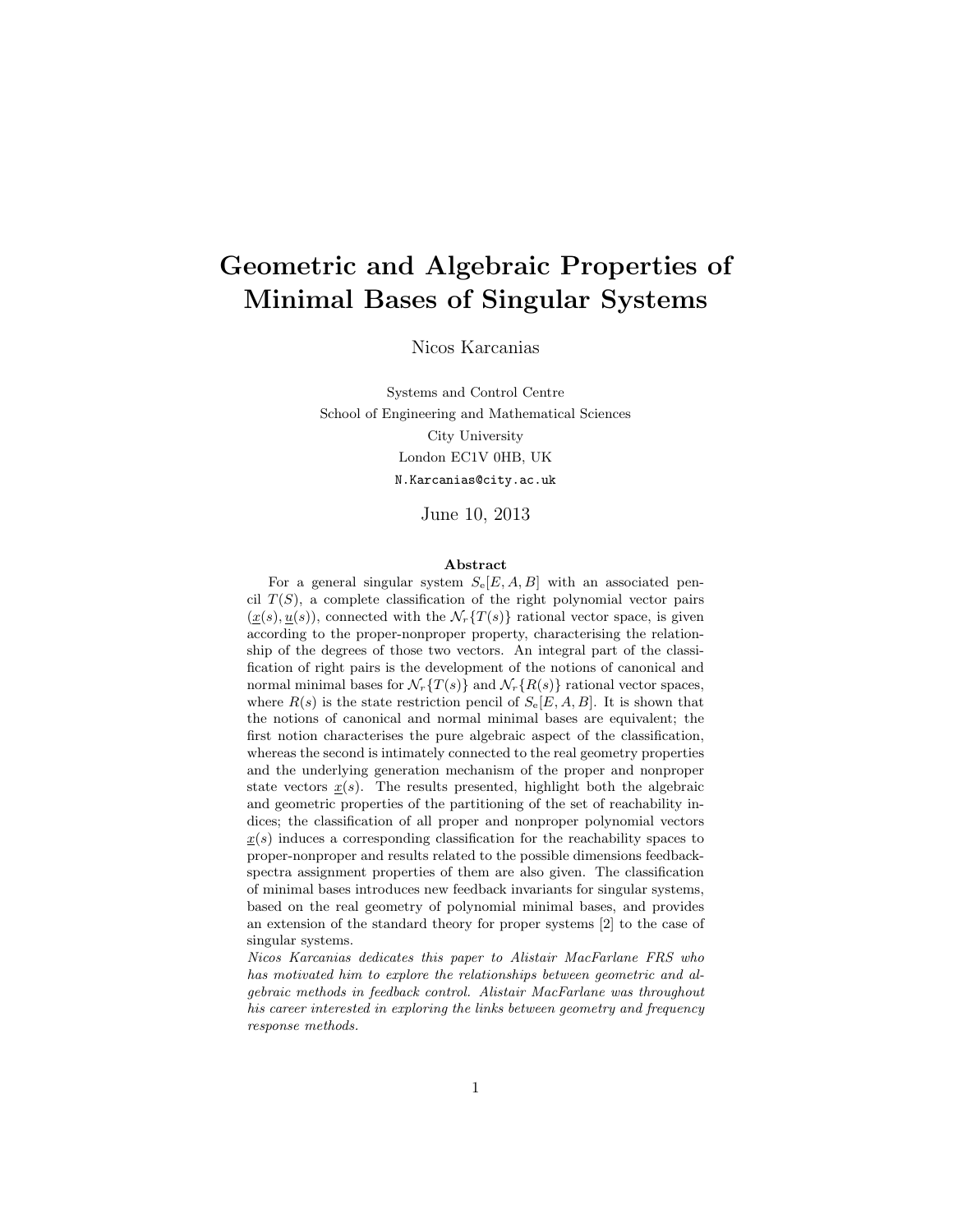#### 1 Introduction

The algebraic notion of polynomial bases of rational vector spaces [3] is central in the study of structure and solvability of linear system problems [3], [4],[5], [6], [7], [8], [9] (and references therein). In the context of state space theory, important rational vector spaces emerge as null spaces of matrix pencils [10] [12] the polynomial vectors in such vector spaces characterise important system theory concepts, such as those of controllability subspaces [2],[11], [12], [25], [26] and their Forney degrees define corresponding types of invariant indices, such as the controllability, observability indices [8], output nulling indices [13] etc. The recent developments in the theory of singular systems [14], and especially in the area of feedback invariants and canonical forms [15],[24], under different types of state space transformations, has motivated the study of a further classification of the polynomial vectors associated with the matrix pencil generated rational vector spaces. For proper (regular state space) systems, there is an important relationship between the degrees of the state and input polynomial vectors of the right null space of the state controllability pencil, known as "plus one" property [2]. It has been observed that the "plus one" property breaks down in the case of singular systems and this has led to the classification of the input and state polynomial vector pairs into proper (satisfying the "plus one" property) and non-proper (violating the "plus one" property) [15], [16], [17], [19]. The classification of state-input polynomial pairs into proper-nonproper, introduces a classification of minimal indices (reachability indices) which defines new invariants under the general feedback transformation group [15]; this classification has been studied in terms of the properties of the recursive subspace algorithms [16], [19] in terms of the elementary transformations which lead to the definition of feedback canonical forms [15], and in terms of the properties of canonical minimal bases [17] associated with the singular system. The aim of this paper is to fully develop the algebraic and geometric properties of canonical minimal bases of singular systems, introduce new feedback invariants, discuss methods for their construction and provide a complete classification of all state polynomial vectors and their associated invariant subspaces.

The current work is within the general framework of developing the algebraic tools linked to matrix pencil theory which enable the characterisation of geometric concepts using as vehicle matrix pencils [27], [22], [23] and the properties of minimal bases [3], [17], [21].

The present work is based on the properties of the real geometry and invariant spaces associated with rational vector spaces [20], and in particular those corresponding to matrix pencils [21], [23]. The analysis is greatly simplified by considering the input-restricted system [22], which enables the development of the properties of state polynomial vectors of  $S(E, A, B)$ , whereas the nonproperness is simply characterised by the fact that nonproper state vectors are generated by vectors in  $\mathcal{N}_r(E)$ . The overall classification of minimal bases according to the proper-nonproper property, is based on the study of the parti-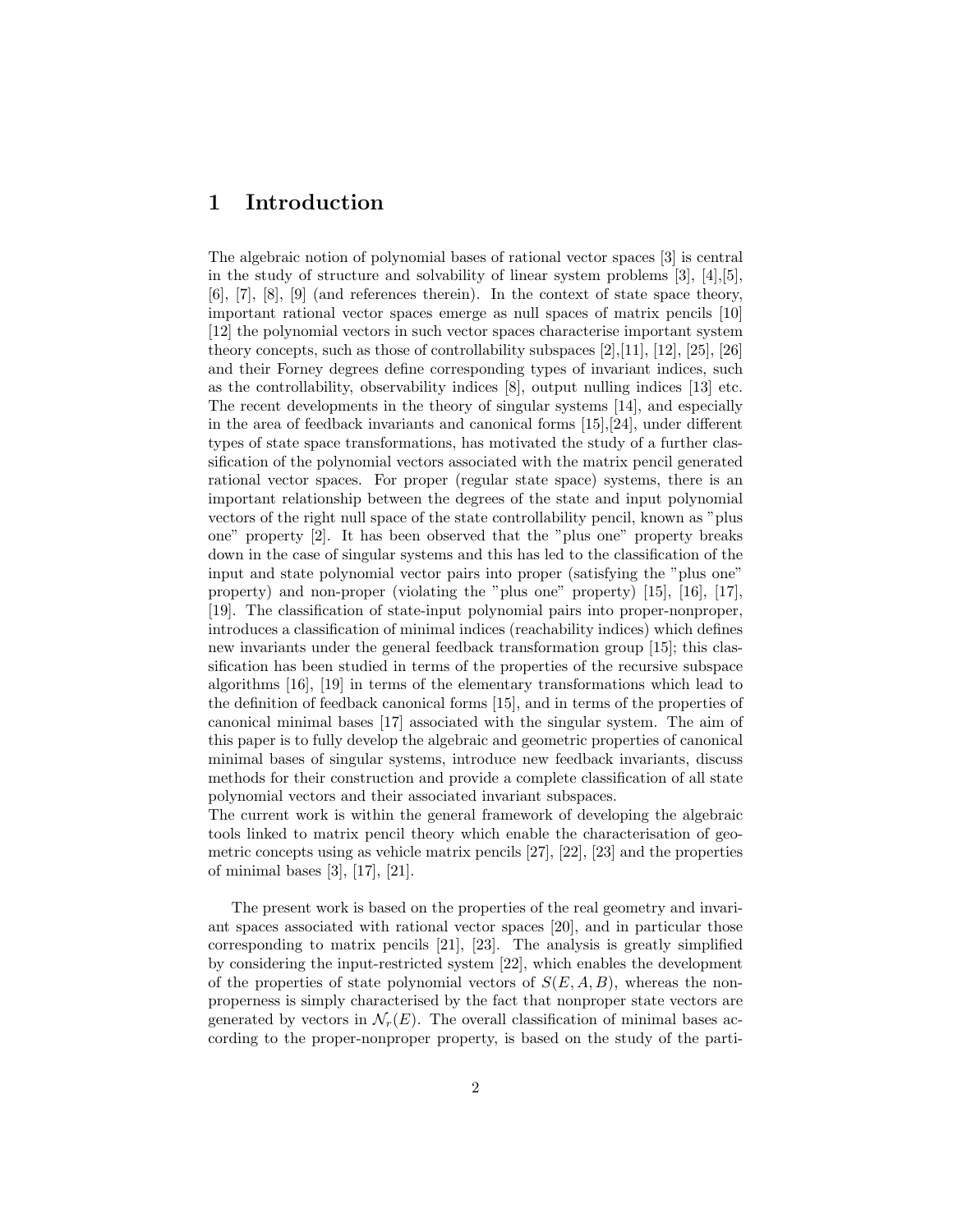tioning of the family of high coefficient invariant spaces of the system by  $\mathcal{N}_r(E)$ which in turn implies an invariant partitioning of the ordered minimal bases and leads in a natural way to the definition of normal minimal bases; the latter are shown to be equivalent to the notion of canonical minimal bases [17] and their construction reveals the partitioning of the reachability indices into the nonproper-proper sets, which goes hand in hand with the decomposition of the maximal prime state module M<sup>∗</sup> as a direct sum of a nonproper and a proper maximal submodule  $\mathcal{M}^*_E$  and  $\tilde{\mathcal{M}}^*_E$  respectively. The structure of the  $\mathcal{M}^*_E$ ,  $\tilde{\mathcal{M}}^*_E$  is described by the nesting of the corresponding nonproper, proper prime submodules, each one of them characterising the family of nonproper, proper vectors of a given maximal degree. It is shown that  $\mathcal{M}^*, \mathcal{M}^*_E$  are uniquely defined, but not  $\tilde{\mathcal{M}}_E^*$ ; however, any  $\tilde{\mathcal{M}}_E^*$  is characterised by the same set of dynamical indices, which are the proper reachability indices of the system. The supporting spaces of the polynomial vectors in  $\mathcal{M}_E^*$ ,  $\tilde{\mathcal{M}}_E^*$  define the nonproper-proper reachability spaces of the system; the properties of such spaces are intimately connected to the structure of the canonical minimal bases, from which both feedback invariant and spectrum assignment properties of these spaces may be inferred. Although the present study is based on the  $S(E, A, B)$  singular system, the results may be readily extended to the case of  $S(E, A, C), S(E, A, B, C)$  systems.

The paper is structured as follows: in Section 2 we provide some background definitions and results on the relationship between the invariants of the stateinput system pencil and the corresponding restriction pencil, whereas in Section 3 we expand the previous results, introduce the classification of state-input polynomial pairs into proper-nonproper, and define the notion of canonical bases. In Section 4 we summarise some results from [21] on the structure of matrix pencil generated rational vector spaces and in particular those properties related to the real geometry and invariants of such spaces, as well as the generation of polynomial vectors. In section 5 we consider the problem of generating complete sets of polynomial vectors based on a given system of progenitor spaces; the results in Section 5 are specialised to the case where the progenitor spaces are subspaces of  $\mathcal{N}_r(E)$  and this leads to the presentation of the main results, given in Section 6 and dealing with the properties, invariant spaces and modules associated with the normal bases. The relationship between normal and canonical bases is also examined in Section 6, where methods for constructing such bases are also considered.

Throughout the paper we denote:  $R, C, R(s)$ , the real, complex numbers, rational functions respectively.  $R^{n}[s]$ ,  $R^{m \times n}[s]$  are the  $n \times 1$ ,  $m \times n$  vectors, matrices with elements from the ring of polynomials R[s]. If  $T(s) = sF - G \in$  $R^{m \times n}[s]$  is a matrix pencil, then  $\Psi(T) \triangleq \{D_{\infty}(T); D_f(T); I_c(T); I_r(T)\}\$  denotes the set of Kronecker invariants of  $T(s)$  [10], and in particular,  $D_{\infty}(T)$ ,  $D_f(T)$ are the sets of infinite, finite elementary divisors (IED, FED) and  $I_c(T)$ ,  $I_r(T)$ are the sets of column, row minimal indices (CMI, RMI). If  $H$  is a matrix (map), then  $\rho(H)$  denotes its rank,  $\mathcal{N}_r\{H\}$ ,  $\mathcal{N}_l\{H\}$ ,  $\mathcal{R}\{H\}$  denote the right, left null space and range correspondingly. If  $V$  is a vector space, then dimV denotes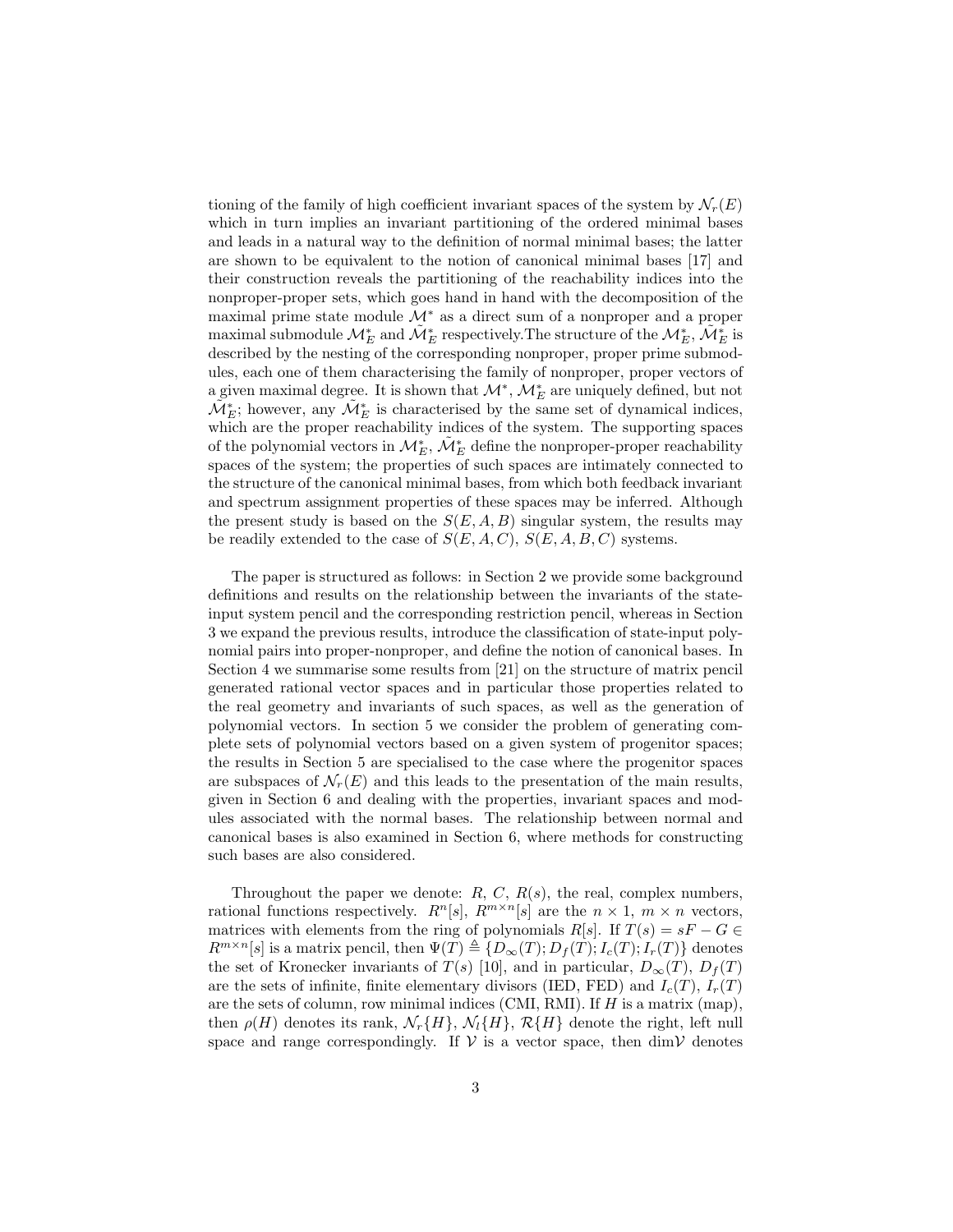its dimension, V a basis matrix for V and  $\underline{v}$  a general vector. If  $t(s) \in R[s]$ , then  $\vartheta[t(s)]$  denotes its degree. Finally, if n is a positive integer, then  $n =$  $\{1, 2, \ldots, n\}.$ 

#### 2 Statement of the Problem and Background Definition and Results

We consider the family of singular systems  $S_e$  described by

$$
S_e: E\underline{\dot{x}} = A\underline{x} + B\underline{u}, E, A \in R^{n \times n}, B \in R^{n \times l}, \rho(B) = l < n \tag{1}
$$

The family of such systems is denoted by  $\Sigma_{l,n}$  and every system in  $\Sigma_{l,n}$  is defined by the triplet  $(E, A, B)$ , or algebraically in terms of the associated system pencil.

$$
T(s) = [sE - A, -B] \in R^{n \times (n+l)}[s]
$$
 (2)

We shall denote by  $\Pi_{l,n}$  the family of pencils corresponding to  $\Sigma_{l,n}$ . Consider now the set of ordered pairs

$$
H_D = \{ h = (W, Q(s)) : W \in R^{n \times n}, |W| \neq 0
$$

$$
Q(s) = \begin{bmatrix} V & 0\\ F_P + sF & G \end{bmatrix} \in R^{(n+l)\times (n+l)}[s],
$$

$$
(3)
$$

$$
|Q(s)| = c \in R - \{0\}, V \in R^{n \times n}, G \in R^{l \times l}\}
$$
\n(4)

and define on  $H_D$  the composition rule  $*: H_D \times H_D \rightarrow H_D : \forall h_i = (W_i, Q_i(s)), i =$ 1, 2 we have

$$
h_1 * h_2 = (W_1, Q_1(s)) * (W_2, Q_2(s)) = (W_1 W_2, Q_2(s) Q_1(s))
$$
\n<sup>(5)</sup>

 $(H_D, *)$  is a group, referred to as *Linear Dynamic Feedback Group* and will be simply denoted by  $H_D$ . If  $F_D = 0$ , or  $F_P = F_D = 0$  then the resulting subgroups of  $H_D$  are denoted by  $H, H_C$  and are referred to as state-feedback-(or Brunovsky-)group, coordinate transformation group respectively. The action of  $H_D$  on  $\Sigma_{l,n}$  is defined as an action on  $\Pi_{l,n}$  by:  $\circ: H_D \times \Pi_{l,n} \to \Pi_{l,n} : \forall h \in H_D$ and  $T(s) \in \Pi_{l,n}$ , then

$$
h \circ T(s) = T'(s) = W[sE - A, -B] \begin{bmatrix} V & 0 \\ F_P + sF_D & G \end{bmatrix} = [sE' - A', -B'] \tag{6}
$$

We shall denote by  $H_D(S_e), H(S_e), H_C(S_e)$  the equivalence classes or orbits of  $S_e$ , or corresponding  $T(s)$ , under the action of the  $H_D$ ,  $H$ ,  $H_C$  respectively. Note that every  $h \in H_D$  is uniquely defined by the ordered set  $\overline{h} = (W, V, G, F_P, F_D)$ and thus the elements of  $H_D$ ,  $H$ ,  $H_C$  may be denoted by  $h = (W, V, G, F_P, F_D)$ ,  $h =$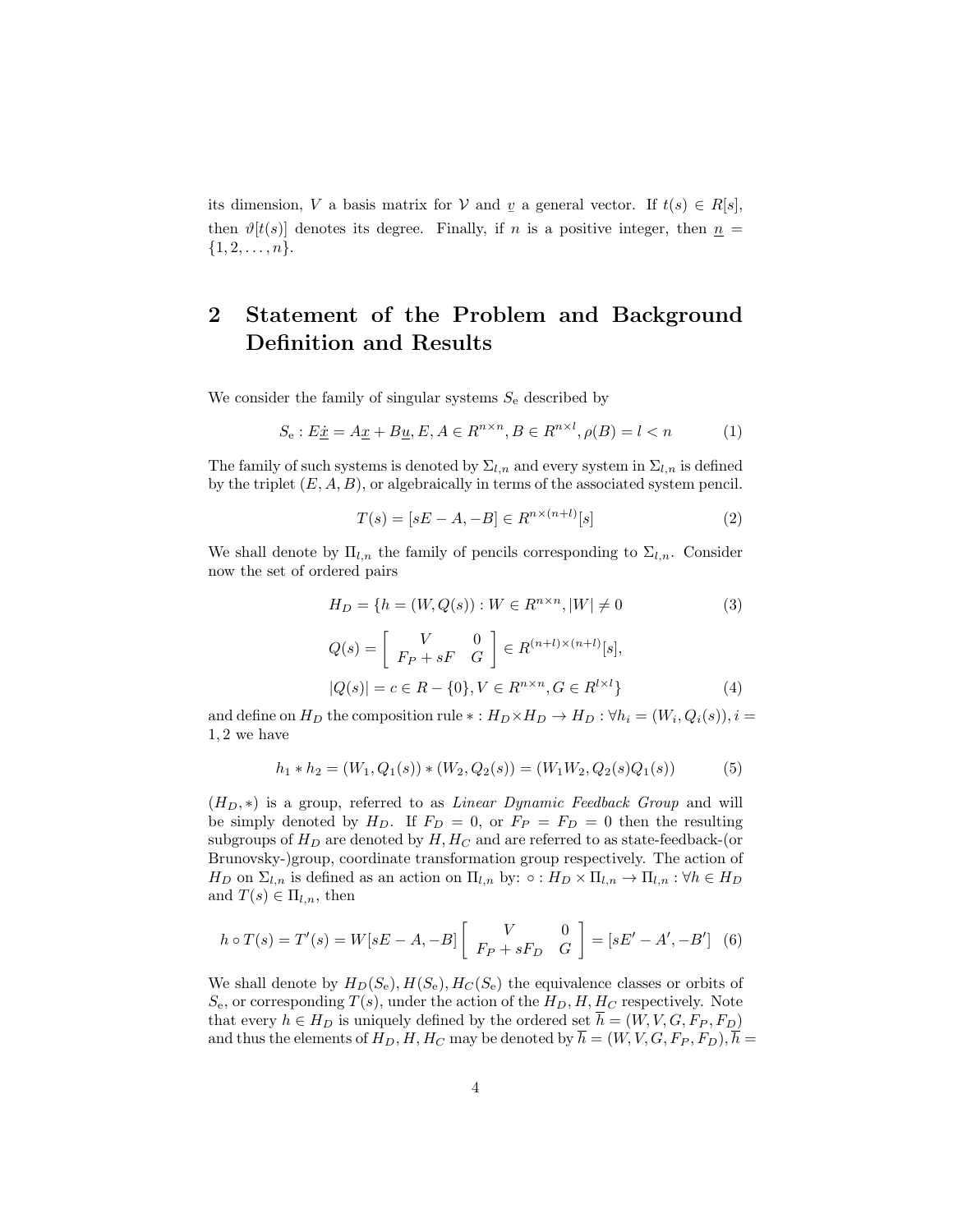$(W, V, G, F_P), \overline{h} = (W, V, G)$  respectively ( $\overline{\cdot}$  denotes the ordered set representation).

If  $N \in R^{(n+l)\times n}, B^{\dagger} \in R^{l\times n}$  is pair of a left annihilator, left inverse of B respectively  $(NB = 0, B^{\dagger}B = I_l, \rho(N) = n - l)$ , then (1) may be equivalently represented  $[22],[23]$ , by:

$$
S_{\rm er} : NE\underline{x} = NA\underline{x} \tag{7}
$$

$$
\underline{u} = B^{\dagger} \{ E \underline{x} - A \underline{x} \} \tag{8}
$$

The differential system  $S_e$  defined by (7) is known as input-space restricted state model and represents the state trajectory generating mechanism of  $S_e$  [23]. In fact, for every solution of  $S_{\rm e}^r$  (generated by an initial condition) the input which together with the initial condition generates this trajectory of  $S<sub>e</sub>$  is defined in (8). The pencil  $R(s) = sNE - NA$  is known as a *restriction pencil* [22],[23] and its importance is demonstrated by the following result.

**Lemma 2.1.** For any  $S_e \in \Sigma_{l,n}$  and any pair  $\overline{h}_C = (W, I_n, I_l) \in H_C$  reduces  $T(s)$  to

$$
h_C \circ T(s) = WT(s) = \begin{bmatrix} sNE - NA & 0 \\ sB^{\dagger} - B^{\dagger}A & -I_l \end{bmatrix}, W = \begin{bmatrix} N \\ B^{\dagger} \end{bmatrix} \in R^{n \times n}, |W| \neq 0
$$
\n(9)

Furthermore, there exists  $\overline{h} = (W', V', I_l) \in H_C$  such that

$$
\overline{h}_C \circ T(s) = W'T(s) \left[ \begin{array}{cc} V' & 0 \\ 0 & I_l \end{array} \right] = \left[ \begin{array}{cc} R_k(s) & 0 \\ s B'^{\dagger} E' - B'^{\dagger} A' & I_l \end{array} \right], W' = \left[ \begin{array}{cc} N' \\ B'^{\dagger} \end{array} \right] \tag{10}
$$

where  $(N', {B'}^{\dagger})$  is another pair of left annihilator and inverse of B and  $R_k(s)$ is the Kronecker canonical form of  $R(s) = sNE - NA$ .

*Proof.* It is clear that for every  $(N, B^{\dagger})$  pair  $W \in R^{n \times n}$ ,  $|W| \neq 0$ , and that  $WT(s)$  is in the form (9). If we select any  $(N, B^{\dagger})$  pair, then there exist  $(L, V)$ pair of strict equivalence transformations such that  $L(sNE - NA)V = R_k(s)$  is in Kronecker form. Clearly from (9) we have

$$
\begin{bmatrix} L & 0 \\ 0 & I_{n-l} \end{bmatrix} \begin{bmatrix} sNE - NA & 0 \\ sB^{\dagger}E' - B^{\dagger}A & I_l \end{bmatrix} \begin{bmatrix} V & 0 \\ 0 & I_l \end{bmatrix} = \begin{bmatrix} R_k(s) & 0 \\ sB^{\dagger}E' - B^{\dagger}A' & -I_l \end{bmatrix}
$$
(11)

and since  $LN = N'$  is another left annihilator  $(L \in R^{(n-l)\times (n-l)}, |L| \neq 0)$  the result is established.

 $\blacksquare$ 

We shall refer to  $(9)$  as a *restriction form* and to  $(10)$  as a *normal restriction* form of  $T(s)$ . Clearly, these forms are not uniquely defined, however, the normal restriction form may be considered as a "pseudo-canonical", since  $R_K(s)$  is in Kronecker form. Using the above lemma we may state: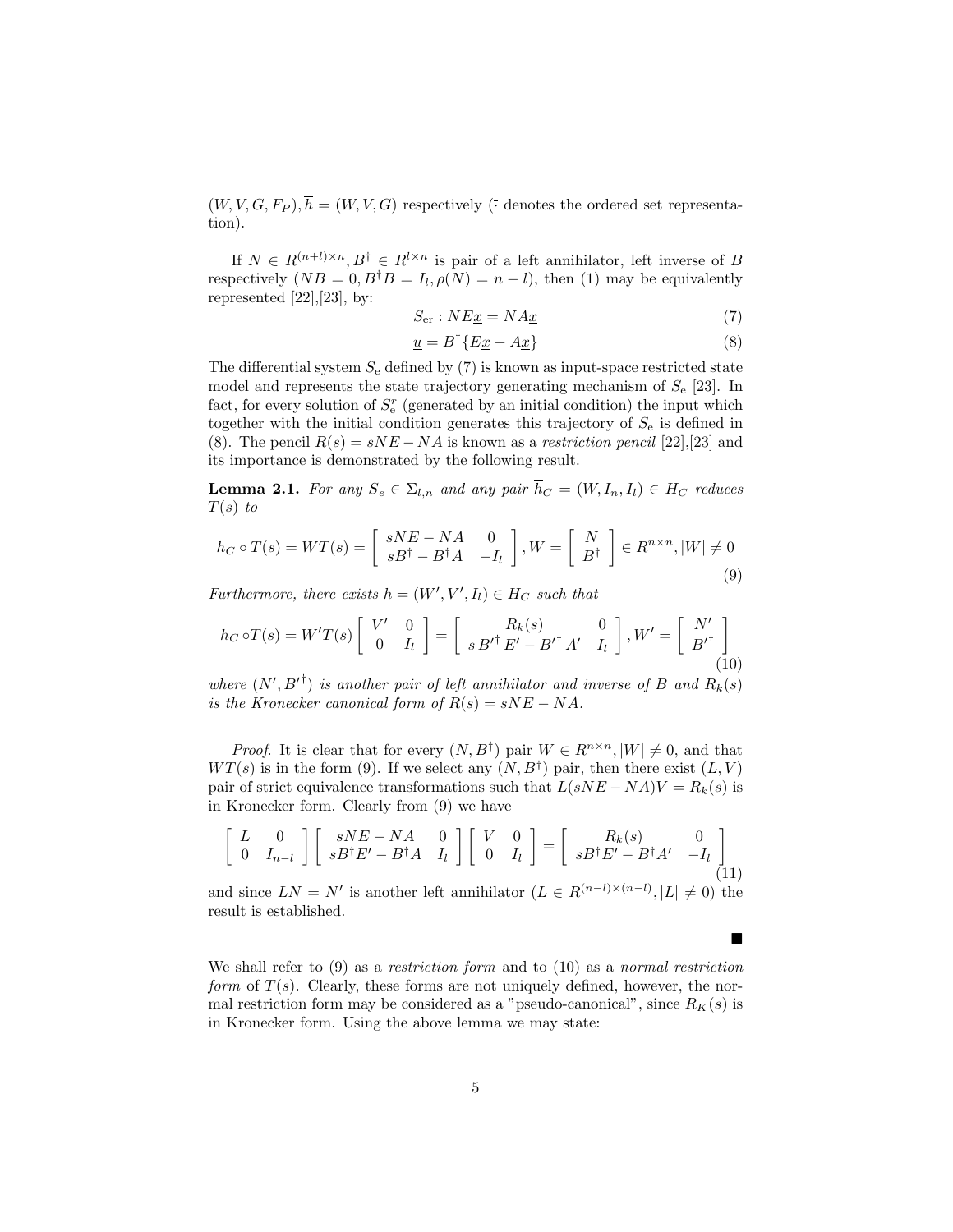**Proposition 2.1.** For any  $S_e \in \Sigma_{l,n}$ , let  $\overline{h}_C = (W', V', I_l) \in H_C$  be a transformation that reduces  $T(s)$  to its normal restriction form  $h<sub>C</sub> \circ T(s)$  as in (10), where W' is defined by the  $(N', {B'}^{\dagger})$  pair. Then, if

$$
\overline{h} = (W', V', I_l, -{B'}^{\dagger} A V') \in H, \overline{h}_D = (W', V', I_l, -{B'}^{\dagger} A V', {B'}^{\dagger} E V') \in H_D
$$
\n(12)

$$
h \circ T(s) = \begin{bmatrix} R_K(s) & 0 \\ s B'^t E V' & -I_l \end{bmatrix} = \tilde{T}(s) \in H(S_e)
$$
 (13)

$$
h_D \circ T(s) = \begin{bmatrix} R_K(s) & 0 \\ 0 & -I_l \end{bmatrix} = \tilde{T}^*(s) \in H_D(S_e)
$$
 (14)

■

The proof follows immediately from Lemma 2.1 and the definition. The form defined by (12) is a "pseudo-canonical" form under the H group, since  $B'^{\dagger} E V'$ is not uniquely defined. From (14) we have the following important result.

**Theorem 2.1.** Let  $S_e \in \Sigma_{l,n}$  and let  $\Psi(R)$  be the set of strict equivalence invariants of  $R(s) = sNE - NA$ . The set  $\{l, \Psi(R)\}\$ is a complete invariant of the  $H_D(S_e)$  class and  $T^*(s)$  in (14) is a canonical form.

*Proof.* The invariance of  $\Psi(R)$  is already known (see [22],[23]). If  $S_e, S'_e \in$  $\Sigma_{l,n}$  and they have the same  $\Psi(R)$ , then by Proposition (2.1) we have that there exist  $h, h'_{D} \in H_{D}$  such that  $h_{D} \circ T(s) = h'_{D} \circ T'(s)$  and thus  $S'_{e} \in H_{D}(S_{e})$ . Clearly then,  $T^*(s)$  is a canonical form.

An alternative proof of the completeness property has been given in [15]. The above results demonstrate that  $S_e$  characterise the orbit  $H_D(S_e)$  and not just the individual system  $S_e; S_e^r$  may thus be also referred to as a "feedback free" description. The invariants of  $R(s)$  completely characterise the orbit  $H_D(S_e)$ , but they are not complete for the  $H(S_e), H_C(S_e)$  orbits. The study of relationships between the invariants of  $R(s)$  and  $T(s)$  is an essential part in our effort to establish the relationships between the sets of CMI, RMI and corresponding minimal bases of the pencils  $R(s)$  and  $T(s)$  and thus provide a deeper understanding of their algebraic, geometric and feedback properties. Some general properties of the invariants of  $R(s)$  and  $T(s)$  are examined next.

## 3 Relationships Between the Invariants of the System and Restriction Pencils: Preliminary Results

In this section, some general properties of the  $R(s)$  and  $T(s)$  pencils (describing relationships between their invariants) are first derived and then a classification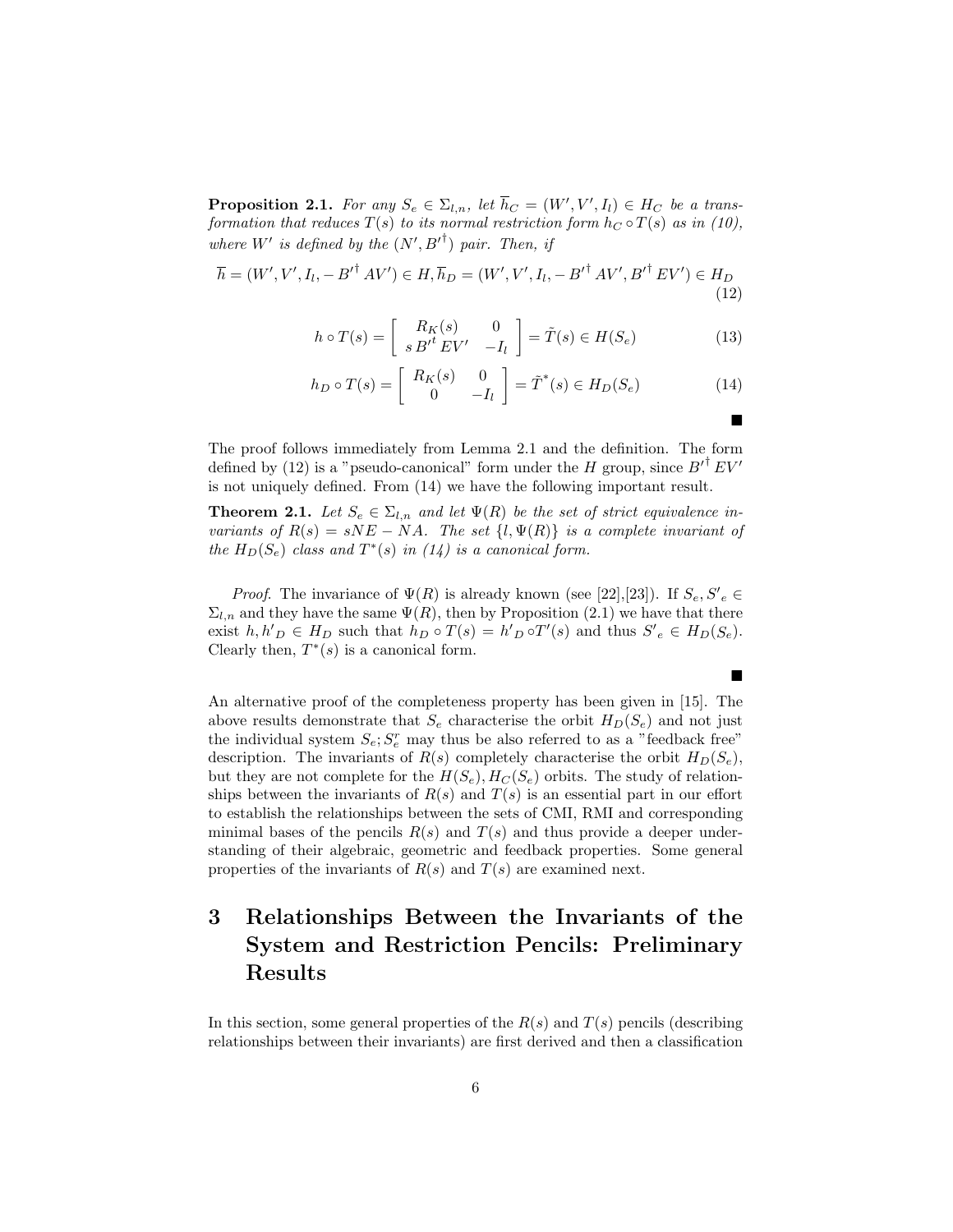of the pairs of the polynomial vectors  $(\underline{x}(s), \underline{u}(s))$  associated with  $\mathcal{N}_r\{T(s)\}$ is introduced. The results described here provide the background for the development of the algebraic and geometric classification of CMI and associated minimal bases discussed in the following sections. Throughout the paper we assume that  $\rho = \rho_{R(s)}\{T(s)\} \leq n$  and it is not necessarily equal to n. Systems with  $\rho = n$  are called *normal*, whereas those with  $\rho < n$  are called *degenerate* [18];in the following we make no distinction between those two cases. We first note:

Remark 3.1. The pencil  $T(s)$  and any of its restriction forms are strict equivalent and thus they have the same set of invariants.

 $\blacksquare$ 

Some general relationships between  $R(s)$  and  $T(s)$  are given below.

**Proposition 3.1.** For the pencils  $T(s)$ ,  $R(s)$  the following properties hold true:

- (i) If  $r = \rho_{R(s)}\{R(s)\}\$ , then  $\rho = \rho_{R(s)}\{T(s)\} = r + l$ .
- (ii)  $D_f(R) = D_f(T)$ .
- (iii) Every minimal basis matrix  $Y_T(s)$  of  $\mathcal{N}_l\{T(s)\}\$  may be expressed as  $Y_T(s)$  =  $Y_R(s)N$  where  $Y_R(s)$  is a minimal basis matrix for  $\mathcal{N}_l\{(R(s))\}$  and vice versa. Thus,  $I_r(R) = I_r(S)$ .
- (iv)  $\dim \mathcal{N}_r \{T(s)\} = \dim \mathcal{N}_r \{R(s)\} = n+l \rho = n-r = p$  and thus  $R(s)$  and T(s) have the same number of CMI.

*Proof.* (i), (ii), (iv). By Proposition (2.1),  $T(s)$  and  $T^*(s)$  are  $R[s]$ -equivalent and thus they have the same Smith form and rank over  $R(s)$ . From the block diagonal structure of  $T^*(s)$ , parts (i) and (ii) follow immediately. Part (iv) is a consequence of part (i).

(iii). If  $y(s)^t \in \mathcal{N}_l\{T(s)\}\,$ , then we may write

$$
\underline{y}(s)^{t} = [\underline{\tilde{y}}_{1}(s)^{t}, \underline{\tilde{y}}_{2}(s)^{t}] \left[ \begin{array}{c} N \\ B^{\dagger} \end{array} \right], W = \left[ \begin{array}{c} N \\ B^{\dagger} \end{array} \right] \tag{15}
$$

where  $(N, B^{\dagger})$  is any pair of annihilator and inverse defined on B and thus  $y(s)^t T(s) = 0$  implies

$$
\underline{\tilde{y}}_{1}(s)^{t}, \underline{\tilde{y}}_{2}(s)^{t} \begin{bmatrix} sNE - NA & 0\\ sB^{\dagger}E - B^{\dagger}A & -I_{l} \end{bmatrix} = 0 \Leftrightarrow \begin{cases} \underline{\tilde{y}}_{1}(s)^{t}(sNE - NA) = 0\\ \underline{\tilde{y}}_{2}(s)^{t} = 0 \end{cases}
$$
\n(16)

and thus

$$
\underline{y}(s)^t = \underline{\tilde{y}}_1(s)^t N, \underline{\tilde{y}}_1(s)^t R(s) = 0 \tag{17}
$$

From (15) and (17) and the fact that  $W \in R^{n \times n}$ ,  $|W| \neq 0$ , it follows that any two minimal bases  $Y_T(s)$ ,  $Y_R(s)$  for  $T(s)$  and  $R(s)$  are related by

$$
Y_T(s) = [Y_R(s), 0]W = Y_R(s)N
$$
\n(18)

and thus they also have the same set of RMI.

7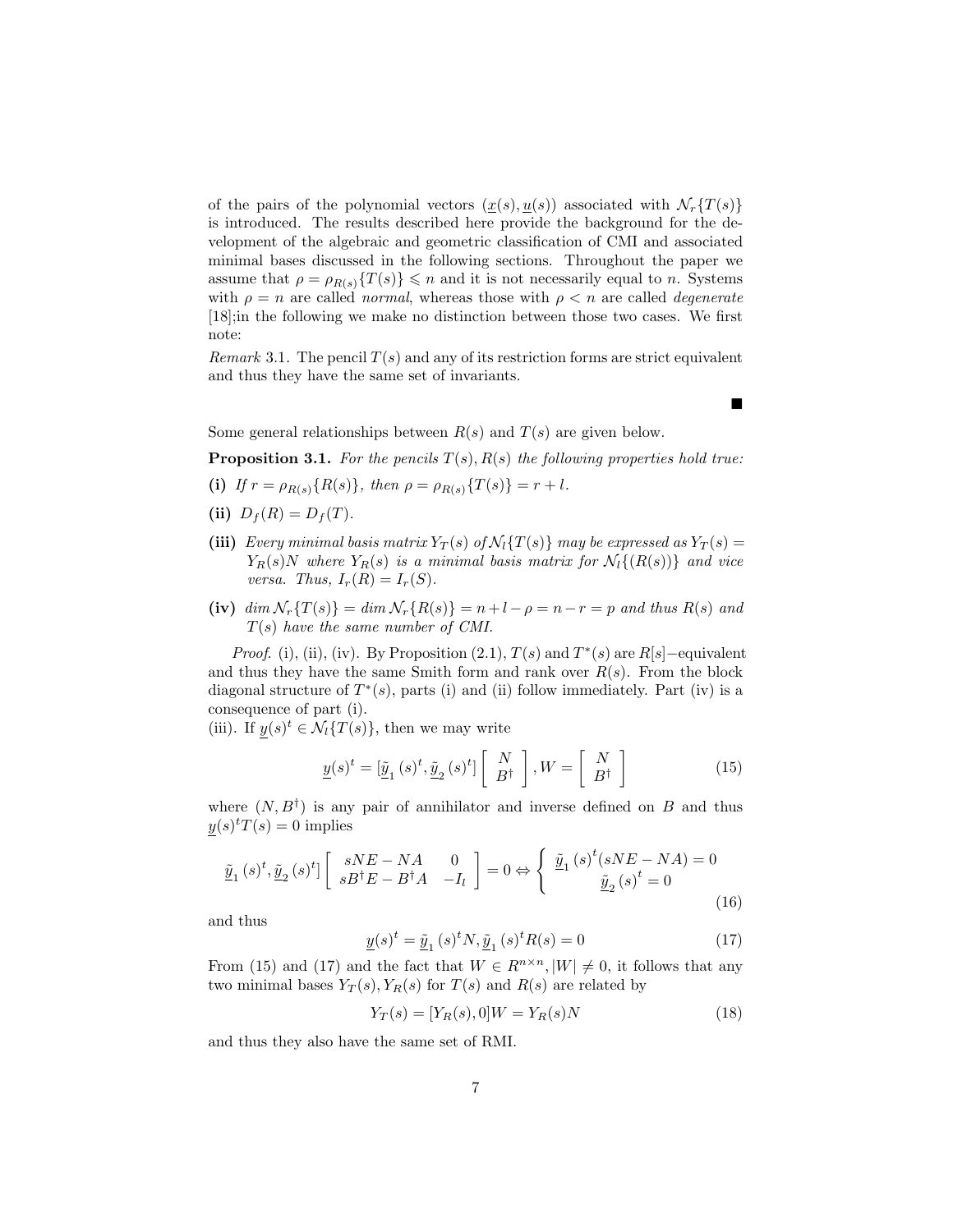It is clear from the above result that as far as FED and RMI the two pencils carry the same (or equivalent) information. The relationship between their CMI and associated minimal bases is examined in this paper, whereas the respective relationships between their IED has been considered in [23]. As far as the number of the IED of  $R(s)$  and  $T(s)$  we have the following result.

**Proposition 3.2.** Let  $S_e = (E, A, B) \in \Sigma_{l,n}$  and denote by  $\rho = \rho_{R(s)}\{T(s)\}, r =$  $\rho_{R(s)}\{R(s)\}\.$  If  $n_{IED}(\cdot)$  denotes the numbers of the IED of a pencil, then:

$$
n_{IED}(T) = \rho - \rho(E) \tag{19}
$$

$$
n_{IED}(R) = r - \rho(NE) = \rho - l - \rho([E, B])
$$
\n(20)

$$
n_{IED}(T) = n_{IED}(R) + \rho([E, B]) - \rho(E)
$$
\n(21)

and

$$
n_{IED}(T) = n_{IED}(R), \text{ if and only if }, I_m(B) \subseteq I_m(E) \tag{22}
$$

*Proof.* For any pencil  $P(s) = sF - G, n_{RMI}(P) + n_{IED}(P) = \dim N_l(F),$ where  $n_{RMI}(\cdot), n_{IED}(\cdot)$  denote total numbers of RMI, IED respectively. From the above identity and part (i) of Proposition 3.1, conditions (15) the first two parts of (20) are established. Note that  $\rho([E, B]) = l + \rho(NE)$  and thus the last part of (20) follows. The rest of the result follows from (21) and (22).

Throughout the rest of the paper we consider the properties of the rational vector spaces  $\mathcal{X}_T \triangleq \mathcal{N}_r\{t(s)\}, \mathcal{X}_R \triangleq \mathcal{N}_r\{R(s)\}\$  defined over  $R(s)$ . It is known [3], that the study of properties of rational vector spaces may be reduced to a study of polynomial vector bases; thus, in the following we consider the properties of polynomial vectors in  $\mathcal{X}_T$ .

Consider a pair  $(\underline{x}(s), \underline{u}(s)), \underline{x}(s) \in R^n[s], \underline{u}(s) \in R^l[s]$  such that:

$$
[sE - A, -B] \begin{bmatrix} \underline{x}(s) \\ \underline{u}(s) \end{bmatrix} = 0 \Leftrightarrow T(s)\underline{z}(s) = 0
$$
 (23)

The pair  $(x(s), u(s))$  will be called a *right pair* of  $S_e$  and (23) may be equivalently expressed as:

$$
(sNE - NA)\underline{x}(s) = \underline{0}
$$
\n<sup>(24)</sup>

$$
\underline{u}(s) = B^{\dagger}(sE - A)\underline{x}(s) \tag{25}
$$

*Remark* 3.2. From (25) we have that  $\vartheta[\underline{u}(s)] \leq \vartheta[\underline{x}(s)] + 1$ , where  $\vartheta[\cdot]$  denotes the degree of the polynomial vector (max of degrees of its elements). For proper systems,  $|E| \neq 0$  and thus the above relationship holds only as equality [2]; for singular systems however the sign " $\leq$ " holds in general.

 $\blacksquare$ 

■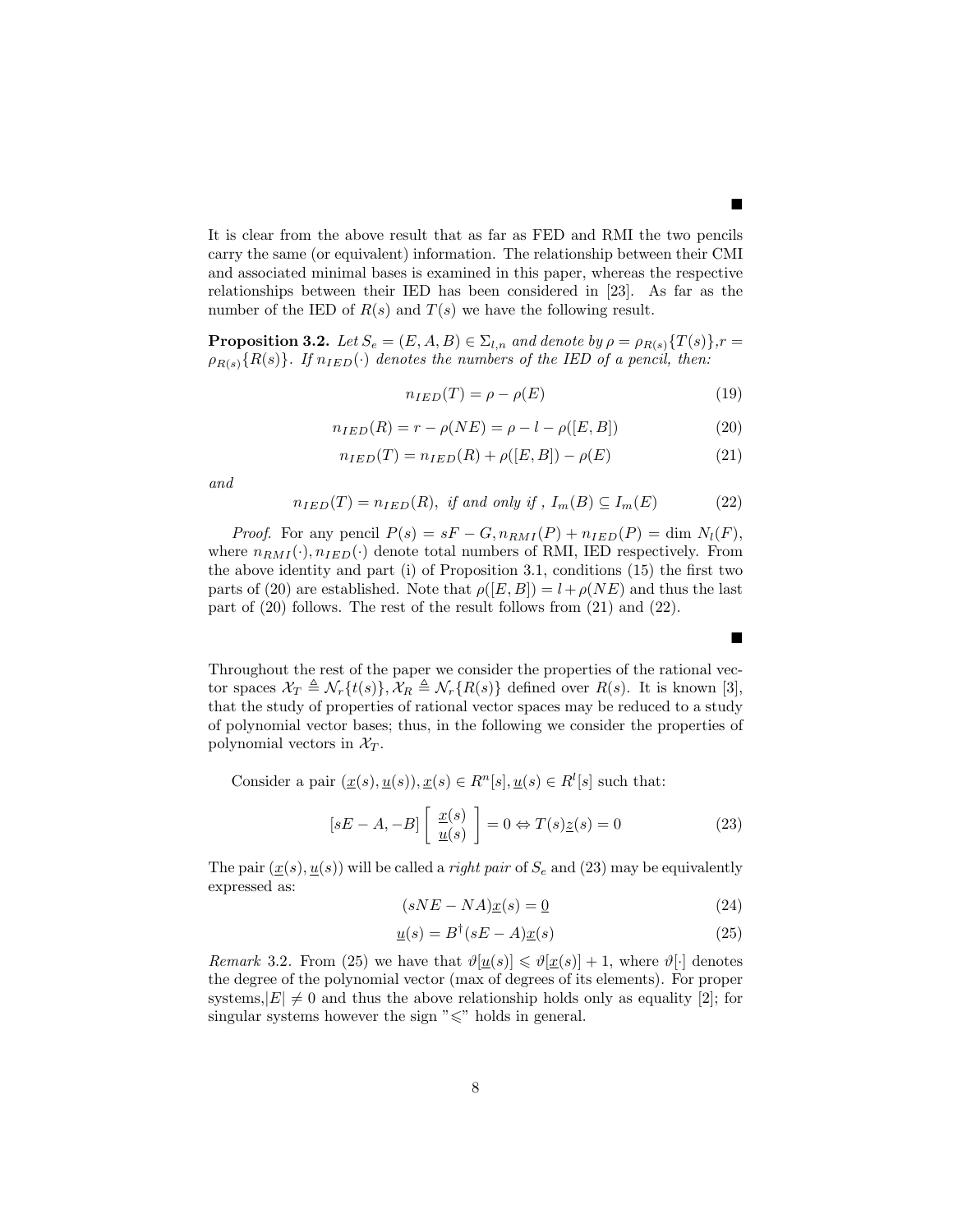**Definition 3.1.** Let  $\underline{z}(s) \in \mathcal{X}_T \cap R^{(n+l)}[s]$  and  $(\underline{x}(s), \underline{u}(s))$  be the associated right pair. The vector  $\underline{z}(s)$ , or the pair  $(\underline{x}(s), \underline{u}(s))$  is called proper, if  $\vartheta[\underline{u}(s)] = \vartheta[\underline{x}(s)] + 1$  and nonproper, if  $\vartheta[\underline{u}(s)] \leq \vartheta[\underline{x}(s)]$ .

For proper systems, it is known [2] that all pairs are proper; the properties of the proper pairs are intimately related to important dynamic and feedback system properties [2], [11], [22]. The extension of the classical results (developed for proper systems) to the singular systems case requires the development of the algebraic and geometric aspects of the proper-nonproper pair classification, which is considered here.

By Remark 3.2, it follows that a right pair  $(x(s), u(s))$  with  $\vartheta[x(s)] = k$  may be represented as:

$$
\underline{x}(s) = \underline{x}_0 + s \,\underline{x}_1 + \ldots + s^k \,\underline{x}_k, \, \underline{x}_k \neq 0, \, \underline{u}(s) = \underline{u}_0 + s \,\underline{u}_1 + \ldots + s^{k+1} \,\underline{u}_{k+1} \tag{26}
$$

We shall denote by  $\underline{x}^h = \underline{x}_k \triangleq [\underline{x}(s)]_h, \underline{x}^l = \underline{x}_0 [\underline{x}(s)]_l$  and shall refer to k as the essential degree and  $\underline{x}^h, \underline{x}^l$  as the generators, cogenerators of the pair. The characterisation of the proper-nonproper pairs is given in the following result.

**Proposition 3.3.** Let  $(\underline{x}(s), \underline{u}(s))$  be a right pair with generator  $\underline{x}^h = \underline{x}_k$  and essential degree k.

(i) The pair is proper, if and only if there exists  $\underline{u}_{k+1} \in R^l \neq 0$ , such that

$$
E \underline{x}_k = B \underline{u}_{k+1} \tag{27}
$$

(ii) The pair is nonproper, if and only if  $\underline{x}_k \in N_r(E)$ . Furthermore

$$
\vartheta[\underline{u}(s)] = \vartheta[\underline{x}(s)] - \mu = k - \mu, \mu = 0, 1, \dots
$$
\n(28)

if and only if the following conditions are satisfied

$$
E \underline{x}_k = 0, E \underline{x}_{k-1} = A \underline{x}_k, \dots, E \underline{x}_{k-\mu} = A \underline{x}_{k-\mu}, E \underline{x}_{k-\mu+1} - A \underline{x}_{k-\mu} = B \underline{u}_{k-\mu} \neq 0
$$
\n(29)

The proof follows immediately from the definition. From the above result we have some further properties:

Remark 3.3. If  $(N, B^{\dagger})$  is any pair of a left annihilator and inverse of B, then the right pair  $(\underline{x}(s), \underline{u}(s))$  with generator  $\underline{x}_h$  is

(i) proper, if and only if

$$
NE \underline{x}_h = \underline{0}, B^{\dagger} E \underline{x}_h \neq \underline{0}
$$
\n(30)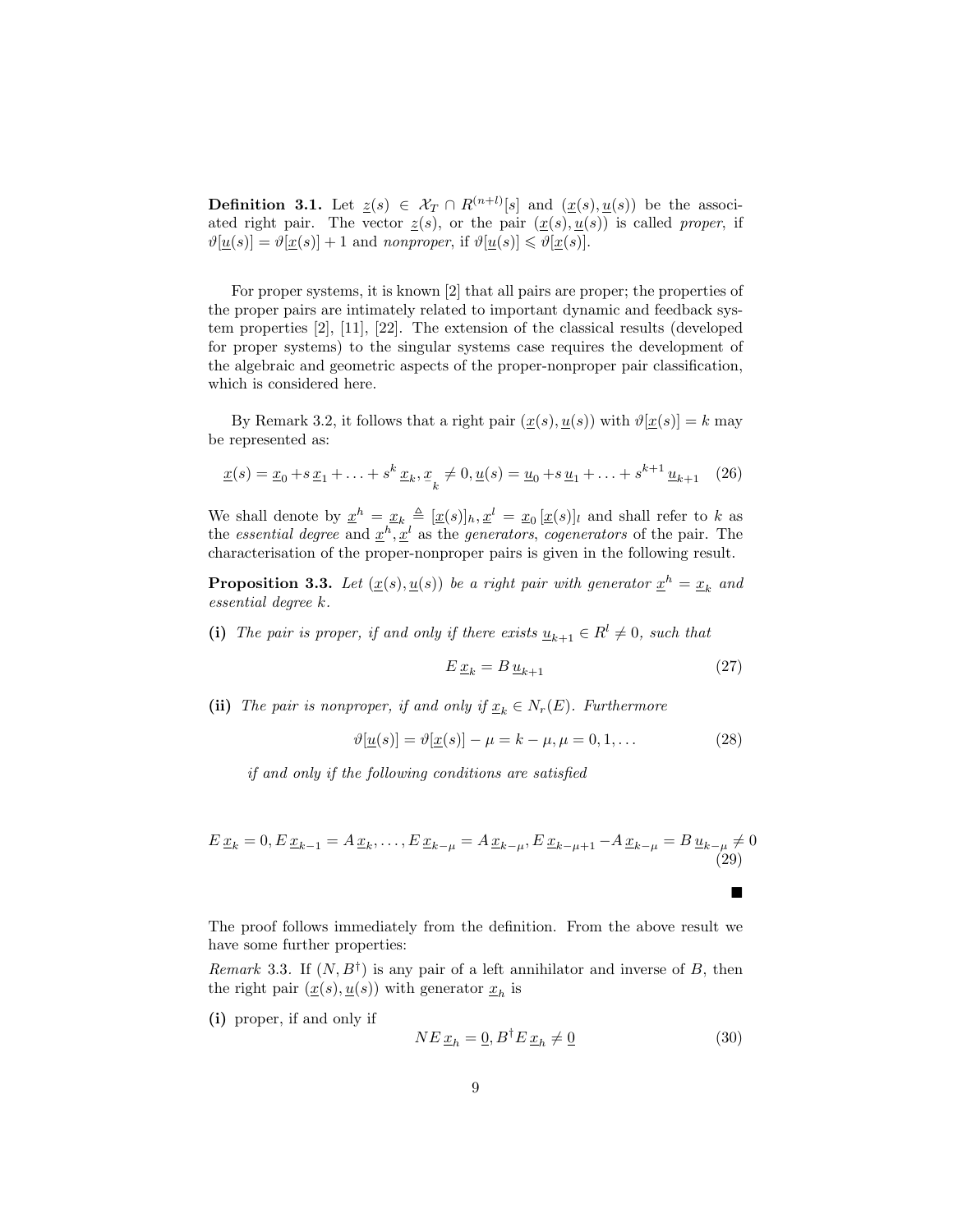(ii) nonproper, if and only if

$$
NE \underline{x}_h = \underline{0}, B^{\dagger} E \underline{x}_h = \underline{0}
$$
\n(31)

■

■

 $\blacksquare$ 

*Remark* 3.4. The generators  $\underline{x}_h$  of proper pairs are vectors such that  $0 \neq E \underline{x}_h \in$  $\mathcal{R}(B)$ , whereas those of the nonproper pairs are vectors in  $\mathcal{N}_r(E)$ . However, not every vector in  $\mathcal{N}_r(E)$  generates a right nonproper pair.

Remark 3.5. If  $(\underline{x}(s), \underline{u}(s))$  is a nonproper pair and  $\vartheta[\underline{u}(s)] = k - \mu = \vartheta[\underline{x}(s)] \mu, \mu = 0, 1, \ldots$  then the vectors  $\{\underline{x}_k, \underline{x}_{k+1}, \ldots, \underline{x}_{k+\mu}\}\$  define a Jordan chain at  $s = \infty$  for the pair (or pencil sE-A), if they are linearly independent.

From the above remark we have a characterisation of the possible degrees of  $\underline{u}(s)$  vectors.

*Remark* 3.6. Let  $\{q_i, i \in \underline{\tau}\}\)$  be the set of degrees of IED of  $sE-A$ . If  $(\underline{x}(s), \underline{u}(s))$ is a nonproper pair with essential degree  $k$ , then

$$
k + 1 < \vartheta[\underline{u}(s)] \leq k + 1 - q, q \in \{q_1, \dots, q_\tau\} \tag{32}
$$

The question that naturally arises is whether the property of a pair to be proper, or nonproper is invariant under transformations of the  $H$ , or  $H_D$  type. Note that if  $h \in H_D$  and  $\overline{h} = (W, V, G, F_P, F_D)$ , then the pair defined by  $(\underline{x}(s), \underline{u}(s)),$ where

$$
\underline{x}'(s) = V\underline{x}(s), \ \underline{u}'(s) = F_P \underline{x}(s) + sF_D \underline{x}(s) + G\underline{u}(s)
$$
\n(33)

will be referred to as the h–equivalent pair of  $(\underline{x}(s), \underline{u}(s))$  and it is a right pair for the system associated with  $T'(s) = h \circ T(s)$ . The preservation, or nonpreservation of the classification of h−equivalent pairs, will be referred to as invariance or non-invariance of the proper, nonproper property under  $H$ , or  $H_D$ group action. The following result is readily established and stated without proof.

**Proposition 3.4.** Let  $S_e \in \Sigma_{l,n}$  and  $(\underline{x}(s), \underline{u}(s))$  be a right pair of  $S_e$ . Then,

- (i) If  $(\underline{x}(s), \underline{u}(s))$  is proper, for all  $S'_{e} \in H(S_e)$  the equivalent pairs are also proper.
- (ii) If  $(\underline{x}(s), \underline{u}(s))$  is nonproper, then for all  $S'_{e} \in H(S_{e})$  the equivalent pairs are also nonproper. Furthermore, if  $S'_{e}$  is a generic element of  $H(S_{e})$  and  $(\underline{x}'(s), \underline{u}'(s))$  is the equivalent pair, then  $\vartheta[\underline{x}'(s)] = \vartheta[\underline{u}'(s)]$ .

Remark 3.7. The proper-nonproper classification of right pairs is not invariant under  $H_D$ -transformations. Thus, as it has been already stated by Theorem  $(2.1)$ , this classification does not provide any new invariants under  $H_D$ −equivalence; however, it may provide new invariants under the  $H-$  transformation group.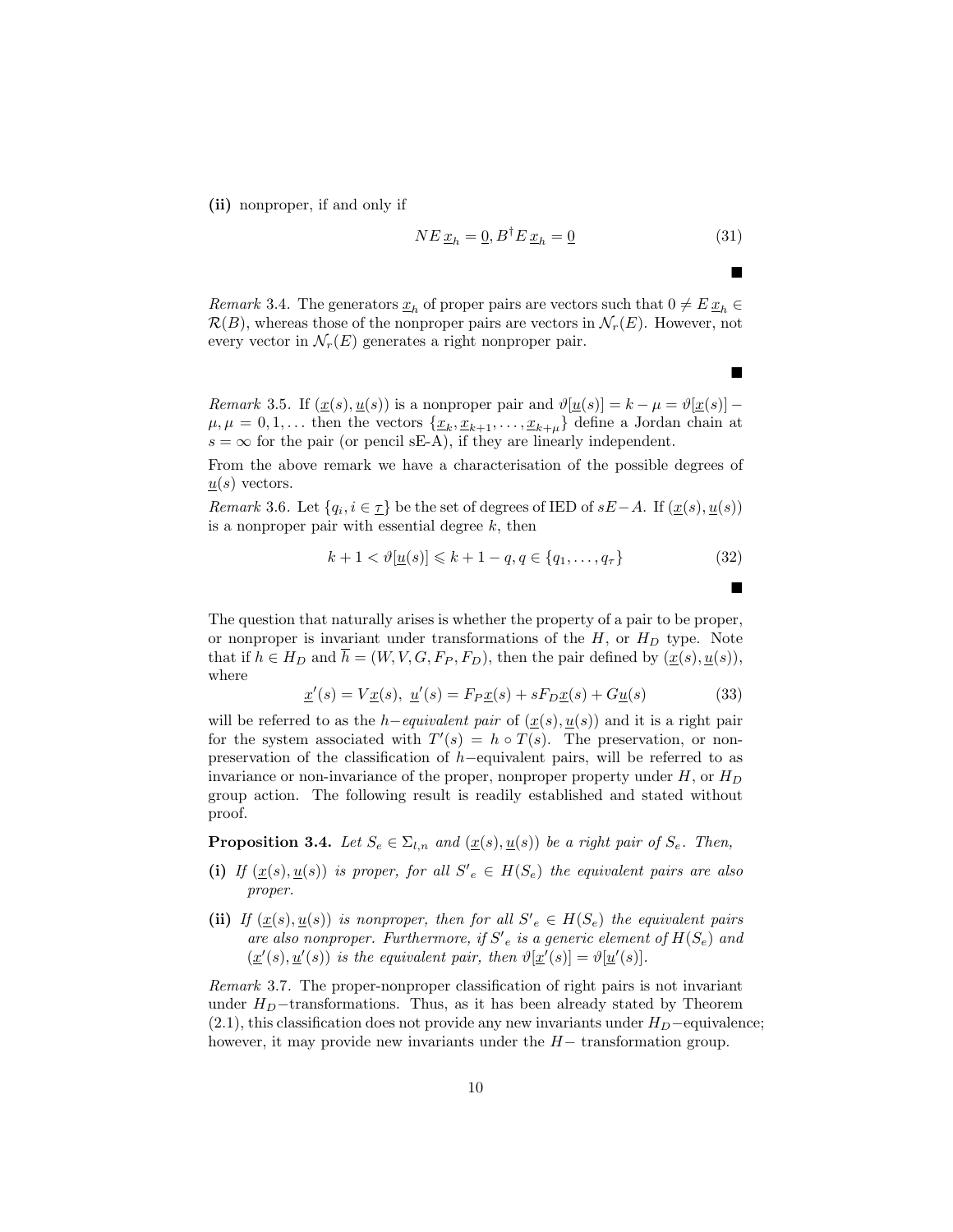Proposition 3.4 suggests that since the classification is invariant under the H–group, it introduces some new invariants for the  $H(S_e)$  class. Defining the properties of this new set of invariants is the aim of the paper. The classification of proper-nonproper pairs may be reduced to an equivalent problem of classifying minimal bases [3], since any polynomial vector may be expressed as a linear combination of vectors of such bases. Thus, we may define [17]:

**Definition 3.2.** Let  $\hat{Z}(s) = [\ldots, \hat{z}_i(s), \ldots] \in R^{(n+m)\times p}[s]$  be a minimal basis matrix (MBM) [3] of  $\mathcal{X}_T$ , dim  $\mathcal{X}_T = p$ , where  $\hat{z}_i(s) = [\underline{x}_i(s)^t, \underline{u}_i(s)^t]^t$ .

(i) If we partition  $\hat{Z}(s)$ , according to the partitioning of  $T(s)$ , i.e.

$$
\hat{Z}(s) = \begin{bmatrix} \hat{X}(s) \\ \hat{U}(s) \end{bmatrix}, \hat{X}(s) \in R^{n \times p}[s], \hat{U}(s) \in R^{l \times p}[s]
$$
(34)

then  $\hat{X}(s),\hat{U}(s)$  are referred to as state-, input-parts and  $\hat{Z}(s)$  as  $(n, l)$ –partitioned;

(ii) If  $\hat{Z}(s)$  is  $(n, l)$ –*partitioned* and its columns are ordered such as

$$
\hat{Z}(s) = [Z(s); \tilde{Z}(s)] = \begin{bmatrix} X(s) & \tilde{X}(s) \\ U(s) & \tilde{U}(s) \end{bmatrix} = \begin{bmatrix} \hat{X}(s) \\ \hat{U}(s) \end{bmatrix} \tag{35}
$$

where the pairs corresponding to the columns of  $\tilde{Z}(s)$ ,  $Z(s)$  are proper, nonproper respectively, and the columns in  $\tilde{Z}(s)$ ,  $Z(s)$  are ordered according to ascending degrees, then  $\hat{Z}(s)$  is called  $E-ordered$ ;

(iii) If  $\hat{Z}(s)$  is an E−ordered basis and its state part  $\hat{X}(s)$  is a minimal basis itself, then  $\hat{Z}(s)$ , as well as  $\hat{X}(s)$  are called *canonical*.

Obviously, every MBM of  $\mathcal{X}_T$  may be reordered and become an E–ordered MBM; however, any E−ordered MBM is not necessarily canonical. The classification and study of properties of canonical MBMs is one of the main objectives of this paper. Some preliminary properties of the  $(n, l)$ −partitioned MBMs of  $\mathcal{X}_T$  are discussed next. We first note that for any  $\hat{Z}(s)$  matrix,  $T(s)\hat{Z}(s) = 0$  is equivalent to

$$
(sNE - NA)\hat{X}(s) = 0 \tag{36}
$$

$$
\hat{U}(s) = B^{\dagger}(sE - A)\hat{X}(s)
$$
\n(37)

From the above we have:

**Proposition 3.5.** Let  $\hat{Z}(s) = [\hat{X}(s)^t, \hat{U}(s)^t]^t \in R^{(n+l)\times p}[s]$  be an  $(n, l)$ -partitioned matrix, such that  $T(s)\hat{Z}(s) = 0$ . Then,

- (i)  $\hat{Z}(s)$  is an R[s]–basis of  $\mathcal{X}_T^r$ , if and only if  $\hat{X}(s)$  is an R[s]–basis of  $\mathcal{X}_R$ .
- (ii)  $\hat{Z}(s)$  is a least degree basis [5] of  $\mathcal{X}_T$ , if and only if  $\hat{X}(s)$  is a least degree basis of  $\mathcal{X}_R$ .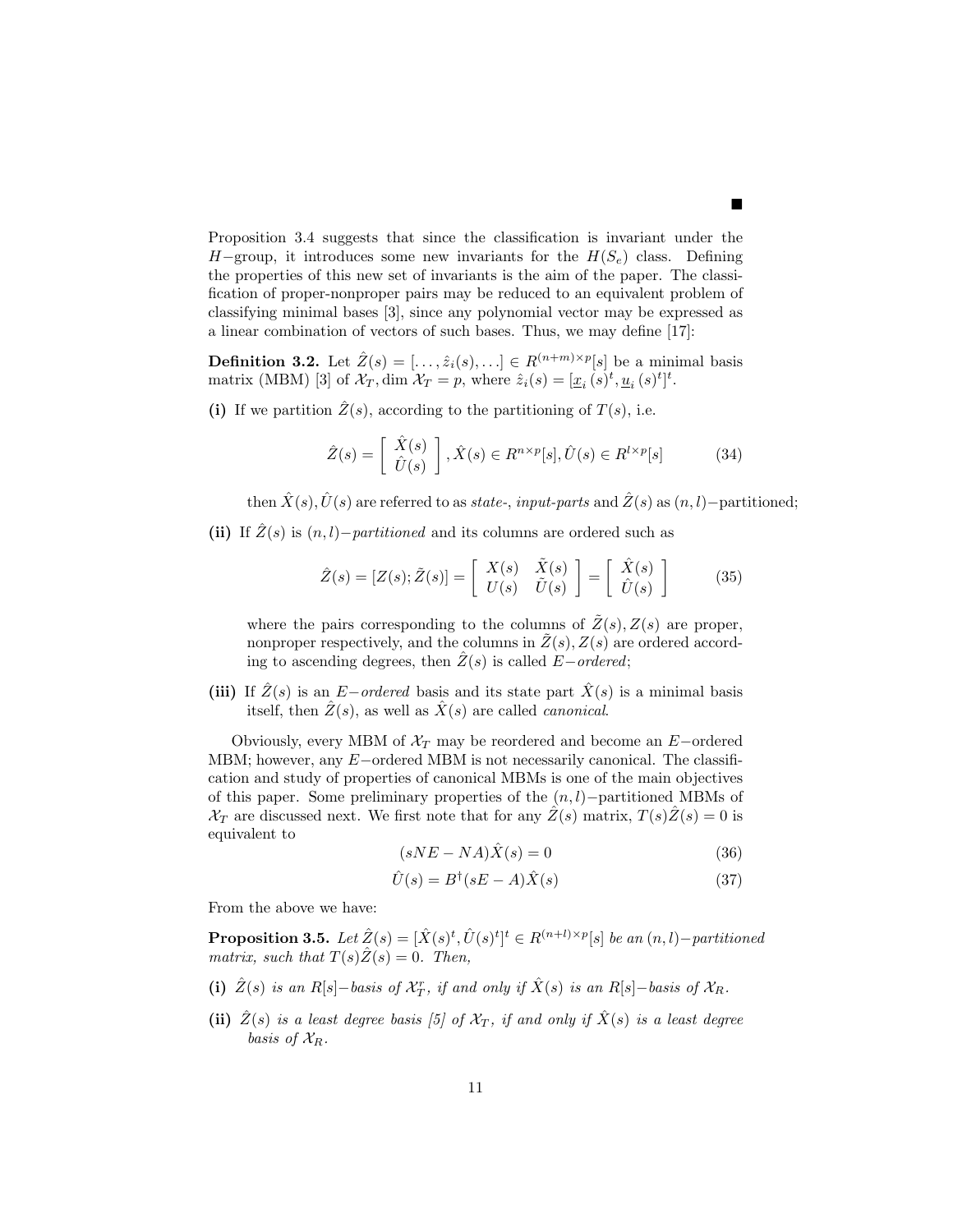Proof.

- (i) If  $\hat{Z}(s)$  is a basis matrix for  $\mathcal{X}_T$ , but  $\hat{X}(s)$  loses rank over  $R[s]$ , then  $\exists v(s) \in$  $R^p[s]$  such that  $\hat{X}(s)\underline{v}(s) = 0$ ; thus, from (37) follows that  $\hat{Z}(s)\overline{\underline{v}(s)} = 0$  $\Omega$  which leads to a contradiction. By Proposition  $(3.1)$ , it is clear that dim  $\mathcal{X}_T = \dim \mathcal{X}_R = n + l - \rho = n - r = p$  and thus  $\tilde{X}(s)$  is a basis of  $\mathcal{X}_R$ , since it satisfies (37), and has  $\tau$  independent columns. If  $\ddot{X}(s)$  is a basis matrix of  $\mathcal{X}_R$ , then it has rank p and obviously  $Z(s)$  has also rank p. By Prop. (3.1), the sufficiency is established.
- (ii) If  $\hat{X}(s)$  is least degree, i.e. has no finite zeros, then obviously  $\hat{Z}(s)$  has no finite zeros. Assume now that  $\hat{Z}(s)$  is least degree, but  $\hat{X}(s)$  is not; since  $\hat{X}(s)$  has finite zeros, say  $z \in C$  is one of them, then  $\exists \underline{v} \in C^p$  such that  $\hat{X}(z)y = 0$ ; by (37) and for  $s = z$  we have that  $\hat{U}(z)y = 0$  and thus  $\hat{Z}(z)\underline{v} = 0$  which leads to a contradiction. This completes the proof.

Remark 3.8. If  $Z(s)$  defines a canonical minimal basis (MB) of  $\mathcal{X}_T$ , then its state part  $\hat{X}(s)$  defines an MB for  $\mathcal{X}_R$ . If  $\hat{X}(s)$  defines a MB of  $\mathcal{X}_R$  and  $U(s)$ is defined by (37), then  $\hat{Z}(s) = [\hat{X}(s)^t, \hat{U}(s)^t]^t$  is a least degree basis of  $\mathcal{X}_T$  but not necessarily a MB.

 $\blacksquare$ 

п

The question that naturally arises is to determine the conditions under which an E−ordered MB is also canonical, or equivalently the conditions under which an MB of  $\mathcal{X}_R$  may be extended to an MB of  $\mathcal{X}_T$ . Note that the key tool for this investigation are the geometric properties of the generators of the right pairs; the properties of the generators form an integral part of the theory of algebraic and geometric invariants of matrix pencils [20] which are summarised in the following section.

### 4 Geometric and Algebraic Invariants of Rational Vector Spaces Associated with Matrix Pencils

It is evident from the characterisation of the proper, non-proper pairs that the geometry of the space of generators of such pairs, plays an essential role in the classification process. The geometry of the generators spaces is part of a theory of geometric and algebraic invariants of rational vector spaces [20], and matrix pencils in particular [21]. In this section we review some of the basic concepts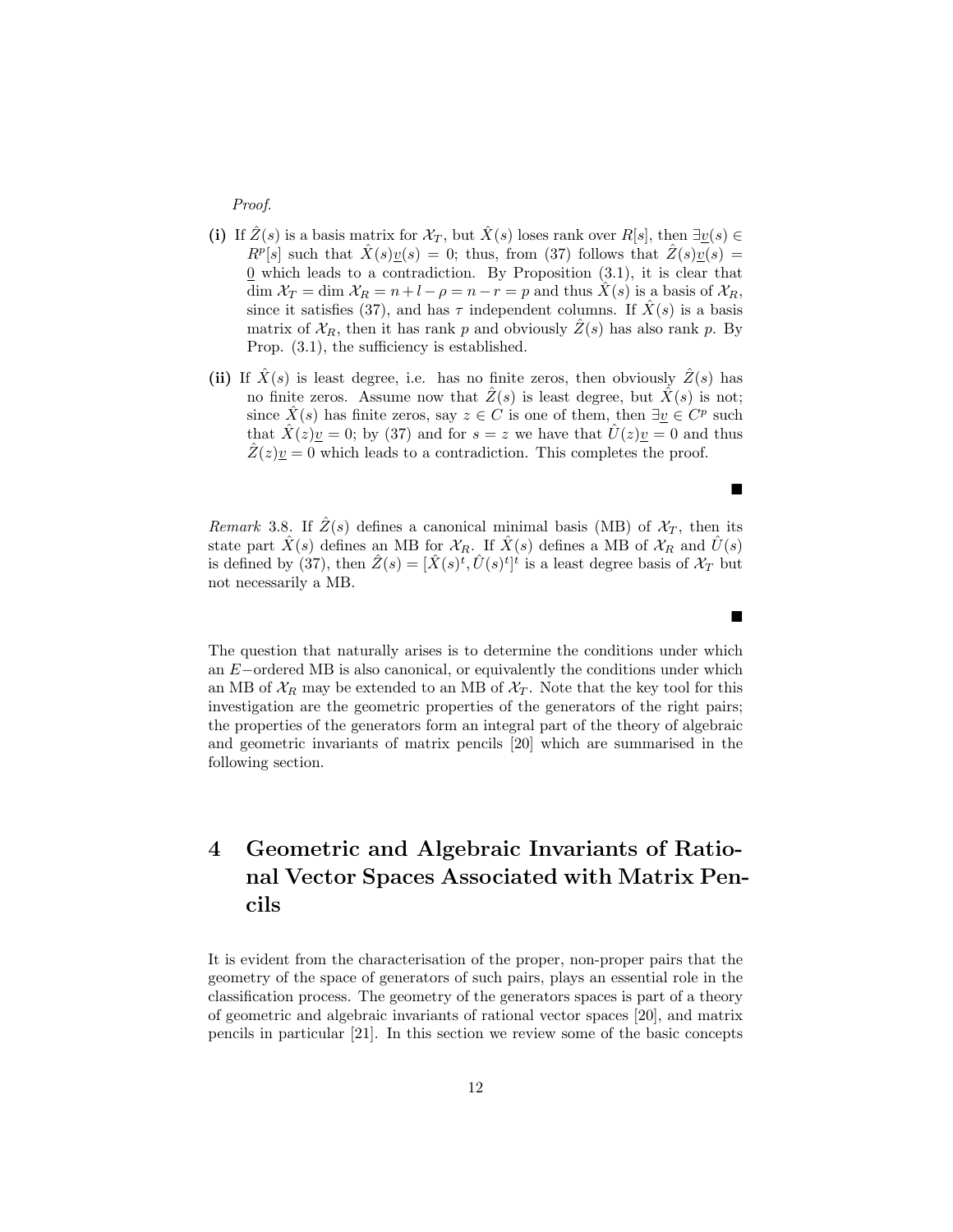and results from the algebraic and geometric theory of invariants associated with matrix pencil generated minimal bases, which are of importance in our present task; a full treatment of the topic may be found in [20],[21].

Let X be an  $R(s)$ -vector space of  $R<sup>q</sup>(s)$  with  $dim \mathcal{X} = p$ . The set  $\mathcal{M}^*$  of all polynomial vectors  $\underline{x}(s)$  of  $X, \underline{x}(s) \in R^q[s] \cap X$ , is an  $R[s]$  maximal Noetherian module [1]. A basis matrix  $X(s) \in R^{q \times p}[s]$  which has no finite zeros and it is column reduced [8] is called a Minimal Basis Matrix (MBM) [3]. Minimal bases of  $\mathcal X$  are not uniquely defined, but all of them have the same column degrees, known as Forney dynamical indices; this set is an invariant of  $\mathcal{X}$  [3] and may be represented as an ordered set, i.e.

$$
I(\mathcal{X}) \triangleq \{(\varepsilon_i, \rho_i), i \in \mu, 0 \leq \varepsilon_1 < \ldots < \varepsilon_\mu\}
$$
\n(38)

where  $\varepsilon_i$  denotes the distinct values of the degrees and  $\rho_i$  the multiplicity of  $\varepsilon_i$ .  $I(\mathcal{X})$  may be referred to as the *index* and the set  $(I(\mathcal{X})) = \{(\varepsilon_i, i \in \mu)\}\$  as the *list* of X; clearly,  $p = dim \mathcal{X} = \sum_{i=1}^{\mu} \rho$ . Any MBM of  $\mathcal{X}, X(s)$ , is called an ordered-MBM (OMBM), if it may be expressed as

$$
X(s) = [X_1(s), \dots, X_\mu(s)], X_i(s) = [\dots, \underline{x}_{ij}(s), \dots] \in R^{q \times \rho_i}[s]
$$
(39)

where  $\vartheta[\underline{x}_{ij}(s)] = \varepsilon_i, \forall j \in \underline{\rho}_i, i \in \underline{\mu}$ . Any two OMBMs are related as shown below [6], [7]:

**Lemma 4.1.** Let  $X(s)$ ,  $X'(s) \in R^{q \times p}[s]$  and assume that  $X(s)$  is an OMBM of X with index  $I(X)$  as in (38).  $X'(s)$  is an OMBM of X if and only if there exists  $W(s) \in R^{p \times p}[s], R[s]$ -unimodular, such that

$$
X'(s) = X(s)W(s)
$$
\n<sup>(40)</sup>

 $\blacksquare$ 

where  $W(s)$  is an  $I(X)$ −structured matrix defined by:

$$
W(s) = \begin{bmatrix} \rho_1 - \rho_2 - \rho_3 - \dots - \rho_{\mu} \\ \leftrightarrow & \leftrightarrow & \leftrightarrow & \leftrightarrow \\ 0 & W_{12}(s) & W_{13}(s) & \dots & W_{1\mu}(s) \\ 0 & W_2 & W_{23}(s) & \dots & W_{2\mu}(s) \\ \vdots & \vdots & \ddots & \vdots & \vdots \\ 0 & \dots & \dots & 0 & W_{\mu-1,\mu}(s) \end{bmatrix} \begin{bmatrix} \updownarrow \rho_1 \\ \updownarrow \rho_2 \\ \updownarrow \rho_2 \\ \vdots \\ \updownarrow \rho_{\mu-1} \\ \updownarrow \rho_{\mu} \end{bmatrix}
$$
 (41)

with  $W_i \in R^{\rho_i \times \rho_i}, i \in \mu, |W_i| \neq 0$ , and  $W_{ij}(s) = s^{\rho_{ij}} W_{ij} + \ldots + W'_{ij} \in$  $R^{\rho_i \times \rho_j}[s], p_{ij} \leqslant \varepsilon_j - \varepsilon_i$ , but otherwise arbitrary.

If  $T(s) = [\underline{x}_1(s), \ldots, \underline{x}_p(s)] \in R^{p \times q}[s]$  and  $\underline{x}^h$ ,  $\underline{x}^l$  denote the high-low coefficient vectors of  $\underline{x}_i(s)$ , then we shall denote by  $[T(s)]_h = T^h = [\underline{x}_1^h, \ldots, \underline{x}_p^h]$  and by  $[T(s)]_l = T^l = [\underline{x}_1^l, \ldots, \underline{x}_p^l]$ . For any OMBM we may define: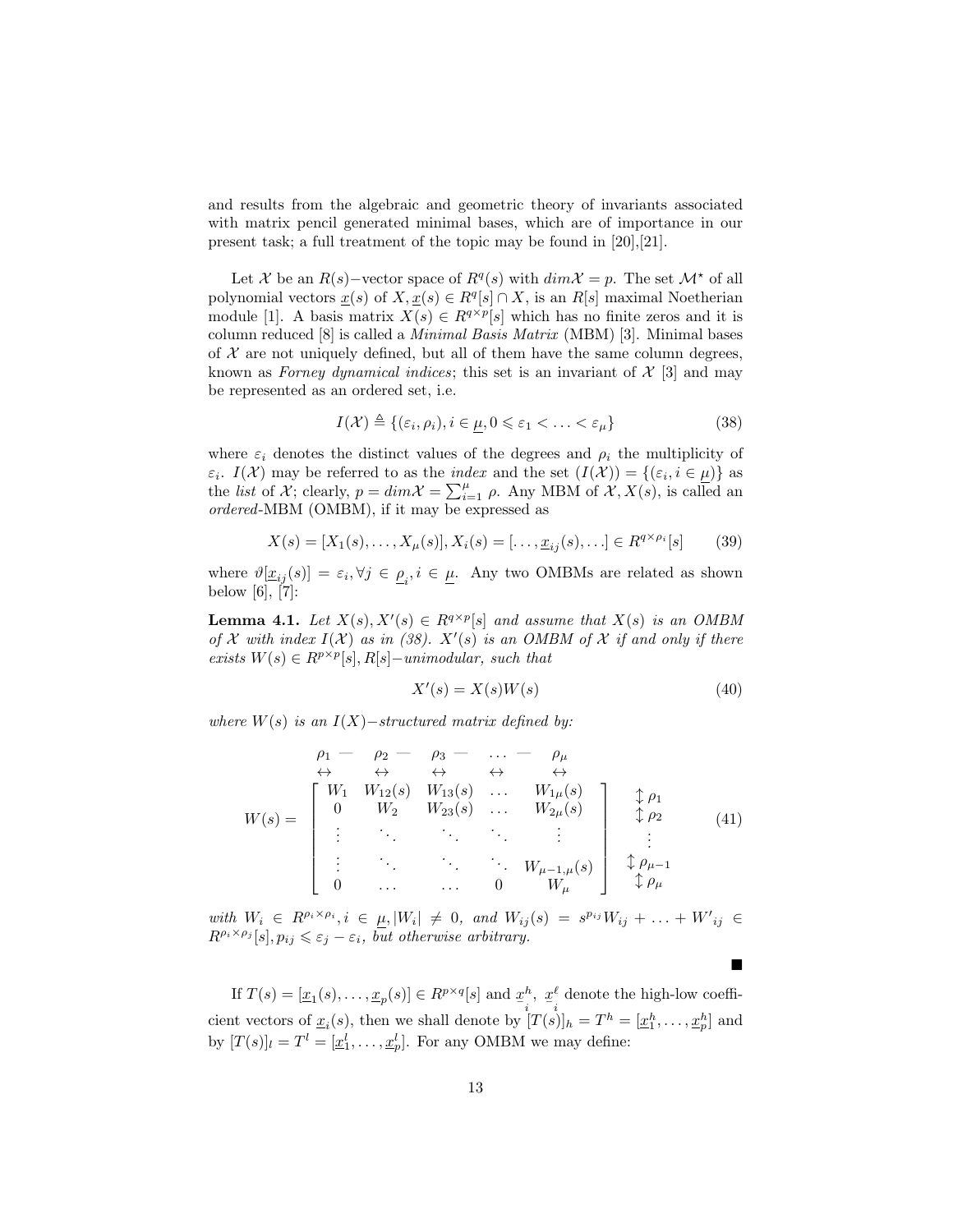**Definition 4.1.** Let  $\mathcal{X} \in R^q(s)$  be an  $R[s]$ -vector-space with index  $I(\mathcal{X})$  as in (38) and let  $X(s) = [X_1(s), \ldots, X_\mu(s)] \in R^{p \times q}[s]$  be an OMBM of X. If we denote by  $X^{i}(s) = [X_1(s), \ldots, X_i(s)]$ , we may define:

(i) The set of  $R[s]$ -prime modules  $\{\mathcal{M}_i, i \in \mu\}$ , by

$$
\mathcal{M}_i = \operatorname{colsp}_{R[s]} \{ X^{i)}(s) \}, i = 1, 2, \dots, \mu \tag{42}
$$

(ii) If  $X^{i,h} = [X^{i}(s)]_h, X_{i,l} = [X^{i}(s)]_l \in R^{p \times q}$ , we define the sets of high-low coefficient spaces  $\{\mathcal{P}_i, i \in \mu\}, \{\hat{\mathcal{P}}_i, i \in \mu\}$  by

$$
\mathcal{P}_{i} = col.\text{sp}\{X^{i,h}\}, \hat{\mathcal{P}}_{i} \text{ col.sp}_{R}\{X^{i,l}\}, i = 1, 2, \dots, \mu
$$
\n(43)

If V is any subspace of  $\mathcal{P}_i$  (or  $\hat{\mathcal{P}}_i$ ), where  $\mathcal{V} \notin \mathcal{P}_{i-1}(\hat{\mathcal{P}}_{i-1})$ , then  $\varepsilon_i$  is called the *order* of  $V$  and is denoted by  $\gamma(V) = \varepsilon_i$ .

(iii) If  $X_k(s) = [\underline{x}_{k,1}(s), \ldots, \underline{x}_{k,\rho_k}], k \in \underline{\mu}, \vartheta[\underline{x}_{k,j}(s)] = \varepsilon_k, \forall j \in \underline{\rho}_k$ , and  $\underline{x}_{k,j}(s) =$ k  $\underline{x}_0^{k,j} + \ldots + s^{\varepsilon_k} \underline{x}_{\varepsilon_k}^{k,j}$ , then  $\mathcal{S}_j^k = sp_R\{\underline{x}_0^{k,j}, \ldots, \underline{x}_{\varepsilon_k}^{k,j}\}$  is the supporting space of  $\underline{x}_{k,j}(s)$ . We may define the set of *prime spaces*  $\{\mathcal{R}_i, i \in \underline{\mu}\}\$  by

$$
\mathcal{R}_i = \sum_{k=1}^i \sum_{j=1}^{\rho_k} S_j^k, \forall i = 1, 2, \dots, \mu
$$
 (44)

The importance of the above concepts is described below.

**Theorem 4.1.** [20] Let  $\mathcal{X} \in R^q(s)$ ,  $dim \mathcal{X} = q$ ,  $I(\mathcal{X})$  be its index (as in (38)) and let  $\{\mathcal{M}_i, i \in \mu\}, {\{\mathcal{P}_i, i \in \mu\}}, {\{\hat{\mathcal{P}_i, i \in \mu\}}, {\{\mathcal{R}_i, i \in \mu\}}}$  be the sets associated with an OMBM  $\overline{X}(s)$  of X. The following properties hold true:

(i) The modules  $\mathcal{M}_i$  and the spaces  $\mathcal{P}_i$ ,  $\hat{\mathcal{P}}_i$ ,  $\mathcal{R}_i$  are invariants of X, for all  $i =$  $1, \ldots, \mu$  and they satisfy the chain conditions

$$
\mathcal{M}_1 \subset \mathcal{M}_2 \subset \ldots \subset \mathcal{M}_{\mu} = \mathcal{M}^{\star}
$$
 (45)

$$
\mathcal{P}_1 \subset \mathcal{P}_2 \subset \ldots \subset \mathcal{P}_\mu = \mathcal{P}^\star, \hat{\mathcal{P}}_1 \subset \hat{\mathcal{P}}_2 \subset \ldots \subset \hat{\mathcal{P}}_\mu = \hat{\mathcal{P}}^\star \tag{46}
$$

$$
\mathcal{R}_1 \subset \mathcal{R}_2 \subset \ldots \subset \mathcal{R}_{\mu} = \mathcal{R}^{\star} \tag{47}
$$

(ii) If  $X(s)$  is any OMBM of  $\mathcal X$  and  $X^{i}(s)$ ,  $X^{i,h}$ ,  $X^{i,l}$  are the associated matrices (see Definition 4.1), then  $\mathcal{M}_i$  has  $X^{i}(s)$  as an OMBM and dynamical indices  $I_i = \{(\varepsilon_j, \rho_j), j \in i, 0 \leq \varepsilon_1 < \ldots < \varepsilon_i\}$ . The spaces  $\mathcal{P}_i, \mathcal{P}_i, \mathcal{R}_i$  are invariants of  $\mathcal{M}_i$  and  $X^{i,h}, X^{i,l}$  are bases matrices of  $\mathcal{P}_i, \hat{\mathcal{P}}_i$  respectively. Furthermore  $\mathcal{P}_i$ ,  $\hat{\mathcal{P}}_i$  are proper subspaces of  $\mathcal{R}_i$  and

$$
dim \mathcal{P}_i = dim \,\hat{\mathcal{P}}_i = \sum_{j=1}^i \rho_j = p_i, \forall i \in \underline{\mu}
$$
\n(48)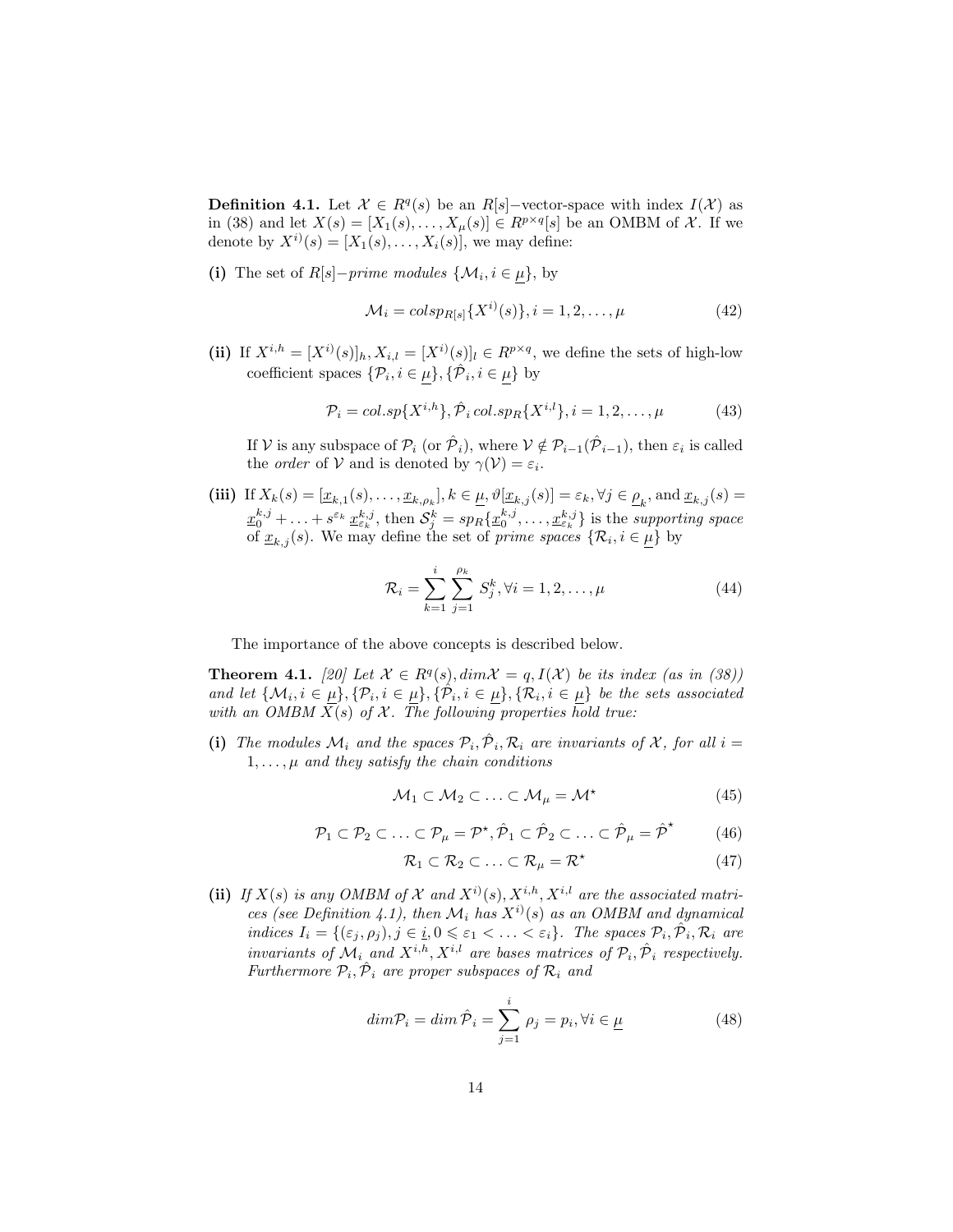The spaces  $\mathcal{P}^{\star}, \hat{\mathcal{P}}^{\star}, \mathcal{R}^{\star}$  are called the *maximal-high*, *maximal-low*, *maximal* prime-spaces of  $\mathcal{X}$ , whereas  $\mathcal{M}^*$  is the maximal  $R[s]$ -module in  $\mathcal{X}$ . The index  $I_i$ will be referred to as the *i*−th partial index of X and  $X^{i}(s)$  as the *i*−th partial OMBM of the OMBM  $X(s)$  of X. Note that by invariants of X (or M) we mean "basis free, independent" invariants. Some further properties highlighting the significance of the above concepts are given below [20].

**Corollary 4.1.** Let  $\underline{x}(s) = s^k \underline{x}^h + \ldots + \underline{x}^l \in X$  and  $S_{\mathcal{X}} = sp\{\underline{x}^h, \ldots, \underline{x}^l\}$  be its supporting space. The following properties hold true:

- (i) If  $\underline{x}(s) \in \mathcal{M}_i$ , then  $\mathcal{S}_x \in \mathcal{R}_i, \underline{x}^h \in \mathcal{P}_i$  and  $\underline{x}^l \in \hat{\mathcal{P}}_i$ ; furthermore,  $\mathcal{R}_i$  is the minimal subspace that contains all  $\mathcal{S}_x$ , for which  $\underline{x}(s) \in \mathcal{M}_i$ .
- (ii) For every  $\underline{x}^h \in \mathcal{P}_i(\underline{x}^l \in \hat{\mathcal{P}}_i)$ , there exists  $\underline{x}(s) \in \mathcal{M}_i$  such that  $[\underline{x}(s)]_h =$  $\underline{x}^h([\underline{x}(s)]_l = \underline{x}^l).$

The above results also apply to the case of matrix pencil generated rational vector spaces. Thus if  $sF - G \in R^{t \times q}[s]$ , we shall denote by  $X_r = N_r\{sF - G\} \in$  $R^q(s)(X_l = N_l \{ sF - G \} \in R^t(s))$  and the results apply also to  $\mathcal{X}_r(\mathcal{X}_l)$ . Matrix pencil generated rational vector spaces have richer properties as it is shown next. We first define:

**Definition 4.2.** Let  $\langle X \rangle = {\underline{x_i}}(s) : \underline{x_i}(s) \in R^q[s], \vartheta[\underline{x_i}(s)] = d_i, i \in \underline{\tau}$  and let  $S_i$  be the supporting space of  $\underline{x}_i(s)$ ,  $\forall i \in \underline{\tau}$ . We define:

- (i)  $\underline{x}_i(s)$  as prime, if  $dim \mathcal{S}_i = d_i + 1$ .
- (ii)  $\langle X \rangle$  as a proper set, if the corresponding set  $\{S_i, i \in I \text{ is linearly}\}$ independent; otherwise, it is called nonproper.
- (iii)  $\langle X \rangle$  as a *complete set*, if it is proper and every  $\underline{x}_i(s) \in \langle X \rangle$  is prime.

Remark 4.1. Every complete set  $\langle \mathcal{X} \rangle$  is linearly independent over R[s], the corresponding matrix  $X(s) = [\underline{x}_1(s), \ldots, \underline{x}_r(s)]$  has no zeros and it is column reduced; that is, it is a minimal basis. The converse is not always true; that is any minimal basis of any rational vector space, does not necessarily define a complete set.

We consider next the space  $\mathcal{X}_r, dim \mathcal{X}_r = p$  and with index  $I(\mathcal{X}_r)$ . Note that  $I(\mathcal{X}_r)$  is the ordered set of CMI of  $sF - G$  and thus we may also denote  $I(\mathcal{X}_r)$ by  $I_c(F, G)$ . Some further properties of  $\mathcal{X}_r$  are described below [21].

**Theorem 4.2.** Let  $sF - G \in R^{t \times q}[s], I_c(F, G) = \{(d_i, r_i), i \in \underline{n}, 0 \leq d_1 < \ldots <$  $d_n$ } and  $\{\mathcal{R}_i, i \in \underline{n}\}$  be the set of prime spaces  $\mathcal{X}_r$ . Then,

(i) Any R[s]–minimal basis of  $\mathcal{X}_r$  is complete.

 $\blacksquare$ 

П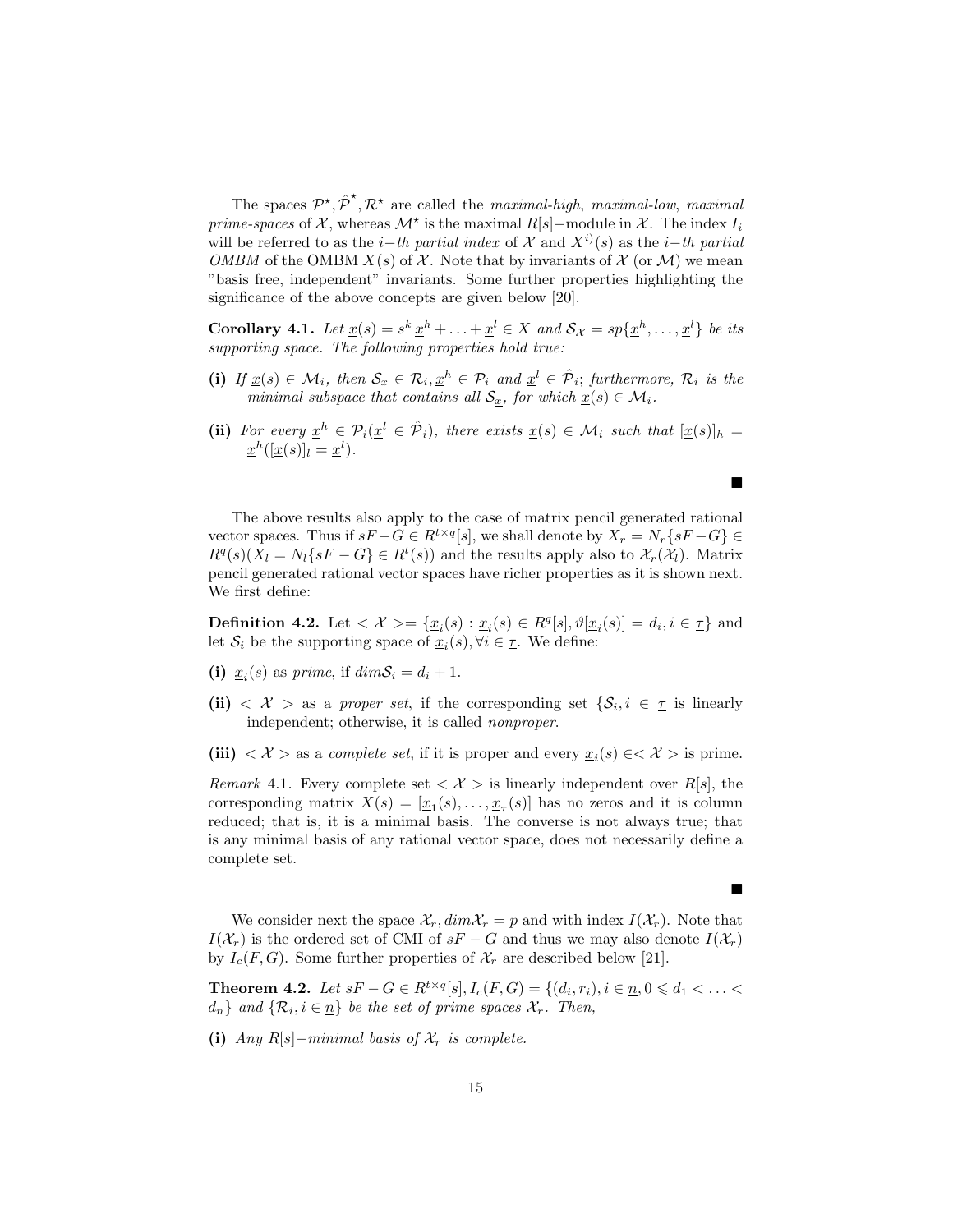(ii) If  $X(s) = [\ldots, X_i(s), \ldots], X_i(s) = [\ldots, x_{ij}(s), \ldots], \vartheta[\underline{x}_{ij}(s)] = d_i, j \in \underline{r}_i, i \in$  $\underline{n}$ , is any OMBM of  $\mathcal{X}_r$  and  $\mathcal{S}^i_j$  denotes the supporting spaces of  $\underline{x}_{ij}(s)$ , then

$$
\mathcal{R}_k = S_1^1 \oplus \ldots \oplus S_{r_1}^1 \oplus \ldots \oplus S_1^k \oplus \ldots \oplus S_{r_k}^k \tag{49}
$$

$$
dim \mathcal{R}_k = \sum_{i=1}^k r_i(d_i + 1) = \tau_k \tag{50}
$$

The completeness of any OMBM of  $\mathcal{X}_r$  is the distinguishing feature of matrix pencil generated rational vector spaces, and has important implications on the relationships between  $\mathcal{P}_k$ ,  $\mathcal{P}_k$ ,  $\mathcal{R}_k$ , as well as the construction of their bases. Some further properties of the  $\mathcal{R}^*, \mathcal{P}^*, \hat{\mathcal{P}}^*$  spaces are stated next [21]:

**Corollary 4.2.** Let  $sF - G$  be a singular pencil and  $\mathcal{R}^*, \mathcal{P}^*, \hat{\mathcal{P}}^*$  be the spaces associated with  $X_r$ . Then,

$$
\mathcal{N}_r\{G\} \cap \mathcal{R}^\star = \hat{\mathcal{P}}^\star, \mathcal{N}_r\{F\} \cap \mathcal{R}^\star = \mathcal{P}^\star \tag{51}
$$

$$
\mathcal{N}_r\{G\} \cap \mathcal{N}_r\{F\} = \hat{\mathcal{P}}^{\star} \cap \mathcal{P}^{\star} = \mathcal{S}
$$
\n(52)

Furthermore, if  $d_1$  is the smallest CMI and  $r_i$  its multiplicity, then  $S \neq \{0\}$  and  $dimS = r_1$  if and only if  $d_1 = 0$ .

Some further invariant spaces of  $X_r$  may be introduced by using the structure of Toeplitz representations of OMBMs [21]. The Toeplitz representation of OMBMs is essential in deriving some of the properties of the polynomial vectors in  $\mathcal{X}_r$  and its most essential features are summarised below [20], [21]:

**Definition 4.3.** Let  $X(s) = [X_1(s), \ldots, X_n(s)]$  be an OMBM of X with index  $I(\mathcal{X}) = \{(d_i, r_i), i \in \underline{n}\}\$ and let  $X_j(s) = s^{d_j} X_{d_j}^j + \ldots + s X_1^j + X_0^j \in R^{q \times r_j}[s], \forall j \in \mathcal{X}$  $\mu.$  We may define:

(i) For every  $k \geq d_j$ , with  $f_j = k - d_j \geq 0$ , we define

$$
T_{d_j}^{k}(X_j) = \begin{bmatrix} X_{d_j}^j & 0 & \dots & 0 \\ \vdots & \ddots & \ddots & 0 \\ X_0^j & \ddots & \ddots & 0 \\ 0 & \ddots & \ddots & X_{d_j}^j \\ \vdots & \ddots & \ddots & \vdots \\ 0 & \dots & 0 & X_0^j \end{bmatrix} f_j - \text{blocks} \in R^{(k+1)q \times (f_j+1)r_j}
$$
  
 $f_j - \text{blocks}$  (53)

as the k−th Toeplitz matrix of  $X_j(s)$ .

■

п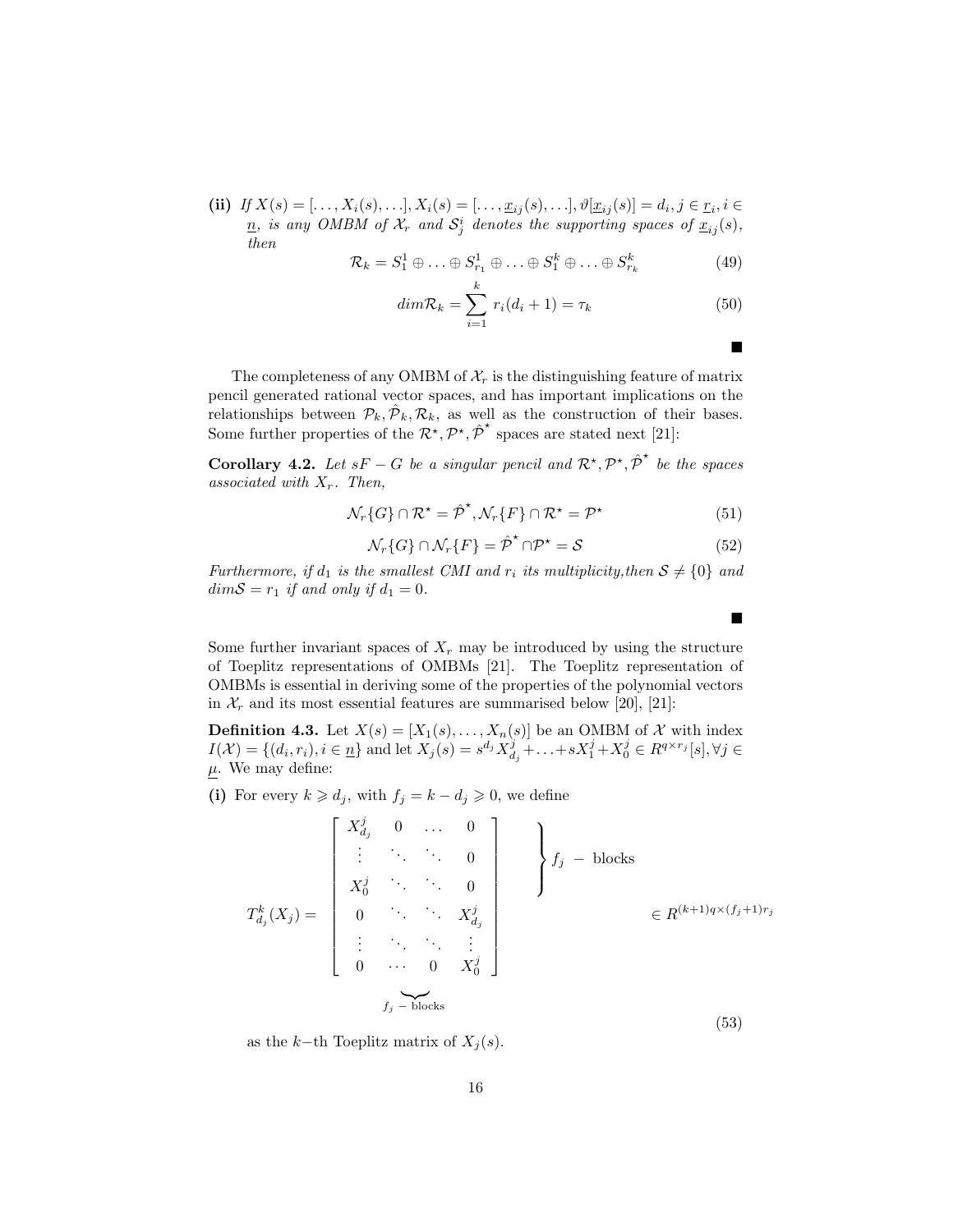(ii) For all  $k : d_j \leq k < d_{j+1}$  we define the matrix

$$
T_I^k(X) = [T_{d_1}^k(X_1); \dots; T_{d_j}^k(X_j)] \in R^{(k+1)q \times \phi_k^j}
$$
(54)

where  $\phi_k^j = \sum_{i=1}^j (k+1-d_i)r_i$ , as the k-Toeplitz matrix of  $X(s)$ . If  $k = d_n$ , then  $T_I^{d_n} = (X)T_I^n(X)$  is called the normal Toeplitz matrix (nTm) of  $X(s)$ and has dimensions  $(d_n + 1)q \times \phi$ , where  $\phi = \phi^n_{d_n} = \sum_{i=1}^n (d_n + 1 - d_i)r_i$ is called the *dynamic order* of  $X$ .

**Lemma 4.2.** [20] For any OMBM  $X(s)$  of  $\mathcal X$  and  $k : d_i = max\{d_j \leq k\},$ 

$$
\rho(T_I^k(\mathcal{X})) = \phi_k^i = \sum_{j=1}^i (k+1-d_j)r_j \tag{55}
$$

The importance of the Toeplitz representation of OMBMs is illustrated by the following result [20]:

**Proposition 4.1.** Let  $X(s) = [X_1(s), \ldots, X_\mu(s)]$  be an OMBM of  $\mathcal{X} \in R^q(s)$ ,  $dim \mathcal{X} =$ p with  $I(\mathcal{X}) = \{(d_i, r_i), i \in \underline{n}\}\$ . If  $\underline{x}(s) = s^k \underline{x}_k + \ldots + s \underline{x}_1 + \underline{x}_0 \in R^q[s], \underline{x}_k \neq 0$ , then  $x(s) \in \mathcal{X}$ , if and only if either of the following equivalent conditions hold true:

(i)  $x(s)$  may be expressed as

$$
\underline{x}(s) = \sum_{i=1}^{\mu} X_i(s) \underline{a}_i(s), \underline{a}_i(s) \in R^{r_i}[s]
$$
\n(56)

where  $\vartheta[\underline{a}_i(s)] \leq k - d_i$ , if  $k \geq d_i$  and  $\underline{a}_i(s) = \underline{0}$  if  $k < d_i$ .

(ii) If we denote by  $\underline{z}(\underline{x}) = [\underline{x}_k^t, \ldots, \underline{x}_1^t, \underline{x}_0^t]^t \in R^{q(k+1)}$ , then

$$
\underline{z}(\underline{x}) = [T_{d_1}^k(X_1), \dots, T_{d_i}^k(X_i)] \, \underline{a}_{i,k} \tag{57}
$$

where  $d_i = max\{d_j : k \geq d_j\}$  and  $\underline{a}_{i,k}$  some real vector.

The above result expresses the conditions for polynomial vectors to be in  $\mathcal{X}$ ; in particular, part (ii) expresses a fundamental isomorphism between vectors of  $R^{q}[s] \cap \mathcal{X}$  and real vectors in the column space of k–Toeplitz matrices. Some further properties of the polynomial vectors of  $R<sup>q</sup>[s]$  are examined next.

п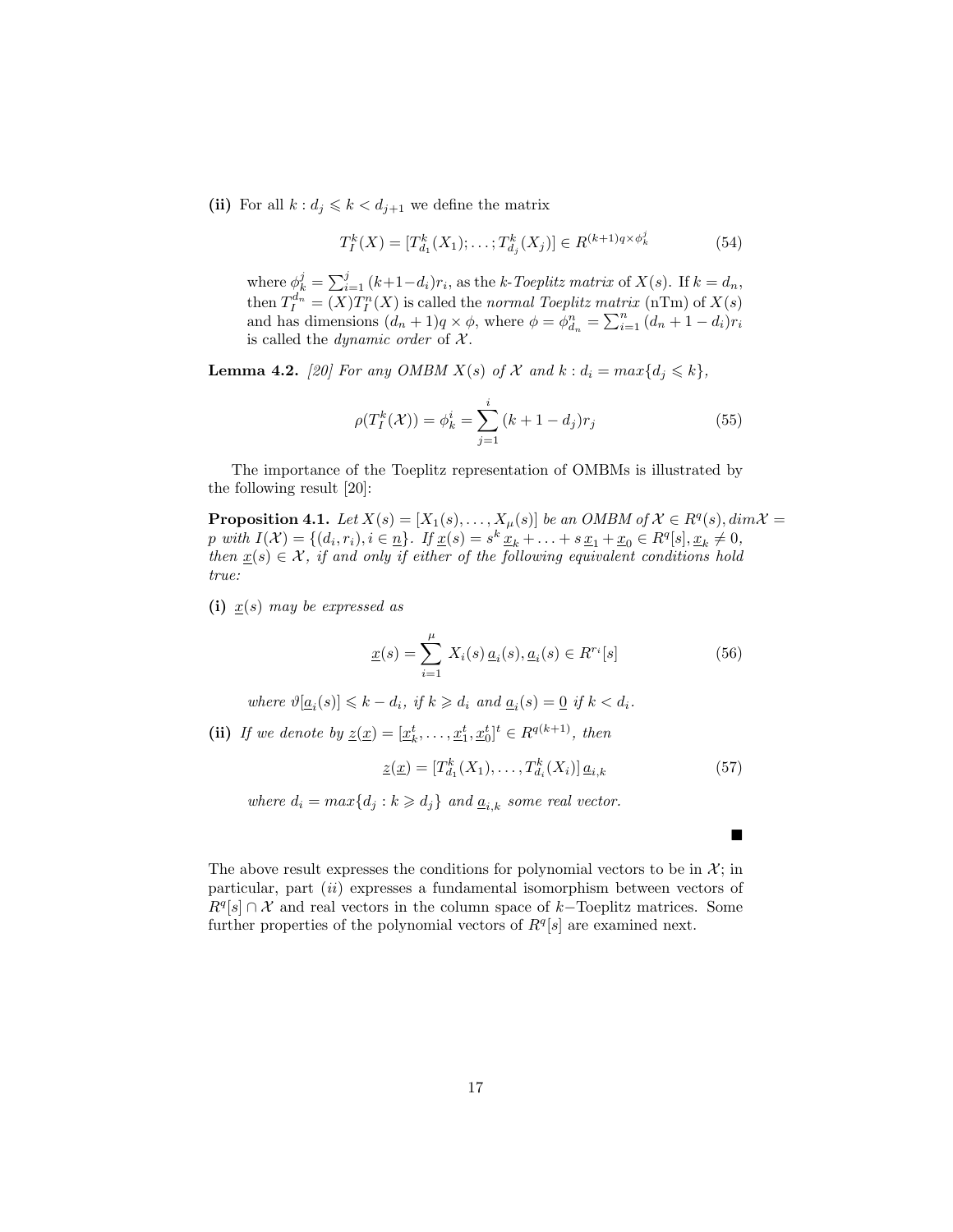#### 5 Generation of Complete Sets of Polynomial Vectors with Given High Coefficient Spaces

For a given matrix pencil  $sF - G \in R^{t \times q}[s]$ , any minimal basis of  $\mathcal{X}_r =$  $\mathcal{N}_r\{sF - G\}$  defines a complete set of polynomial vectors. The study of the generation and properties of complete sets of polynomial vectors of  $\mathcal{X}_r$ , which have a given high coefficient space, is motivated by the need to classify the propernonproper pairs. This problem is examined in this section. The results provide the necessary tools needed for the classification of minimal bases of singular systems, when the pencil considered is the restriction pencil  $R(s) = sNE - NA$ . The general case of the pencil  $sF - G$  is considered here and the results also apply to  $R(s)$ . We use the same definitions and notation for the invariants of  $\mathcal{X}_r$  as was done for the general case of a rational vector space X. Specifically,  $I(\mathcal{X}_r) = I = \{(d_i, r_i), i \in \eta, 0 \leq d_1 < \cdots < d_\eta\}$  denotes the index,  $(I) = \{d_i, i \in I\}$  $\{\eta\}$  the list and  $[I] = \{\ldots, d_i, \ldots, d_i : r_i, i \in \eta\}$  the explicit representation of I. If  $X(s) = [X_1(s), \ldots, X_n(s)]$  is an OMBM of  $\mathcal{X}_r, \mathcal{X}_i(s) \in R^{q \times r_i}[s]$ , then  $\{\mathcal{M}_i, i \in \eta\}, {\{\mathcal{P}_i, i \in \eta\}}, {\{\hat{\mathcal{P}}_i, i \in \eta\}}, {\{\mathcal{R}_i, i \in \eta\}}$  will denote the corresponding sets of invariant-modules, spaces of  $\mathcal{X}_r$ .

The generation of complete sets of polynomial vectors of  $\mathcal{X}_r$  having a given generator and common degree is considered first.

**Proposition 5.1.** Let  $I_k = \{(d_i, r_i) | i \in \underline{k}\}$  be the k-th partial index of  $\mathcal{X}_r$  and  $\mathcal{M}_k, \mathcal{P}_k$  be the corresponding prime module, space. The following properties hold true:

- (i) For every  $\underline{x}_r \in \mathcal{P}_k$ , there exists  $\underline{x}(s) = \underline{x}_0 + \ldots + s^r \underline{x}_r \in \mathcal{M}_k$  with  $r = d_k$ ; furthermore, if  $\underline{x}_r \in \mathcal{P}_k$  and  $\underline{x}_r \notin \mathcal{P}_{k-1}$  any vector  $\underline{x}(s)$  in  $\mathcal{M}_k$  generated by  $\underline{x}_r$  has  $\vartheta[\underline{x}(s)] = d_k$  and it is prime.
- (ii) If  $\{\underline{x}_r^j, j \in \underline{\mu}, \mu \leqslant r_k\}$  is a linearly independent set such that  $\mathcal{V}_r = sp_R\{\underline{x}_r^j, j \in \mathcal{V}_r\}$  $\underline{\mu} \in \mathcal{P}_k, \mathcal{V}_r \cap \mathcal{P}_{k-1} = \{0\}$  then there exists a vector set  $\{\underline{x}_j(s) = \underline{x}_0^j + \ldots + \underline{x}_j^j\}$  $s^r \underline{x}_r^j, r = d_k, j \in \underline{\mu} : \underline{x}_j(s) \in \mathcal{M}_k, \forall j \in \underline{\mu}$ ; furthermore, any such vector set is complete.

*Proof.* (i) Let 
$$
X(s) = [..., X_i(s),...], X_i(s) = s^{d_i} X_{d_i}^i + ... + s X_1^i + X_0^i, i \in \underline{n}
$$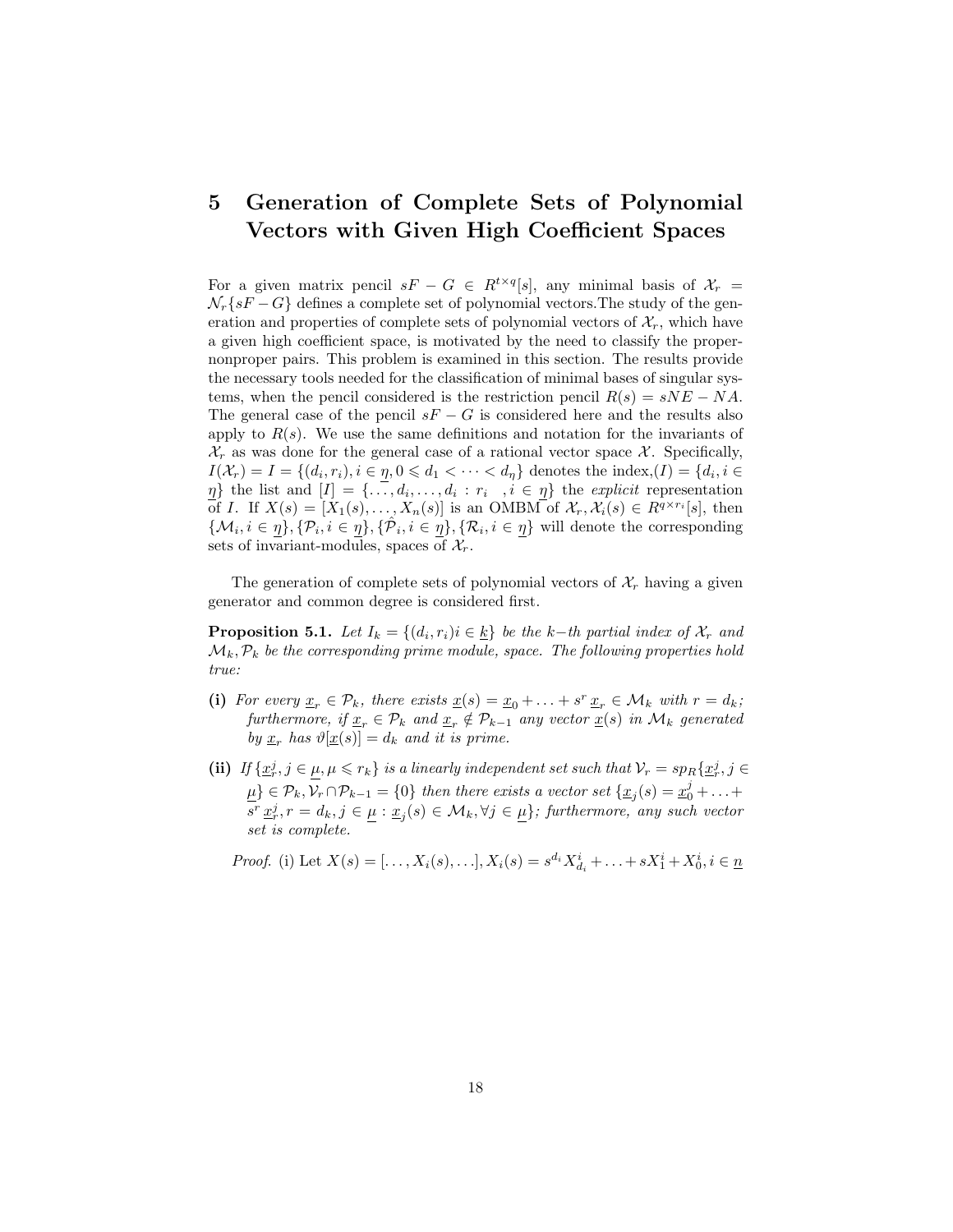be an OMBM of  $\mathcal{X}_r$  and let  $T^{d_k}_I(X)$  be the  $d_k$ -th Toeplitz matrix, where

$$
T_I^{d_k}(X) = \begin{bmatrix} X_{d_1}^1 & 0 & \cdots & 0 & \cdots & X_{d_k}^k \\ X_{d_1-1}^1 & X_{d_1}^1 & \ddots & \vdots & \cdots & X_{d_k-1}^k \\ \vdots & \ddots & \ddots & 0 & & \vdots \\ X_0^1 & \ddots & \ddots & X_{d_1}^1 & \cdots & \vdots \\ 0 & \cdots & \ddots & X_{d_1-1}^1 & & \vdots \\ \vdots & \ddots & \ddots & \vdots & \ddots & \vdots \\ 0 & \cdots & 0 & X_0^1 & \cdots & X_0^k \end{bmatrix} = \begin{bmatrix} T_{d_k}^1 & \cdots & T_{d_k}^k \\ T_{d_{k-1}}^1 & \cdots & T_{d_{k-1}}^k \\ \vdots & \cdots & \vdots \\ T_0^1 & \cdots & T_0^k \\ \vdots & \cdots & \vdots \\ T_0^1 & \cdots & T_0^k \end{bmatrix}
$$
 (58)

If  $\underline{x}_r \in \mathcal{P}_k$ , there exist vectors  $\{\underline{b}_{0,1}, \ldots, \underline{b}_{0,k}\}$  such that

$$
\underline{x}_r = [X_{d_1}^1; \dots; X_{d_k}^1] \begin{bmatrix} \underline{b}_{0,1} \\ \vdots \\ \underline{b}_{0,k} \end{bmatrix}
$$
 (59)

with the above selection of  $\underline{b}_{0,1}, \ldots, \underline{b}_{0,k}$  we may always define a polynomial vector  $\underline{x}(s) = s^r \underline{x}_r + \ldots + s \underline{x}_1 + \underline{x}_0, r = d_k$ , the coefficients of which are defined by

$$
\begin{bmatrix} \frac{x_r}{\cdot} \\ \frac{x_0}{\cdot} \end{bmatrix} = T_I^{d_k}(X) \begin{bmatrix} \frac{a_1}{\cdot} \\ \frac{a_k}{\cdot} \end{bmatrix}, \underline{a}_i = \begin{bmatrix} \underline{b}_{0,i} \\ \underline{b}_{1,i} \\ \vdots \\ \underline{b}_{d_k - d_i,i} \end{bmatrix}, i \in \underline{k} \tag{60}
$$

where  $\underline{b}_{j,i}$ ,  $j \neq 0$  are appropriate dimension vectors, but otherwise arbitrary; the dimensions of these vectors are consistent with the block structure of  $T_I^{d_k}$ . By Proposition 4.1,  $\underline{x}(s) \in \mathcal{M}_k$ ,  $\underline{x}_r = [\underline{x}(s)]_h \in \mathcal{P}_k$  and  $\vartheta[\underline{x}(s)] = d_k$ .

If  $\underline{x}(s)$  is constructed as above and  $\underline{x}_r \notin \mathcal{P}_{k-1}$ , then clearly  $\underline{b}_{0,k} \neq \underline{0}$ , since  $[X_{d_1}^1, \ldots, X_{d_i}^i]$  is a basis matrix for  $\mathcal{P}_i$ . If  $\underline{x}(s)$  is not prime, there exist scalars  ${c_i, i = 0, 1, \ldots, r, r = d_k}$  not all of them zero, such that  $\sum_{i=0}^{r} c_i \underline{x}_i = \underline{0}$ ; by (58) and the structure of  $T_I^{d_k}(X)$ , it follows that the latter is equivalent to

$$
X_{d_k}^k \underline{f}_{d_k}^k + \ldots + X_0^k \underline{f}_0^k + \ldots + X_{d_1}^1 \underline{f}_{d_1}^1 + \ldots + X_0^1 \underline{f}_0^1 = \underline{0}
$$
 (61)

where  $f^i$ <sup>*i*</sup> are appropriate combinations of the  $\underline{b}_{i,j}$  vectors, defined from the  $c_i$ and the Toeplitz structure. Since  $X(s)$  is an OMBM associated with a pencil, it defines a complete set of polynomials and thus (59) yields  $f_s^i$  $j^i = \underline{0}$  for all  $j = 0, \ldots, d_i$  and  $i \in \underline{k}$ . From the structure of  $T_I^{d_k}(X)$  it follows that

$$
\underline{f}_j^k = c_j \, \underline{b}_{0,k} = 0, \forall j = 0, 1, \dots, d_k \tag{62}
$$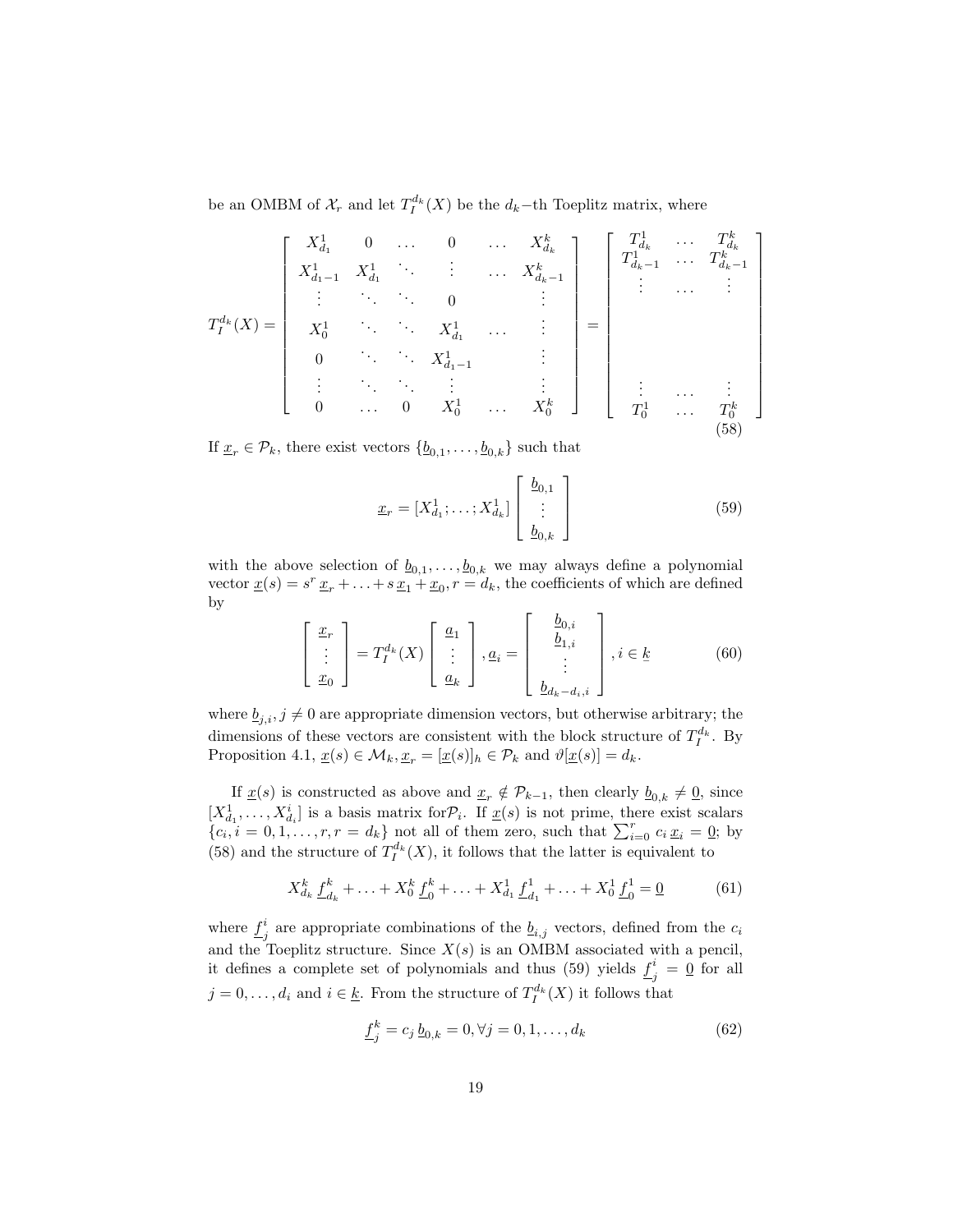and since  $\underline{b}_{0,k} \neq 0$ , we have that  $c_j = 0, \forall j = 0, 1, \ldots, r = d_k$  which contradicts the linear dependence assumption. Thus, any  $x(s)$  constructed by (57) and (58) is prime, as long as  $\underline{x}_r \in \mathcal{P}_k$  and  $\underline{x}_r \notin \mathcal{P}_{k-1}$ .

(ii) By part(*i*), we may always define a set  $\{\underline{x}_j(s) : \underline{x}_j(s) = \underline{x}_0^j + \ldots + s^r \,\underline{x}_r^j, r =$  $d_k, \underline{x}_j(s) \in \mathcal{M}_k, j \in \underline{\mu}$  of prime vectors which are generated by  $\underline{x}_r^j \in \mathcal{P}_k$ , but with  $\underline{x}_r^j \notin \mathcal{P}_{k-1}$ . If  $P(s) = [\underline{x}_1(s), \ldots, \underline{x}_{\mu}(s)],$  then  $[P(s)]_h = P^h = [\underline{x}^1, \ldots, \underline{x}_r^{\mu}]$ and it is clear that  $\rho_{R(s)}(P(s)) = \rho(P^h) = \mu$  and thus the  $\{\underline{x}_j(s), j \in \underline{\mu}\}\$  set is linearly independent. To prove that the set is complete, assume the opposite, that is the set  $\{\underline{x}_i^j, i = 0, 1, \ldots, r, j \in \underline{\mu}\}\$  of all coefficient vectors is linearly dependent; then, there exist scalars  $\{c_{j,i}, i = 0, 1, \ldots, r, j \in \mu\}$ , not all of them zero, such that

$$
\sum_{j=1}^{\mu} \sum_{i=0}^{r} c_{j,i} \underline{x}_i^j = \underline{0}
$$
 (63)

where for every  $j \in \underline{\mu}$ , the vectors  $\underline{x}_i^j, i = 0, 1, \ldots, r = d_k$  are defined in terms of (58), which together with (56) and (61) leads to

$$
T_r^1\left\{\sum_{j=1}^{\mu} c_{j,r} \underline{a}_{j,1}\right\} + T_r^2\left\{\sum_{j=1}^{\mu} c_{j,r} \underline{a}_{j,2}\right\} + \ldots + T_r^k\left\{\sum_{j=1}^{\mu} c_{j,r} \underline{a}_{j,k}\right\} +
$$
  
+
$$
T_{r-1}^1\left\{\sum_{j=1}^{\mu} c_{j,r-1} \underline{a}_{j,1}\right\} + T_{r-1}^2\left\{\sum_{j=1}^{\mu} c_{j,r-1} \underline{a}_{j,2}\right\} + \ldots + T_{r-1}^k\left\{\sum_{j=1}^{\mu} c_{j,r-1} \underline{a}_{j,k}\right\} +
$$
  
+
$$
T_0^1\left\{\sum_{j=1}^{\mu} c_{j,r_0} \underline{a}_{j,1}\right\} + T_0^2\left\{\sum_{j=1}^{\mu} c_{j,r_0} \underline{a}_{j,2}\right\} + \ldots + T_0^k\left\{\sum_{j=1}^{\mu} c_{j,r_0} \underline{a}_{j,k}\right\} \qquad (64)
$$

where the matrices  $T_j^i$  are defined by the partitioning of  $T_I^{d_k}(X)$  as shown in (56). Note that for all  $t = 0, 1, \ldots, r, T_t^k = X_t^k$  and that

$$
sp_R\{[T_r^1, \dots, T_r^{k-1}, \dots, T_0^1, \dots, T_0^{k-1}]\} \cap sp_R\{[T_r^k, \dots, T_0^k]\} = \{0\} \tag{65}
$$

thus, from (63), (62) and the completeness of  $X(s)$  we have:

$$
\sum_{j=1}^{\mu} c_{j,t} \underline{a}_{j,k} = 0, t = 0, 1, \dots, r = d_k
$$
 (66)

Note that since  $\underline{x}_r^j \notin \mathcal{P}_{k-1}$ , it follows that for  $\forall j \in \underline{\mu}, \underline{a}_{j,k} \neq \underline{0}$ . We shall prove next that the set  $\{a_{j,k}, j \in \mu\}$  is linearly independent. Let us assume that (64) holds true for at least a set of non-zero  $c_{i,t}$  corresponding to a fixed t. Then,

$$
\underline{x}_{r}^{\star} = \sum_{j=1}^{\mu} c_{j,t} \underline{x}_{r}^{j} = [X_{d_{1}}^{1}, 0, \dots, 0] (\sum_{j=1}^{\mu} c_{j,t} \underline{a}_{j,1}) + \dots +
$$
  
+ 
$$
[X_{d_{k-1}}^{k-1}, 0, \dots, 0] (\sum_{j=1}^{\mu} c_{j,t} \underline{a}_{j,k-1}) + [X_{d_{k}}^{k}] (\sum_{j=1}^{\mu} c_{j,t} \underline{a}_{j,k}) \in P_{k-1},
$$
  
(67)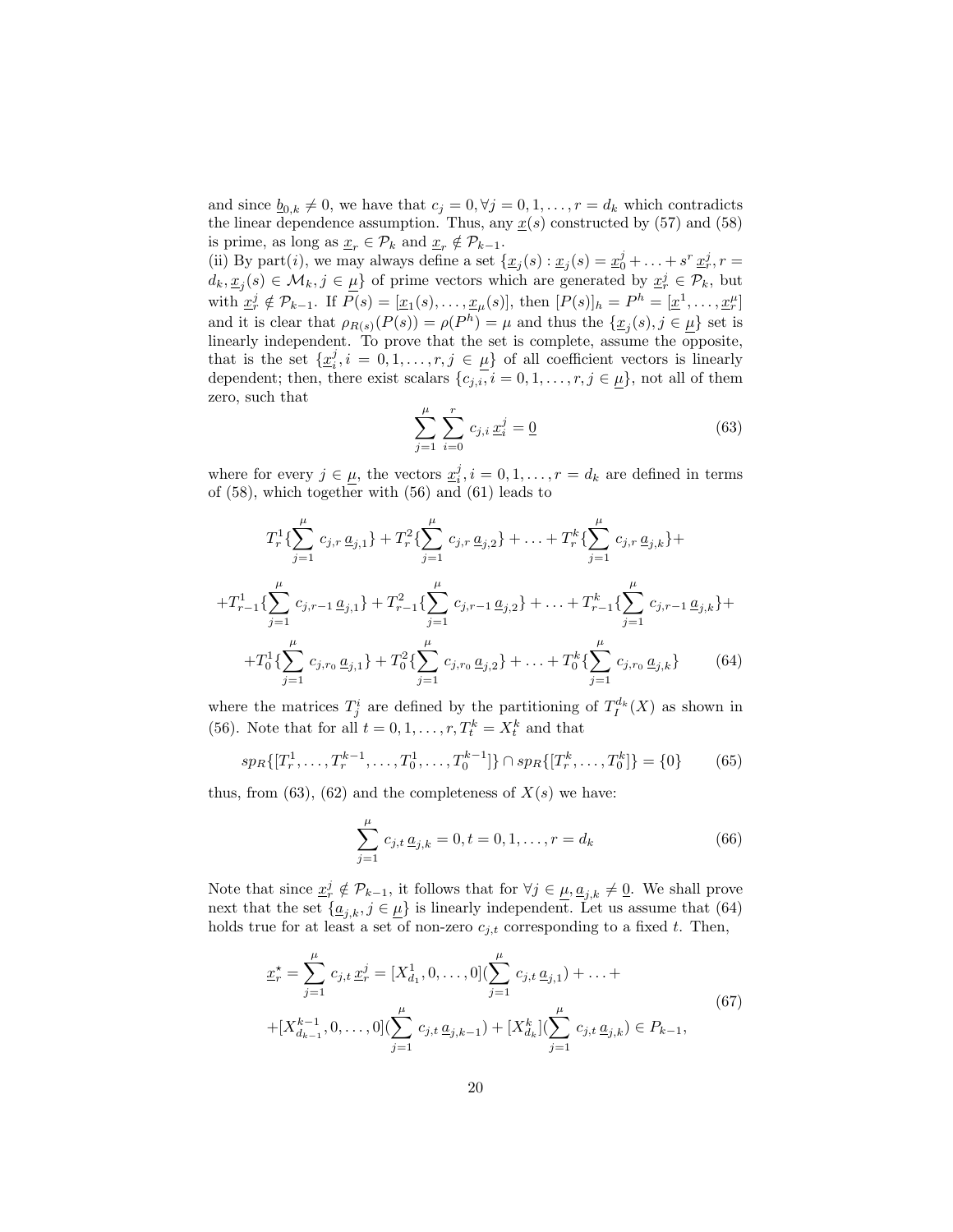since (64) holds true and  $[X_{d_1}^1, \ldots, X_{d_{k-1}}^{k-1}]$  is a basis matrix of  $\mathcal{P}_{k-1}$ . Given that there exists an  $\underline{x}_r^* \in \mathcal{V}_r, \underline{x}_r^* \neq \underline{0}$  and  $\underline{x}_r^* \in \mathcal{P}_{k-1}$ , it follows that  $\mathcal{V}_r \cap \mathcal{P}_{k-1} \neq \{0\}$ and this leads to a contradiction; thus, the vectors  $\{\underline{a}_{j,k}, j \in \underline{\mu}\}\$  are linearly independent and (64) implies that  $c_{j,t} = 0, \forall j \in \mu, t = 0, 1, \ldots, r$ . The latter clearly shows that the set  $\{\underline{x}_j(s), j \in \underline{\mu}\}\$ is complete.

The linearly independent set or vectors  $B_i = \{ \underline{x}_{i,d_i}^j, j \in \underline{\mu}_i \}$  for which  $\mathcal{V}_i$  $sp_R\{\underline{x}^j_{i,d_i}, j \in \underline{\mu}_i\}$  satisfies the conditions

$$
\mathcal{V}_i \subseteq \mathcal{P}_i, \mathcal{V}_i \cap \mathcal{P}_{i-1} = \{0\} \text{ and } \mu_i = \dim \mathcal{V}_i \leq r_i \tag{68}
$$

 $\blacksquare$ 

 $\blacksquare$ 

 $\blacksquare$ 

will be called a  $(d_i, \mu_i)$ -progenitor set and  $\mathcal{V}_i$  a  $(d_i, \mu_i)$ -progenitor space. From the proof of Proposition 5.1 we also have the following results:

Remark 5.1. If  $B_i = \{x_{i,d_i}^j, j \in \underline{\mu}_i\}$  is a  $(d_i, \mu_i)$ -progenitor set there exist families of complete polynomial vector sets  $T_i$  each one of them generated by  $B_i$ . Every set  $T_i = \{x_i^j(s) = s^{d_i} x_{i,d_i}^j + \ldots + s x_{i,1}^j + x_{i,0}^j, j \in \mu_i\}$  generated by  $B_i$  is given by

$$
\begin{bmatrix} \underline{x}_{i,d_i}^j \\ \vdots \\ \underline{x}_{i,1}^j \\ \underline{x}_{i,0}^j \end{bmatrix} = T_I^{d_i}(X) \begin{bmatrix} \underline{a}_1^j \\ \vdots \\ \vdots \\ \underline{a}_i^j \end{bmatrix}, \underline{a}_k^j = \begin{bmatrix} \underline{b}_{0,k}^j \\ \underline{b}_{1,k}^j \\ \vdots \\ \underline{b}_{d_i-d_k,k}^j \end{bmatrix}, k \in \underline{i}, j \in \underline{\mu} \qquad (69)
$$

where  $T_I^{d_i}(X)$  is the d<sub>i</sub>-Toeplitz matrix of any OMBM of  $\mathcal{X}_r$ , the vectors  $\{\underline{b}_{0,1}^j,\ldots,\underline{b}_{0,i}^j\}$  are uniquely defined by

$$
\underline{x}_{i,d_i}^j = [X_{d_1}^1; \dots; X_{d_i}^i] \begin{bmatrix} \underline{b}_{0,1}^j \\ \dots \\ \underline{b}_{0,i}^j \end{bmatrix}
$$
(70)

and the rest of the vectors  $\underline{b}_{a,k}^j$ ,  $a = 1, \ldots, d_j - d_k$ ,  $j \in \underline{\mu}_k$  arbitrary.

*Remark* 5.2. If  $B_i = \{ \underline{x}_{i,d_i}^j, j \in \underline{\mu}_i \}$  is a  $(d_i, \mu_i)$ -progenitor set and

$$
\underline{x}_{i,d_i}^j = [X_{d_i}^1, 0, \dots, 0] \underline{a}_1^j + [X_{d_2}^2, 0, \dots, 0] \underline{a}_2^j + \dots + [X_{d_i}^i] \underline{a}_i^j \tag{71}
$$

then the set of vectors  $\{ \underline{a}_i^j, j \in \underline{\mu}_i \}$  is linearly independent.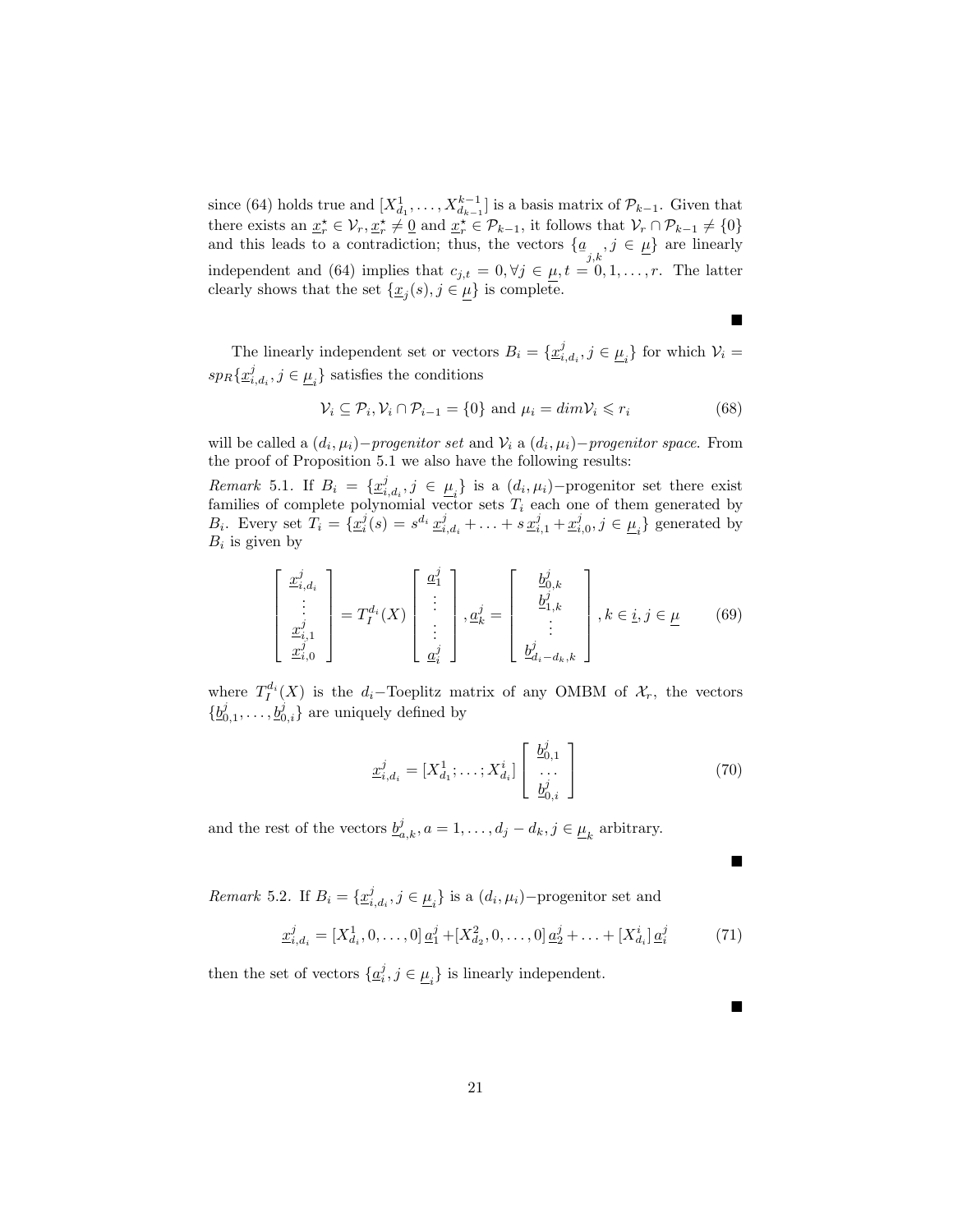The above two remarks follow immediately from the proof of Proposition 5.1. Any vector set  $T_i$  defined as in Remark 5.2 will be referred to as a  $(d_i, \mu_i)$ –normal set and the modules  $\mathcal{N}_i = sp_{R[s]}{T_i}$  as the corresponding  $(d_i, \mu_i)$ –normal module generated by  $T_i$ . For the  $\mathcal{N}_i$  modules we have the following properties:

**Corollary 5.1.** Let  $B_i$  be a  $(d_1, \mu_i)$ -progenitor set and let  $V_i, T_i, N_i$  be the corresponding space, set, module respectively. Then,

- (i)  $\mathcal{N}_i$  is a maximal R[s]-module of rank  $\mu_i \leqslant r_i$ , indices  $I(\mathcal{N}_i) = \{(d_i, \mu_i)\},$ high coefficient space,  $\mathcal{V}_i$  and  $\mathcal{T}_i$  is an OMB.
- (ii)  $\mathcal{N}_i \subseteq \mathcal{M}_i$  and  $\mathcal{N}_i \cap \mathcal{M}_{i-1} = \{0\}.$

*Proof.* (i) The completeness of the set  $T_i$  implies that  $T_i$  defines a minimal basis (Remark 4.1); thus, the  $\mathcal{N}_i$  module generated by  $T_i$  is a maximal Noetherian and has indices  $\{(d_i, \mu_i)\}\$ , those defined  $T_i$ .

(ii) By Proposition 5.1 it is clear that  $\mathcal{N}_i \subseteq \mathcal{M}_i$ . To prove that  $\mathcal{N}_i \cap \mathcal{M}_{i-1} = \{0\},$ assume that there exists  $\underline{x}(s) \in \mathcal{N}_i$  such that  $\underline{x}(s) \in \mathcal{M}_{i-1}$ . If  $\underline{x}(s) = \underline{x}_0 + \ldots +$  $s^k \underline{x}_k, k \geq d_i$ , then clearly  $\underline{x}_k \in V_i$ , since  $V_i$  is the highest coefficient space of  $\mathcal{N}_i$ and  $\underline{x}_k \in \mathcal{P}_{i-1}$  since  $\underline{x}(s) \in \mathcal{M}_{i-1}$ ; however, the last two conditions imply that  $\mathcal{V}_i \cap \mathcal{P}_{i-1} \neq \{0\}$  which leads to a contradiction.

Proposition 5.1 provides the means for a parametrisation of all  $(d_i, \mu_i)$ –normal sets generated by a given  $B_i$  set. To extend the above result to the case of general progenitor sets we need some further definitions and notation.

**Definition 5.1.** Let  $I = \{(d_i, r_i), i \in \eta\}$  be the index and  $\{P\} = \{P_i, i \in \eta\}$  be the set of prime spaces of  $X_r$ .

- (i) Any subset of  $I$ , will be called a *character* of  $I$  and will be denoted by  $J = \{(d_{\nu_i}, \mu_{\nu_i}), i \in \rho, d_{\nu_i} \in (I), \mu_{\nu_i} \leq r_{\nu_i}, 0 \leq d_{\nu_i} < \ldots < d_{\nu_\rho}\}\$ if  $J \neq \emptyset$ . Two characters J,  $\tilde{J}$ , are said to be *complementary* if  $[J] \cup [\tilde{J}] = [I]$
- (ii) Any set of spaces  $\{\mathcal{Y}\} = \{\mathcal{Y}_i, i \in \eta\}$  defined by

$$
\mathcal{P}_1 = \mathcal{Y}_1, \mathcal{P}_i = \mathcal{P}_{i-1} \oplus Y_i, i = 2, \dots, n, \dim \mathcal{Y}_i = r_i \tag{72}
$$

will be called a *system of generator spaces* (SGSP) of  $\mathcal{X}_r$ , I is its *index* and  $\mathcal{Y}_i$  is a  $(d_i, r_i)$  – generator space.

(iii) Let  $\{\mathcal{Y}\} = \{\mathcal{Y}_i, i \in \underline{n}\}\$  be an SGSP and define the sets of subspaces

$$
\{\mathcal{V}\} = \{\mathcal{V}_i : V_i \subseteq \mathcal{Y}_i, \dim \mathcal{V}_i = \mu_i \geq 0, i \in \underline{\eta}\}\
$$

$$
\{\tilde{\mathcal{V}}\} = \{\tilde{\mathcal{V}}_i : \tilde{\mathcal{V}}_i \subseteq \mathcal{Y}_i, \dim \tilde{\mathcal{V}}_i = \tau_i \geq 0, i \in \underline{\eta}\}\
$$
(73)

such that  $\mu_i + \tau_i = r_i, \forall i \in \eta$  and

■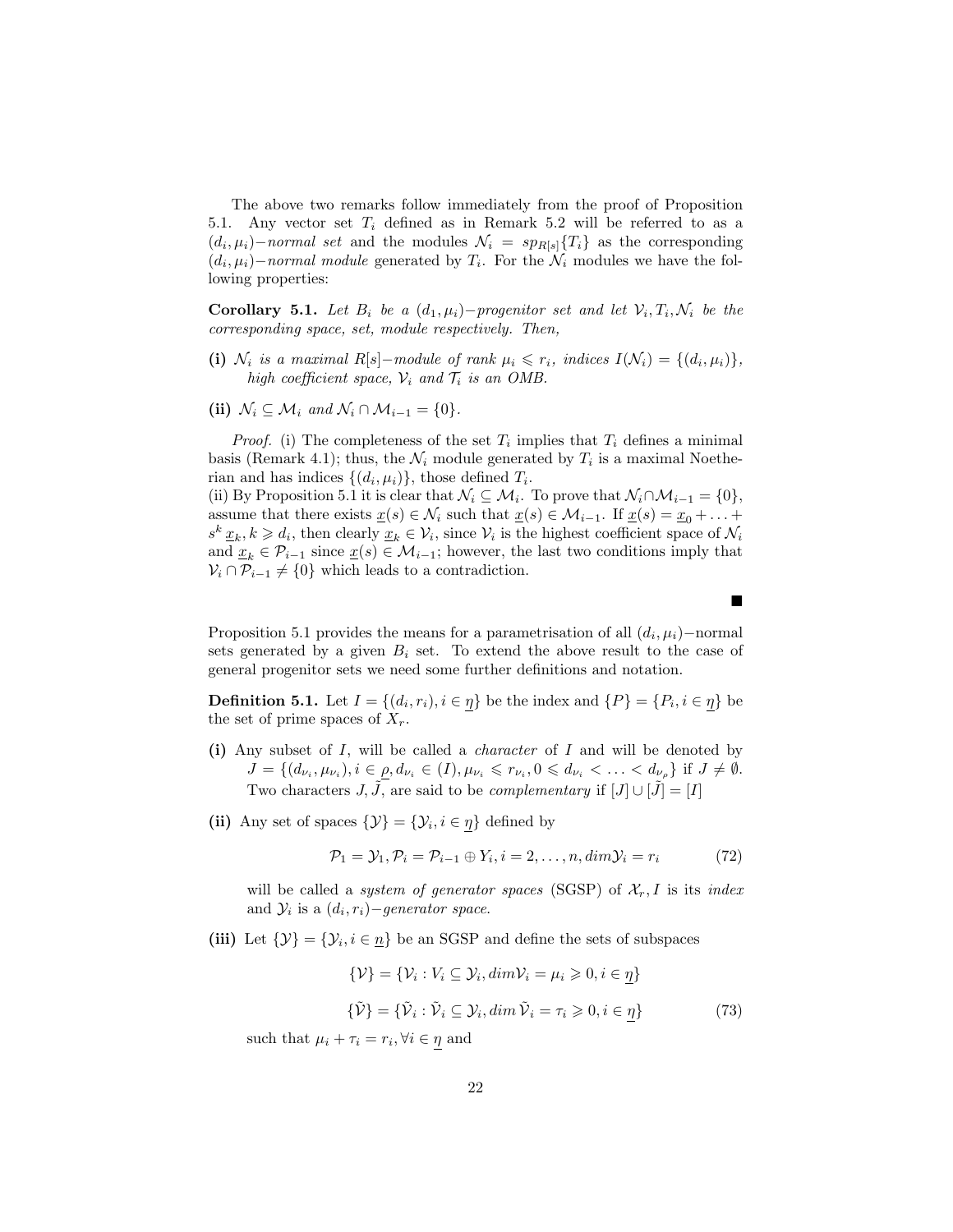- (a) If  $\mu_i > 0, \tau_i > 0$ , then  $\mathcal{Y}_i = \mathcal{V}_i \oplus \tilde{\mathcal{V}}_i$ .
- (b) if  $\mu_i = r_i$  (or  $\tau_i = r_i$ ) and  $\tau_i = 0$  (or  $\mu_i = 0$ ), then  $\mathcal{V}_i = \mathcal{Y}_i$  (or  $\tilde{\mathcal{V}}_i = \mathcal{Y}_i$  and  $\tilde{\mathcal{V}}_i = \{0\}(\mathcal{V}_i = \{0\}).$

The spaces  $\mathcal{V}_i$ ,  $\tilde{\mathcal{V}}_i$  are called complementary  $d_i$ -order progenitor spaces  $(d_i$ -PSP) and  $\{\mathcal{V}\} = {\{\mathcal{V}_i, i \in \eta\}}, \{\tilde{\mathcal{V}}\} = {\{\tilde{\mathcal{V}}_i, i \in \eta\}}$  are said to be complementary systems of progenitor spaces (CPSP). The SGSP set  $\{\mathcal{Y}\} = \{\mathcal{Y}_i, i \in$ 

 $\eta$ } that generates  $\mathcal{V}, \tilde{\mathcal{V}}$  is called the *parent* SGSP set. The subsets of  $\mathcal{V}, \tilde{\mathcal{V}}$ defined by

$$
\langle \mathcal{V} \rangle = \{ \mathcal{V}_k : \mathcal{V}_k \in \{ \mathcal{V} \}, \neq \{ 0 \}, \dim \mathcal{V}_k = \mu_k, \gamma(\mathcal{V}_k) = d_k, k \in \{ v_1, \dots, v_\rho \} \}
$$
  

$$
\langle \tilde{\mathcal{V}} \rangle = \{ \tilde{\mathcal{V}}_p : \tilde{\mathcal{V}}_p \in \{ \tilde{\mathcal{V}} \}, \neq \{ 0 \}, \dim \tilde{\mathcal{V}}_p = \tau_\rho, \gamma(\tilde{\mathcal{V}}_p) = d_p, p \in \{ \sigma_1, \dots, \sigma_\pi \} \}
$$
(74)

are called the *flags* of the  $V$ ,  $\tilde{V}$  respectively; the sets  $tr{V} = {v_1, \ldots, v_p} \in$  ${\eta}, {\text{tr}}\{\tilde{\nu}\} = {\sigma_1, \ldots, \sigma_{\pi}} \in {\eta}, {\eta} = {1, 2, \ldots, n}$  are called the traces of  $V$ ,  $\tilde{V}$  and  $J = \{(d_{v_i}, \mu_{v_i}), \mu_{v_i} > 0, i \in \rho\}, \bar{J} = \{(d_{\sigma_j}, \tau_{\sigma_j}), \tau_{\sigma_j} > 0, j \in \pi\}$ 

are their *characteristics*. The sets  $V, \tilde{V}$ , will be called the *completions* of  $\langle \mathcal{V} \rangle$ ,  $\langle \mathcal{V} \rangle$  respectively.

(iv) An SPSP  $\{V\}$  is called complete, if  $= \mathcal{Y}_i, \forall i \in \eta$ , where  $\{\mathcal{Y}\} = \{\mathcal{Y}_i, i \in \eta\}$ is an SGSP of  $\mathcal{X}_r$ .

Remark 5.3. An SGSP set  $\{\mathcal{Y}_i, i \in \eta\}$  is not uniquely defined, but all such systems have the same index I, and  $\overline{\mathcal{P}}^* = \mathcal{Y}_1 \oplus \ldots \oplus \mathcal{Y}_\eta$ . For the subspaces  $\mathcal{V}_i$ of  $Y_i$  we have that

$$
\mathcal{V}_i \subseteq \mathcal{P}_i, \text{ and } \mathcal{V}_i \cap \mathcal{P}_{i-1} = \{0\}, \text{ where } \mathcal{P}_0 = \{0\} \tag{75}
$$

It is clear, that the characteristics of the complementary flags  $\langle V \rangle, \langle \tilde{V} \rangle$ define complementary characters of I. From Remark 5.3 and Proposition 5.1 follows that we may extend Definition 5.3 as follows:

**Definition 5.2.** Let  $({\mathcal{V}}, {\tilde{\mathcal{V}}})$  be a pair of complementary SPSP of  $X_r$  with characteristics  $J = \{ (d_{\nu_i}, \mu_{\nu_i}), i \in \rho \}, \tilde{J} = \{ (\sigma_{\nu_j}, \tau_{\nu_j}), j \in \pi \}$  and flags  $\langle V \rangle$  $\{\mathcal{V}_{\nu_i}, i \in \rho\}, < \tilde{\mathcal{V}} \geq \ \{\tilde{\mathcal{V}}_{\sigma_j}, j \in \underline{\pi}\}.$ 

(i) A basis set  $B_{\nu_i}$  of  $V_{\nu_i}$  is called a  $(d_{\nu_i}, \mu_{\nu_i})$ -progenitor set and  $\langle B \rangle$  =  ${B_{\nu_i}, i \in \rho}$  a J-system of progenitor sets (J-SPS). A  $\tilde{J}$ -SPS <  $\tilde{B}$  >=  ${B_{\sigma_j}, j \in \underline{\pi}}$  is defined similarly for  ${\tilde{\nu}}$  and  $(< B > , < \tilde{B} >$  will be referred to as *complementary*  $(J, \tilde{J})$ −SPS.

 $\blacksquare$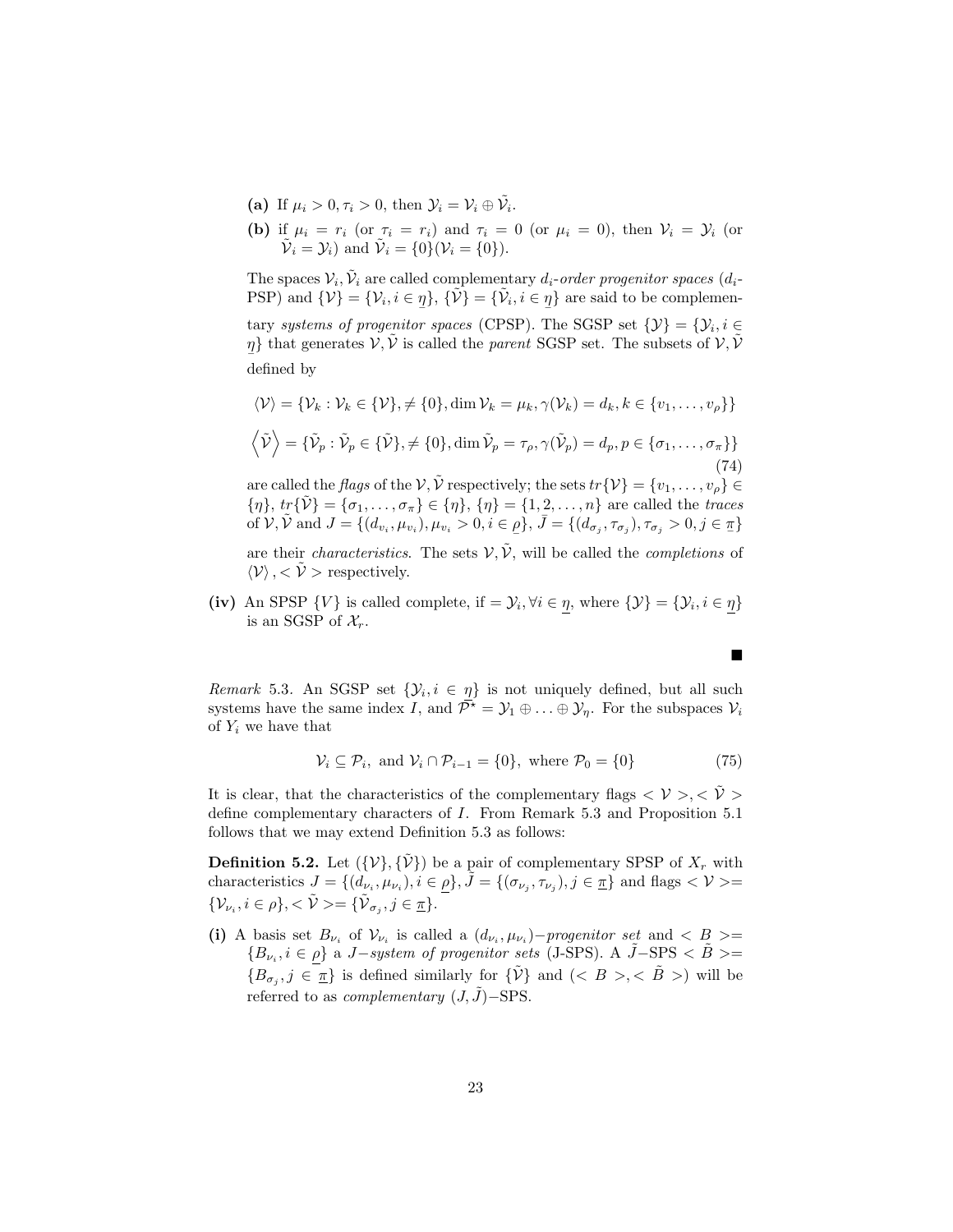(ii) If  $T_{\nu_i} = \{ \underline{x}_j^{\nu_i}(s) : \underline{x}_j^{\nu_i}(s) \in \mathcal{M}_{\nu_i}, \vartheta[\underline{x}_j^{\nu_i}] = d_{\nu_i}, j \in \underline{\mu}_{\nu_i} \}$  is a  $(d_{\nu_i}, \mu_{\nu_i})$  normal set generated by  $B_{\nu_i}$  (see Proposition 5.1), then  $\mathcal{N}_{\nu_i} = sp_{R[s]} \{T_{\nu_i}\}\$ is called the  $(d_{\nu_i}, \mu_{\nu_i})$ -normal module generated by  $T_{\nu_i}$ . We shall refer to  $\langle T \rangle = {\{\tilde{T}_{\nu_i}, i \in \rho\}}$  as J-systems of normal sets (J--SNS), J-system of normal modules (J–SNM) respectively of  $\{\mathcal{V}\}\$ . We may define similarly the sets  $\langle \tilde{T} \rangle, \langle \tilde{\mathcal{N}} \rangle$  from  $\langle \tilde{\mathcal{V}} \rangle$  and the pairs  $\langle \langle T \rangle, \langle \tilde{\mathcal{T}} \rangle, \langle \langle \tilde{\mathcal{T}} \rangle \rangle$  $\mathcal{N}$  >, <  $\tilde{\mathcal{N}}$  >) will be called *complementary*  $(J, \tilde{J})$ –SNS,  $(J, \tilde{J})$ –SNM respectively.

The properties of the sets defined above are examined next.

**Lemma 5.1.** Let  $\{V\}$  be an SPSP of  $\mathcal{X}_R$  and  $\langle V \rangle = \{V_{\nu_i}, i \in \rho\}$  its flag. The  $set < V >$  is linearly independent.

*Proof.* The result is proved by induction. Assume that  $\mathcal{V}_{\nu_1} \cap \mathcal{V}_{\nu_2} \neq \{0\}$ . Since  $\mathcal{V}_{\nu_1} \subseteq \mathcal{P}_{\nu_1}$  and  $\mathcal{P}_{\nu_1} \subseteq \mathcal{P}_{\nu_2-1}$ , it follows that  $\mathcal{V}_{\nu_1} \subseteq \mathcal{P}_{\nu_2-1}$  and  $\mathcal{V}_{\nu_1} \cap \mathcal{V}_{\nu_2} \neq \{0\}$ implies that  $\mathcal{P}_{\nu_2-1} \cap \mathcal{V}_{\nu_2} \neq \{0\}$ ; however, by definition  $\mathcal{V}_{\nu_2} \cap \mathcal{P}_{\nu_2-1} = \{0\}$  and this leads to a contradiction. Thus,  $\mathcal{V}_{\nu_1} \cap \mathcal{V}_{\nu_2} = \{0\}$  and  $\mathcal{V}_{\nu_1}, \mathcal{V}_{\nu_2}$  are independent. Consider now  $\mathcal{V}_{\nu_1,\nu_2} = \mathcal{V}_{\nu_1} \oplus \mathcal{V}_{\nu_2}$ , which is clearly a subspace of  $\mathcal{P}_{\nu_2}$  and assume that  $\mathcal{V}_{\nu_1,\nu_2} \cap \mathcal{V}_3 \neq \{0\}$ . Note that  $\mathcal{V}_{\nu_1,\nu_2} \subseteq \mathcal{P}_{\nu_2}$  also implies  $\mathcal{V}_{\nu_1,\nu_2} \subseteq \mathcal{P}_{\nu_{3-1}}$  and this implies  $\mathcal{P}_{\nu_3-1} \cap \mathcal{V}_{\nu_3} \neq \{0\}$ ; however, by definition  $\mathcal{P}_{\nu_3-1} \cap \mathcal{V}_{\nu_3} = \{0\}$  and thus we are led to a contradiction. Thus,  $\mathcal{V}_{\nu_1,\nu_2} \cap \mathcal{V}_{\nu_3} = \{0\}$  and the spaces  $\{\mathcal{V}_{\nu_1},\mathcal{V}_{\nu_2},\mathcal{V}_{\nu_3}\}\$ are linearly independent. Consider next the space  $\mathcal{V}_{\nu_1,\nu_2,\nu_3}$  $\mathcal{V}_{\nu_1} \oplus \mathcal{V}_{\nu_2} \oplus \mathcal{V}_{\nu_3}$ . The induction is rather obvious and following similar arguments we prove that  $\mathcal{V}_{\nu_1,\nu_2,\nu_3} \cap \mathcal{V}_{\nu_4} = \{0\}.$ 

*Remark* 5.4. Let  $\{V\}, \{\tilde{V}\}\$  be a pair of complementary SPSP and  $\langle V \rangle$  =  $\{\mathcal{V}_{\nu_i}, i \in \rho\}, < \tilde{\mathcal{V}}>= \{\mathcal{V}_{\sigma_j}, j \in \underline{\pi}\}\$  their corresponding flags. The set  $\{<\mathcal{V}>, <\$  $\hat{V}$  >} is linearly independent and

$$
\mathcal{P}^{\star} = \mathcal{V}_{\nu_i} \oplus \cdots \oplus \mathcal{V}_{\nu_\rho} \oplus \tilde{\mathcal{V}}_{\sigma_1} \oplus \tilde{\mathcal{V}}_{\sigma_\pi}
$$
\n(76)

The properties of  $\langle T \rangle, \langle N \rangle$  sets generated by B examined next.

**Theorem 5.1.** Let  $\{V\}$  be an SPSP of  $\mathcal{X}_r$ ,  $\langle V \rangle = \{V_{\nu_i}, i \in \rho\}$  its flag,  $\langle B \rangle = \{B_{\nu_i}, i \in \rho\}$  a J-SPS for  $\langle V \rangle$  and  $J = \{(d_{\nu_i}, \mu_{\nu_i}), i \in \rho\}$  be the *characteristic of*  $\{V\}$ . The following properties hold true:

- (i) An  $J\text{-}SNS < T \ge \{T_{\nu_i}, i \in \rho\}$ , generated by  $\langle B \rangle$  is linearly independent, as well as the corresponding  $J-SNM < N > = \{N_{\nu_i}, i \in \rho\}.$
- (ii) If  $\mathcal{N}^* = \mathcal{N}_{\nu_1} \oplus \cdots \oplus \mathcal{N}_{\nu_\rho}$  then  $\mathcal{N}^*$  is a maximal R[s]-module with J index and  $\langle T \rangle = \{T_{\nu_i}, i \in \rho\}$  is an OMB of  $\mathcal{N}^*$ .

 $\blacksquare$ 

■

п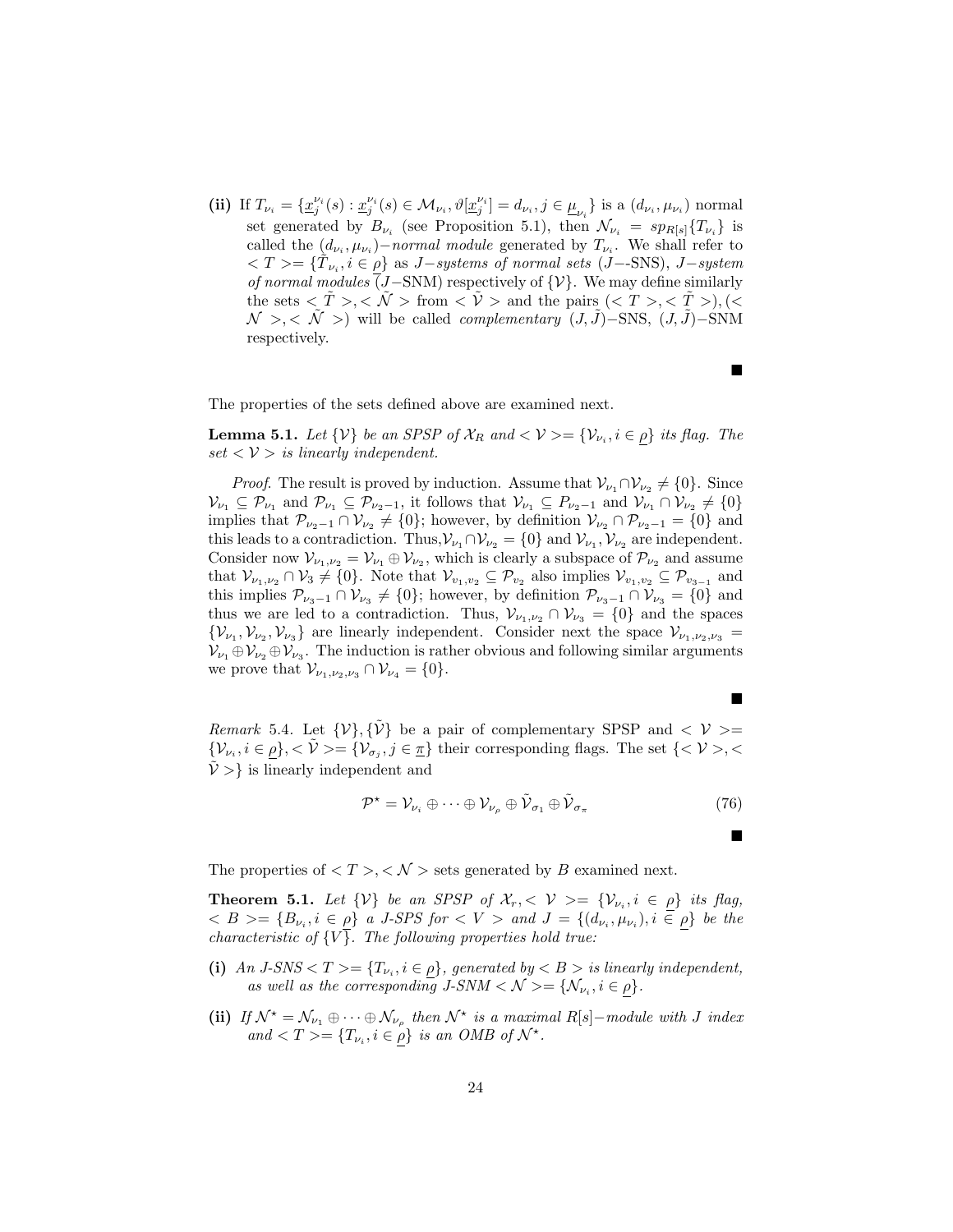*Proof.* (i) By Proposition 5.1, it follows that for each  $i \in \rho$  the sets  $T_{\nu_i}$  are linearly independent. To prove that  $\langle T \rangle$  is independent it is adequate to prove that  $\langle N \rangle$  is independent; this is proved by induction as shown below:

- (a) Assume that  $\mathcal{N}_{\nu_i} \cap \mathcal{N}_{\nu_2} \neq \{0\}$ . By Corollary 5.1,  $\mathcal{N}_{\nu_1} \cap M_{\nu_1} = \{0\}$  and since  $\mathcal{M}_{\nu_1} \subseteq \mathcal{M}_{\nu_2-1}$ , it follows that  $\mathcal{N}_{\nu_1} \subseteq \mathcal{M}_{\nu_2-1}$ ; thus,  $\mathcal{N}_{\nu_1} \cap \mathcal{N}_{\nu_2} \neq \{0\}$ implies that  $\mathcal{N}_{\nu_2} \cap \mathcal{M}_{\nu_2-1} \neq \{0\}$ . By Corollary 5.1,  $\mathcal{N}_{\nu_2} \cap \mathcal{M}_{\nu_2-1} = \{0\}$ and thus we are led to a contradiction. So we have that  $\mathcal{N}_{\nu_1} \cap \mathcal{N}_{\nu_2} = \{0\}.$
- (b) Consider now the module  $\mathcal{N}_{\nu_1,\nu_2} = \mathcal{N}_{\nu_1} \oplus \mathcal{N}_{\nu_2} \subseteq \mathcal{M}_{\nu_2}$  and assume that  $\mathcal{N}_{\nu_1,\nu_2}\cap\mathcal{N}_{\nu_3}\neq\{0\}$ . Since  $\mathcal{N}_{\nu_1,\nu_2}\subseteq\mathcal{M}_{\nu_2}\subseteq\mathcal{M}_{\nu_3-1}$ , it follows that  $\mathcal{N}_{\nu_3}\cap\mathcal{N}_{\nu_4}$  $\mathcal{M}_{\nu_3-1} \neq \{0\}$ , which clearly leads to a contradiction (see Corollary 5.1). Thus  $\{\mathcal{N}_{\nu_1}, \mathcal{N}_{\nu_2}, \mathcal{N}_{\nu_3}\}\$  are linearly independent. The general step of the induction follows along similar lines.

(ii) The module  $\mathcal{N}^* = \mathcal{N}_{\nu_1} \oplus \cdots \oplus \mathcal{N}_{\nu_\rho}$  is well defined and  $\langle \mathcal{T} \rangle = \{ \mathcal{T}_{\nu_i}, i \in \rho \}$  is a basis of  $\mathcal{N}^*$ . To prove this result, it has to be shown that  $\langle T \rangle$  is a minimal basis; it is adequate to show that the set  $\langle T \rangle$  is complete. Thus let  $T_{\nu_i} =$  $\{\underline{x}_{\nu_i}^j(s) = s^{d_{\nu_i}}\,\underline{x}_{\nu_i,d_{\nu_i}}^j + \ldots + s\,\underline{x}_{\nu_i,1}^j + \underline{x}_{\nu_i,0}^j, j \in \underline{\mu}_{\nu_i}\}\$ and  $\overline{X}(s) = [\ldots, X_i(s), \ldots]$ be any OMBM of  $X_r$ ; by Remark 5.1 we have that

$$
\begin{bmatrix} \frac{x_{\nu_i,d_{\nu_i}}^j}{\vdots} \\ \frac{x_{\nu_i,1}^j}{\frac{x_{\nu_i,1}^j}{\ldots}} \end{bmatrix} = T_I^{d_{\nu_\rho}}(X) \begin{bmatrix} \frac{a_{\nu_i,1}^j}{\vdots} \\ \frac{a_{\nu_i,\nu_\rho-1}^j}{\frac{a_{\nu_i,\nu_\rho-1}^j}{\ldots}} \end{bmatrix}, i \in \underline{\eta}, j \in \underline{\mu}_{\nu_i} \tag{77}
$$

where the Toeplitz matrix is defined for the largest of  $d_{\nu_i}$ , the  $d_{\nu_\rho}$ . By Remark 5.2, the sets  $\{\underline{a}^j_{\nu_\rho,\nu_\rho}, j \in \underline{\mu}_{\nu_i}\}$  are linearly independent for all  $i \in \underline{\eta}$ . The result is now proved by induction as follows:

(a) Consider the set  $\{T_{\nu_i}, T_{\nu_2}\}\$  and assume it not to be complete. The set  $\{\underline{x}_{\nu_i,k}^j, k=0,1,\ldots,\widehat{d}_{\nu_i},\widehat{j}\in\underline{\mu_{\nu_i}}, i=1,2\}$  is linearly dependent and there exist scalars  $c_{\nu_i,k}^j$ , not all of them zero, such that

$$
\sum_{j=1}^{\mu_{\nu_1}} \sum_{k=0}^{d_{\nu_1}} c_{\nu_1,k}^j \underline{x}_{\nu_1,k}^j + \sum_{j=1}^{\mu_{\nu_2}} \sum_{k=0}^{d_{\nu_2}} c_{\nu_2,k}^j \underline{x}_{\nu_2,k}^j = 0 \tag{78}
$$

Note that using (73) and the partitioned form of  $T_I^{d_{\nu_2}}(X)$ , defined by (56), we can express  $\underline{x}_{\nu_i,k}^j$  in terms of the  $\underline{a}_{\nu_i,p}^j, p = 1,\ldots,\nu_2, i = 1,2$  vectors and the block  $T^p_\tau, p = 1, \ldots, \nu_2, \tau = 0, 1, \ldots, \tilde{d}_{\nu_2}$ . Taking into account the completeness of  $X(s)$  that  $T^{\nu_2}_{\tau} = X^{\nu_2}_{\tau}$ ,  $\tau = 0, 1, \ldots, \nu_2$  and using similar arguments as in the proof of Proposition 5.1 (arguments following the analysis of (61)), it follows that the coefficients of  $X_{\tau}^{\nu_2}$ ,  $\tau = 0, 1, \ldots, d_{\nu_2}$  (in the resulting equation after the substitution) should be zero, i.e.

$$
\sum_{j=1}^{\mu_{\nu_2}} c_{\nu_2,k}^j \underline{a}_{\nu_2,k}^j = 0, \forall k = 0, 1, \dots, d_{\nu_2}
$$
 (79)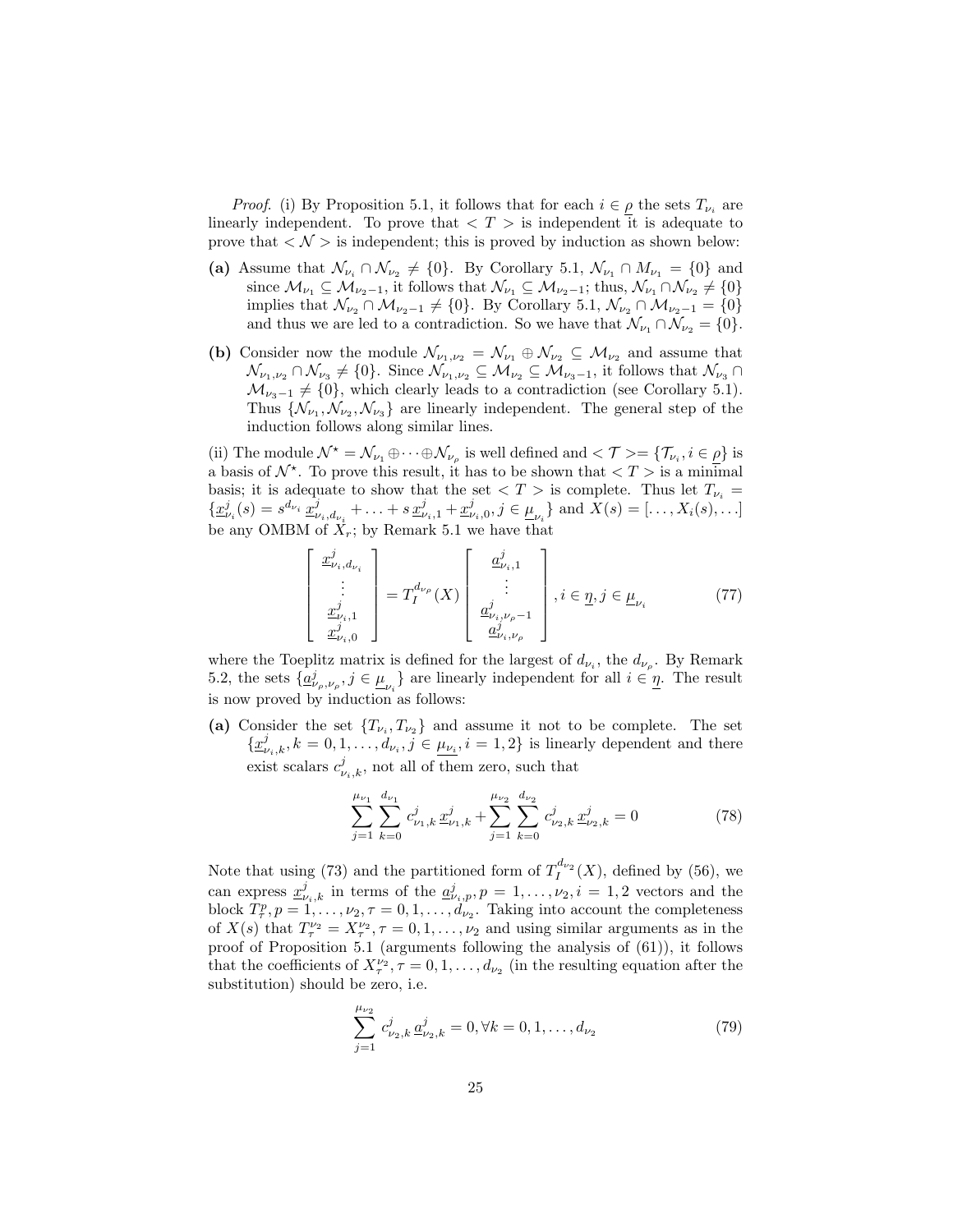however, by Remark 5.2,  $\{\underline{a}_{\nu_2,\nu_2}^j, j \in \underline{\mu}_{\nu_2}\}$  is linearly independent and thus (78) implies  $c_{\nu_2,k}^j = 0, \forall j \in \mu_{\nu_2}, k = 0, 1m \dots, d_{\nu_2}$ . The latter conditions reduce (77) to

$$
\sum_{j=1}^{\mu_{\nu_1}} \sum_{k=0}^{d_{\nu_1}} c_{\nu_1,k}^j \underline{x}_{\nu_1,k}^j = 0
$$
\n(80)

The set  $T_{\nu_1}$  is however complete, as it has been established by Proposition 5.1, and thus  $c_{\nu_i,k}^j = 0, \forall k = 0,1,\ldots,d_{\nu_i}, j \in \mu_{\nu_i}, i = 1,2$  which contradicts the dependence of the vectors. Thus  $\{T_{\nu_1}, T_{\nu_2}\}$  is complete. The general step of the induction follows along similar lines.

For a given SPSP  $\{\mathcal{V}\}\$  with flag  $\langle \mathcal{V}\rangle$ , trace  $tr\{\mathcal{V}\}\$  and characteristic J, we may define sets  $\langle B \rangle, \langle T \rangle, \langle N \rangle$ , although not in a unique manner, which are characterised by the  $tr{V}$  and J indices; any set  $\Omega(V) = \{ \langle V \rangle, \langle V \rangle\}$  $B >, < T >, < N >$ } will be called a  $V(J)$ -system generated by  $< V >$ . A  $V(J)$ –system is called *complete*, if  $\langle V \rangle$  is complete, i.e.  $\langle V \rangle = \{V\}$  is an SGSP. For complete sets  $J = I$  and we also have the result:

Corollary 5.2. If  $\Omega(\mathcal{V}) = \{ \langle \mathcal{V} \rangle, \langle B \rangle, \langle T \rangle, \langle \mathcal{N} \rangle \}$  is complete, then

(i) For the set  $\langle V \rangle = \{V_i, i \in \eta\}$  we have:

$$
\mathcal{P}_1 = \mathcal{V}_1, \mathcal{P}_k = \mathcal{P}_{k-1} \oplus \mathcal{V}_k, k = 2, \dots, \eta
$$
\n(81)

- (ii) The set  $\langle T \rangle = \langle T_i, i \in \eta \rangle$  defines an OMB of  $\mathcal{X}_r$  with index I.
- (iii) For the set of modules  $\langle \mathcal{N} \rangle = \{ \mathcal{N}_i, i \in \eta \}$  we have:

$$
\mathcal{M}_1 = \mathcal{N}_1, \mathcal{M}_k = \mathcal{M}_{k-1} \oplus \mathcal{N}_k, k = 2, \dots, \eta
$$
\n(82)

If  $\Omega(\mathcal{V}) = \{ \langle \mathcal{V} \rangle, \langle \mathcal{B} \rangle, \langle \mathcal{I} \rangle, \langle \mathcal{I} \rangle, \langle \mathcal{N} \rangle, \langle \mathcal{N} \rangle \}, \Omega(\tilde{\mathcal{V}}) = \{ \langle \mathcal{V} \rangle, \langle \mathcal{B} \rangle, \langle \mathcal{I} \rangle, \langle \mathcal{I} \rangle, \langle \mathcal{I} \rangle, \langle \mathcal{I} \rangle, \langle \mathcal{I} \rangle, \langle \mathcal{I} \rangle, \langle \mathcal{I} \rangle, \langle \mathcal{I} \rangle, \langle \mathcal{I} \rangle, \langle \$  $\tilde{T} > \langle \tilde{\mathcal{N}} \rangle$  are systems for which  $\langle V \rangle, \langle \tilde{\mathcal{V}} \rangle$  are complementary, then they are called *complementary* and clearly  $(*T*>, *T*), (*N*>, *N*)$ are also complementary. We may define the union of complementary sets, as follows:

**Definition 5.3.** For the  $\Omega(\mathcal{V}), \Omega(\tilde{\mathcal{V}})$  complementary systems we may define their union as the set

$$
\Omega(\mathcal{V}, \tilde{\mathcal{V}}) = \{ \langle \mathcal{V}; \tilde{\mathcal{V}} \rangle, \langle B; \tilde{B} \rangle, \langle T; \tilde{T} \rangle, \langle \mathcal{N}; \tilde{\mathcal{N}} \rangle \} \tag{83}
$$

where  $\langle \nu_i, \tilde{\nu} \rangle = {\nu_i, i \in \underline{\eta}} = {\nu_i, i \in \underline{\eta}}$  is the parent SGSP set of spaces and  $\langle B; \tilde{B} \rangle$  the corresponding naturally ordered bases of  $\langle V; \tilde{V} \rangle$  formed from the bases of  $\langle V \rangle, \langle \tilde{V} \rangle$ ; the sets  $\langle T; \tilde{T} \rangle = \{T_i^*, i \in \underline{\eta}\}, \langle \mathcal{N}; \tilde{\mathcal{N}} \rangle =$  $\{\mathcal{N}^\star_i, i\in\underline{\eta}\}$  are defined by:

 $\blacksquare$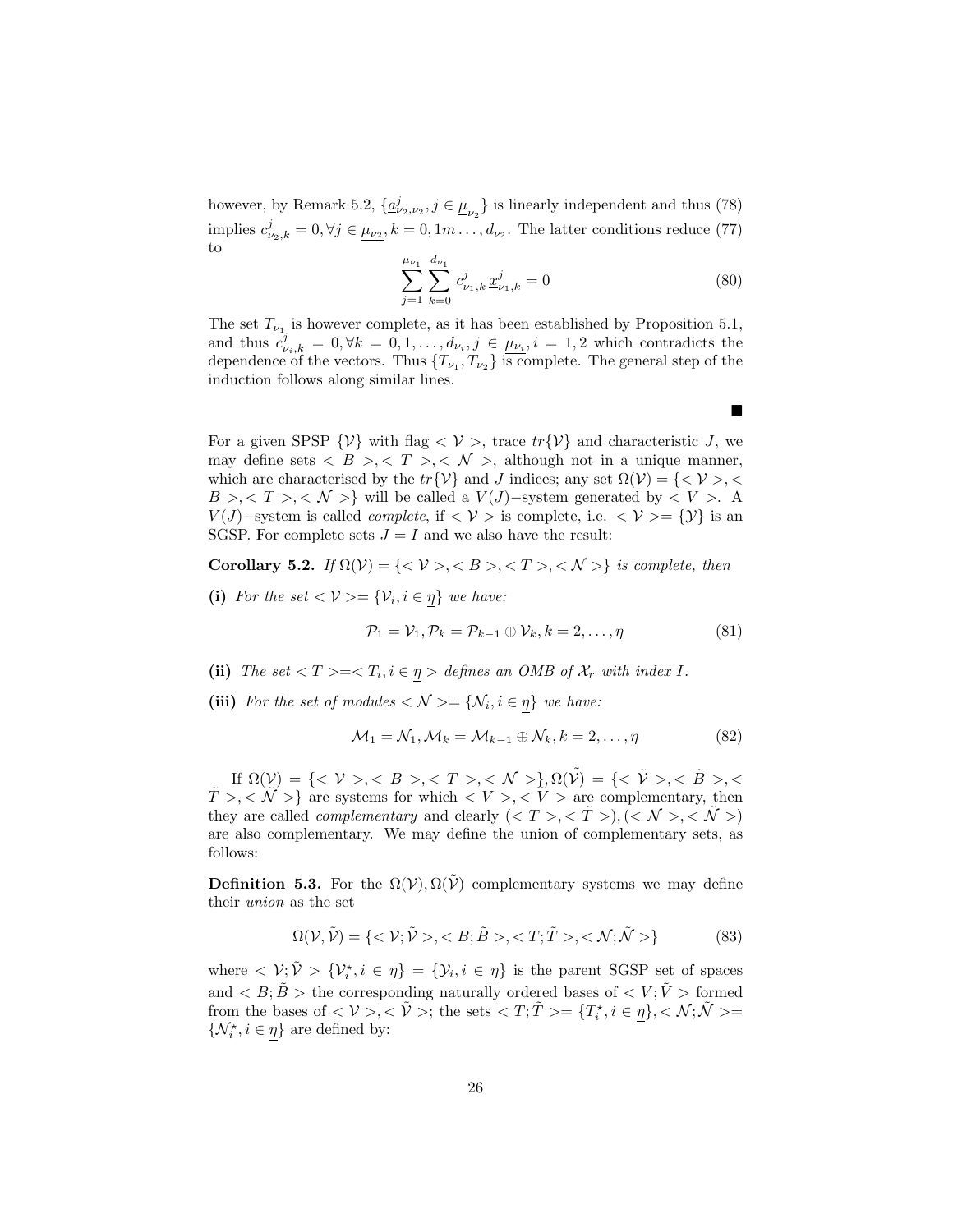(a) If 
$$
i \in tr\{\mathcal{V}\} = \{\nu_1, ..., \nu_\rho\}
$$
 and  $i \in tr\{\tilde{\mathcal{V}}\} = \{\sigma_1, ..., \sigma_\pi\}$ , then:  

$$
T_i^* = \{T_i; \tilde{T}_i\} \text{ and } \mathcal{N}_i^* = \mathcal{N}_i \oplus \tilde{\mathcal{N}}_i
$$
(84)

- (b) If  $i \in tr\{V\}$  and  $i \notin tr\{\tilde{\mathcal{V}}\}$ , then  $T_i^* = T_i$  and  $\mathcal{N}_i^* = \mathcal{N}_i$ .
- (c) If  $i \notin tr\{V\}$  and  $i \in tr\{\tilde{V}\}\$ , then  $T_i^* = \tilde{T}_i$  and  $\mathcal{N}_i^* = \tilde{\mathcal{N}}_i$ .

From the above definition it is clear that:

Remark 5.5. The union of two complementary sets  $\Omega(V)$ ,  $\Omega(\tilde{V})$  is a set  $\Omega(V;\tilde{V})$ which is complete.

п

The results presented in this section provide the means for the classification of proper-nonproper vectors which is examined next.

### 6 A Classification of Minimal Bases and Indices of Singular Systems

The characterisation of the vectors  $\underline{x}(s) \in \mathcal{X}_r \cap R^n[s]$ , where  $R(s) = sNE - NA$ , according to whether  $\underline{x}_h = [\underline{x}(s)]_h \in \mathcal{N}_r(E)$ , or  $\notin \mathcal{N}_r(E)$  introduces a classification of the OMBs of  $\mathcal{X}_r$  according to the above property of the generator spaces. The notion of a normal minimal basis of  $\mathcal{X}_r$  is introduced here, using geometric properties and it is shown to be an equivalent notion to that of a canonical basis of  $X_T$ . The properties of normal MBs are studied and new invariants are introduced under the Brunovsky group. The most important of these invariants is the partitioning of the index  $I_C(R)$ , and thus also of  $I_C(T)$  into two complementary subsets characterising the proper, nonproper properties of pairs. The construction of normal MBs using algebraic and geometric tools is finally also considered here.

It is assumed that  $I_C(R) = I = \{(d_i, r_i), i \in \eta, 0 \leq d_1 < \ldots < d_\eta\}$  is the index of  $X_r$ , or set of CMF of  $R(s)$  and that  $\{\mathcal{P}_i, i \in \eta\}$  is the set of high spaces of  $X_r$ . The definition of special systems of progenitor spaces is the starting point of our study here. For the system  $S_e$  we introduce the following family of spaces

$$
\mathcal{Q}_i = \mathcal{P}_i \cap \mathcal{N}_r(E), i = 1, 2, \dots, \eta
$$
\n
$$
(85)
$$

The family  $\{Q_i, i \in \eta\}$  is uniquely defined by  $S_e$  and since  $\mathcal{P}_i \subset \mathcal{P}_{i+1}$  it follows that  $\mathcal{Q}_i \subseteq \mathcal{Q}_{i+1}, i \in \overline{\eta}$ . From this we have:

Remark 6.1. There exists a set of indices  $\Theta_E = {\nu_1, \ldots, \nu_\rho} \subseteq {\eta}$ :

$$
\{0\}=\ldots=\mathcal{Q}_{\nu_1-1}\subset\mathcal{Q}_{\nu_1}=\ldots=\mathcal{Q}_{\nu_2-1}\subset\mathcal{Q}_{\nu_2}=\ldots=\mathcal{Q}_{\nu_\rho-1}\subset\mathcal{Q}_{\nu_\rho}=\ldots=\mathcal{Q}_{\eta}
$$
\n(86)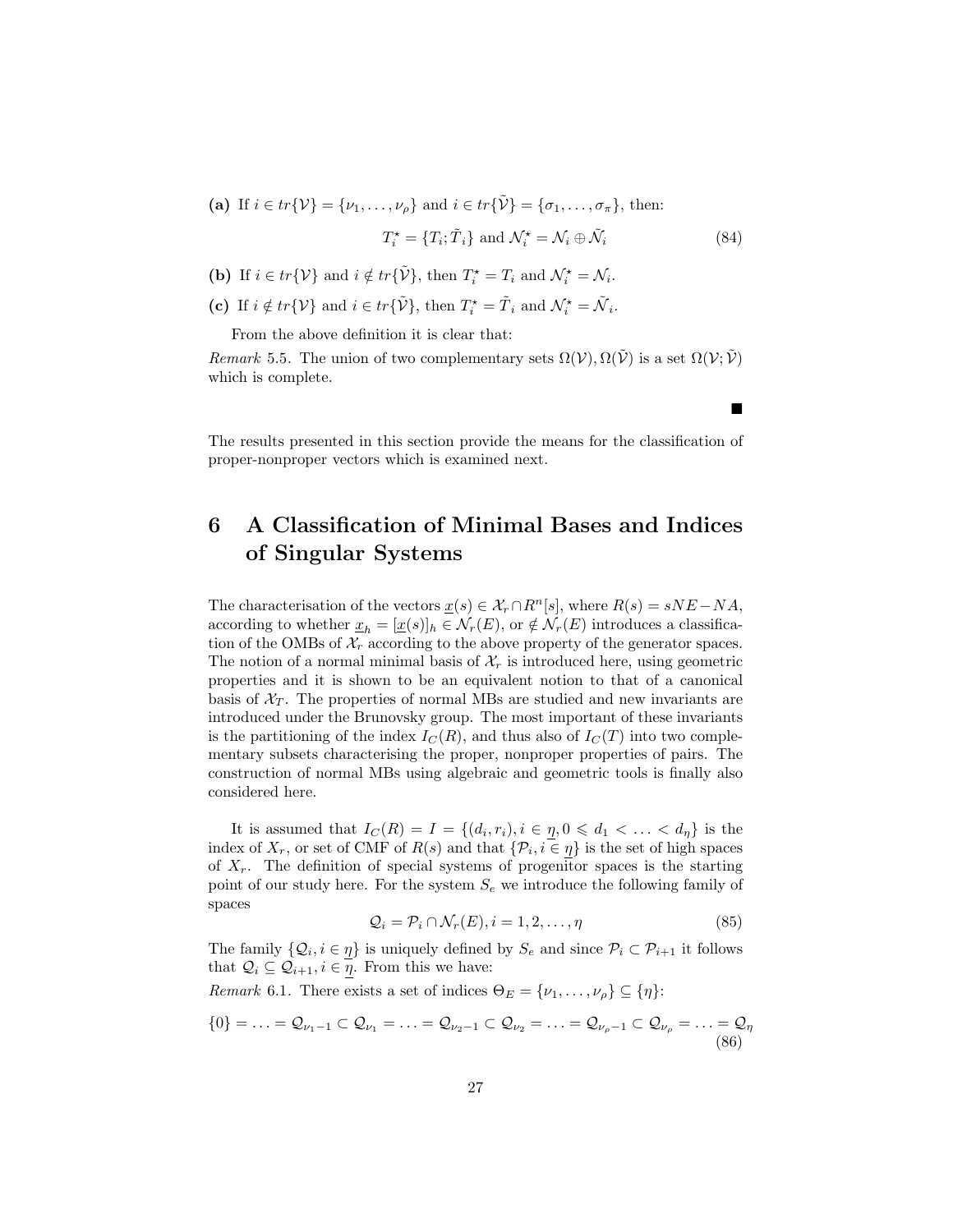The set of indices  $\Theta_E = \{\nu_1, \ldots, \nu_\rho\}$  is referred to as the E−trace of  $\{\eta\}$ ; the above property motivates the following definition:

**Definition 6.1.** Let I be the index of  $X_r$ ;  $\Theta_E = {\nu_1, \ldots, \nu_{\rho}}$  be the E−trace and let  $\mu_{\nu_i} = \dim Q_{\nu_i} - \dim Q_{\nu_{i-1}}, i = 1, \ldots, \rho, Q_{\nu_0} = \{0\}.$ 

- (i) The set of indices  $J_E = \{(d_{\nu_i}, \mu_{\nu_i}), i \in \rho, 0 \leq d_{\nu_i} < \ldots < d_{\nu_\rho}\}\)$  is called the E−characteristic of  $I = \{(d_i, r_i), i \in \eta\}.$
- (ii) We define as an E–system of generator spaces any set of spaces  $\langle V_E \rangle$  ${V_{\nu_1}, \ldots, V_{\nu_\rho}}$  defined by:

$$
\mathcal{V}_{\nu_1} = \mathcal{Q}_{\nu_1}, \mathcal{Q}_{\nu_i} = \mathcal{Q}_{\nu_i - 1} \oplus \mathcal{V}_{\nu_i}, i = 2, \dots, \rho \tag{87}
$$

 $\blacksquare$ 

 $\blacksquare$ 

**Proposition 6.1.** Let  $\langle V_E \rangle = \{V_{\nu_1}, \ldots, V_{\nu_p}\}\$ be an E−system of vector spaces. Then,

$$
\mathcal{V}_{\nu_i} \in \mathcal{P}_{\nu_i} \text{ and } \mathcal{V}_{\nu_i} \cap \mathcal{P}_{\nu_i - 1} = \{0\}, \forall i \in \underline{\rho} \tag{88}
$$

Furthermore  $\mathcal{V}_{\nu_i}$  is uniquely defined,  $\gamma(\mathcal{V}_{\nu_i}) = d_{\nu_i}$  and  $dim \mathcal{V}_{\nu_i} = \mu_{\nu_i}, \forall i \in \rho$ .

*Proof.* By definition  $V_{\nu_i} \subseteq Q_{\nu_i} \forall i \in \rho$  with equality holding only for  $i = 1$ . Since  $\mathcal{Q}_{\nu_i} = \mathcal{N}_r(E) \cap \mathcal{P}_{\nu_i} \subseteq \mathcal{P}_{\nu_i}$  it is clear that  $\mathcal{V}_{\nu_i} \subseteq \mathcal{P}_{\nu_i}, i \in \rho$ . Note that  $\mathcal{V}_{\nu_1} = \mathcal{Q}_{\nu_1}$  and  $\mathcal{Q}_{\nu_1-1} = \{0\}$ . If  $V_{\nu_1} \cap \mathcal{P}_{\nu_1-1} \neq \{0\}$ , then there exists  $\underline{x} \in \mathcal{V}_{\nu_1} \cap$  $\mathcal{P}_{\nu_1-1}, \underline{x} \neq \underline{0}$ , such that  $\underline{x} \in N_r(E)$ ; thus, since  $\underline{x} \in \mathcal{P}_{\nu_1-1}$  it follows that  $\mathcal{Q}_{\nu_1-1} =$  $\mathcal{N}_r \cap \mathcal{P}_{\nu_1-1} \neq \{0\}$ , which contradicts the assumption that  $\mathcal{Q}_{\nu_1-1} = \{0\}$ . It is thus proved that  $\mathcal{V}_{\nu_1} \cap \mathcal{P}_{\nu_1-1} = \{0\}$ . Assume now that  $\mathcal{V}_{\nu_i} \cap \mathcal{P}_{\nu_i-1} \neq \{0\}, i = 2, \ldots, \rho$ . Then, there exists  $\underline{x} \in \mathcal{V}_{\nu_i} \cap \mathcal{P}_{\nu_i-1}, \underline{x} \neq \underline{0}$ , and thus  $\underline{x} \in \mathcal{N}_r(E), \underline{x} \in \mathcal{P}_{\nu_i-1}$  and  $\underline{x} \in \mathcal{Q}_{\nu_i-1}$ ; however,  $\mathcal{Q}_{\nu_i-1} = \mathcal{Q}_{\nu_{i-1}}$  (by (82)) and the existence of  $x \in \mathcal{Q}_{\nu_{i-1}}$ and  $\underline{x} \in \mathcal{V}_{\nu_i}, \underline{x} \neq \underline{0}$ , contradicts the independence of  $\mathcal{Q}_{\nu_{i-1}}, \mathcal{V}_{\nu_i}$  implied from (83). Thus,  $\underline{x} = \underline{0}$  and  $V_{\nu_i} \cap \mathcal{P}_{\nu_i-1} = \{0\}$ . The rest of the proof follows from the definitions.

The set  $\langle V_E \rangle$  may be completed to the set of all indices  $\{\eta\} = \{1, 2, \ldots, \eta\}$ by defining:

$$
\{\mathcal{V}_E\} = \{\mathcal{V}_i, i \in \underline{\eta} : \mathcal{V}_i = \{0\}, \text{ if } i \notin \Theta_E, \mathcal{V}_i = \mathcal{V}_{\nu_j}, \text{ if } i = \nu_j \in \Theta_E\} \tag{89}
$$

 $\{\mathcal{V}_E\}$  is called the *η*−*completion* of <  $\mathcal{V}_E$  > defined by (83). In the context of Definition 5.1,  $\{\mathcal{V}_E\}$  is a SPSP and will be called an E–system of progenitor spaces (E-SPSP); the set  $\langle V_E \rangle$  is then the flag of  $\{V_E\}$  and may be formally described as:

$$
\langle V_E \rangle = \{ V_k : V_k \in \{ V_E \} \neq \{ 0 \}, \dim V_k = \mu_k, \gamma(V_k) = d_k, k \in \Theta_E \} \qquad (90)
$$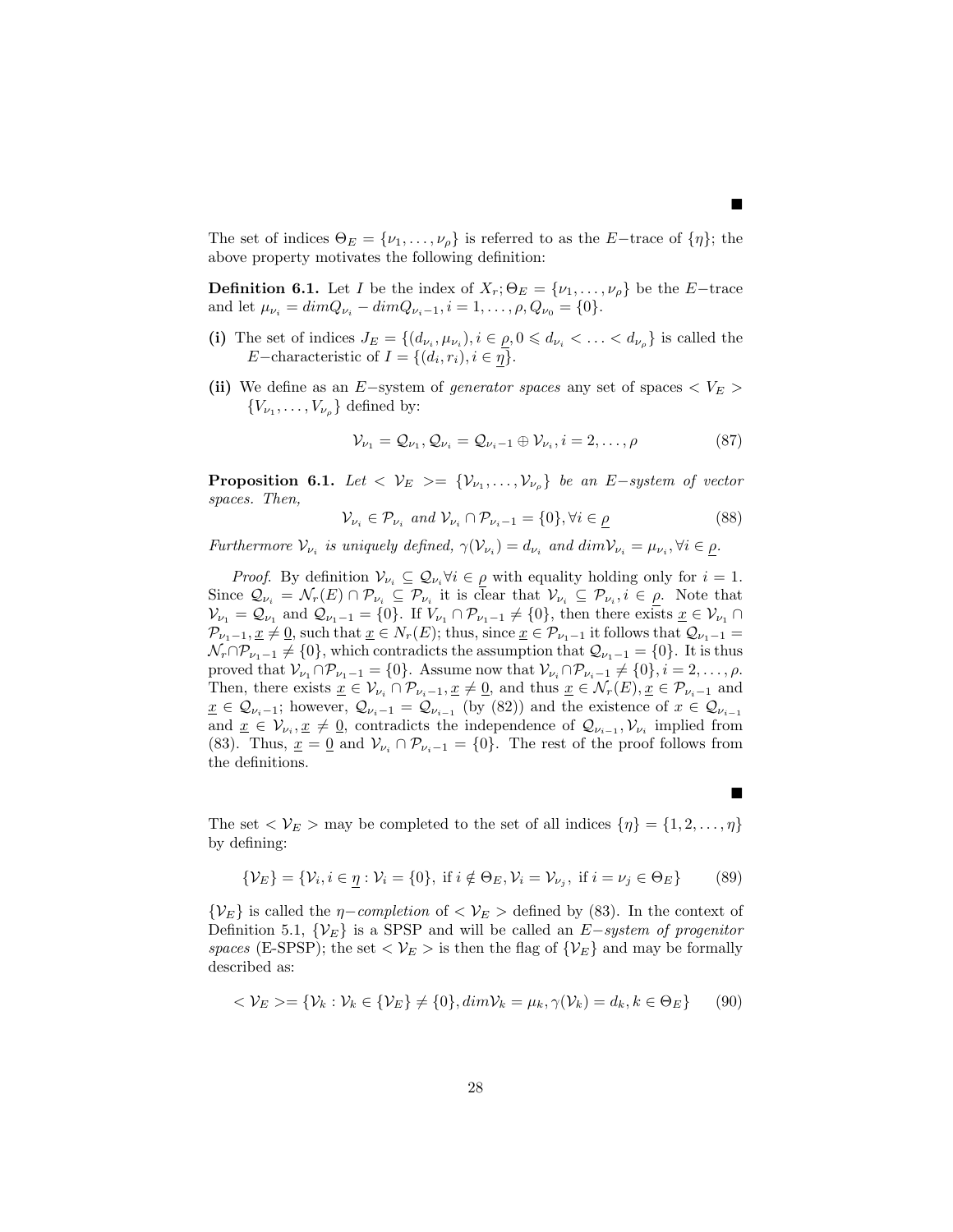*Remark* 6.2. An E-SPSP  $\{\mathcal{V}_E\}$  with  $\langle \mathcal{V}_E \rangle$  flag is not uniquely defined apart from its first non-zero element  $\mathcal{V}_{\nu_1}$  the dimensions  $dim \mathcal{V}_{\nu_i} = \mu_{\nu_i} \leq r_{\nu_i}, i \in \rho$  and the E−trace  $\Theta_E = {\nu_1, \ldots, \nu_\rho}$ . For every system  $\langle \mathcal{V}_E \rangle$ , the spaces  $\mathcal{V}_{\nu_1}, i \in \rho$ are maximal dimension spaces of  $R<sup>n</sup>$  which satisfy the conditions

$$
\mathcal{V}_{\nu_i} \in \mathcal{N}_r(E) \cap \mathcal{P}_{\nu_i} = \mathcal{Q}_{\nu_i}, \mathcal{V}_{\nu_i} \cap \mathcal{Q}_{\nu_i - 1} = \{0\}
$$
\n
$$
(91)
$$

$$
\mathcal{Q}_{\eta} = \mathcal{N}_r(E) \cap \mathcal{P}_{\eta} = \mathcal{V}_{\nu_1} \oplus \ldots \oplus \mathcal{V}_{\nu_\rho}
$$
\n(92)

The above remark readily follows from the definitions and the results so far. In the following, we shall denote by  $\mathcal{Z} = \mathcal{X} \oplus \mathcal{Y}$ , the extended direct sum of two vector spaces defined by  $\mathcal{Z} = \mathcal{X} \oplus \mathcal{Y}$  if  $\mathcal{X}, \mathcal{Y} \neq \{0\}, \mathcal{Z} = \mathcal{X}$  if  $\mathcal{Y} = \{0\}$  and  $\mathcal{Z} = \mathcal{Y}$ if  $\mathcal{X} = \{0\}$ . Using this notion, we may define for any E-SPSP  $\{\mathcal{V}_E\} = \{\mathcal{V}_i, i \in \eta\}$ a complementary  $\{\tilde{\mathcal{V}}_E\} = \{\tilde{\mathcal{V}}_i, i \in \eta\}$  in the following manner:

$$
\mathcal{P}_1 = \mathcal{V}_1 \oplus \tilde{\mathcal{V}}_1, \mathcal{P}_i = \mathcal{P}_{i-1} \oplus (\mathcal{V}_i \oplus \tilde{\mathcal{V}}_i), i = 2, 3, \dots, \eta
$$
\n(93)

The set  $\{V_{E}\}\$  defined as above, is called an  $E-dual-system$  of progenitor spaces (Ed-SPSP) and its flag (subset containing the nonzero spaces) is defined by

$$
\langle \tilde{\mathcal{V}}_E \rangle = \{ \tilde{\mathcal{V}}_p : \mathcal{V}_p \in \{ \tilde{\mathcal{V}}_E \} \neq \{ 0 \}, \dim \tilde{\mathcal{V}}_p = \tau_p, \gamma(\tilde{\mathcal{V}}_p) = d_p, p \in \tilde{\Theta}_E \} \tag{94}
$$

where  $\tilde{\Theta}_E = {\sigma_1, \ldots, \sigma_{\pi}}$  is a subset of  ${\eta} = {1, 2, \ldots, \eta}$  referred to as the E-dual trace. The set of indices  $\tilde{J}_E = \{ (d_{\sigma_i}, \tau_{\sigma_i}), i \in \pi, 0 \leqslant d_{\sigma_1} < \ldots < d_{\sigma_{\pi}} \}$ is called the E-dual characteristic of  $I = \{(d_i, r_i), i \in \eta\}$ . From the definition of Ed-SPSP we have:

*Remark* 6.3. If  $\{\tilde{\mathcal{V}}_E = \{\tilde{\mathcal{V}}_i, i \in \underline{n}\}\$ is an Ed-SPSP with  $\langle \tilde{\mathcal{V}}_E \rangle$  flag, then  ${\{\tilde{V}_E\}}$  is not uniquely defined, but the E-dual trace  $\tilde{\Theta}_E = {\{\sigma_1, \ldots, \sigma_{\pi}\}}$  and the E-dual character  $\tilde{J}_E = \{(d_k, \tau_k), k \in \tilde{\Theta}_E\}$  are uniquely defined. Furthermore, the  $J_E, J_E$  characters are complementary, that is  $[J_E] \cup [J_E] = [I]$ , where I is the index of  $X_R$ ; thus  $\tilde{J}_E$ ,  $\tilde{\Theta}_E$  are uniquely defined from  $J_E$ ,  $\Theta_E$  respectively.

For any E-SPSP  $\{\mathcal{V}_E\}$  we can always define an Ed-SPSP  $\{\tilde{V}_E\}$  (not in a unique manner); the pair  $({\{\mathcal{V}_E\}}, {\{\tilde{\mathcal{V}}_E\}})$  is clearly complementary and shall be referred to as an E−pair of SPSP. For any such pair we have the following properties: *Remark* 6.4. Let  $({\{\mathcal{V}_E\}}, {\{\tilde{\mathcal{V}}_E\}})$  be an E-pair of SPSP. For  $\forall p \in {\tilde{\Theta}_E}$  the space  $\tilde{\mathcal{V}}_p \in \langle \tilde{\mathcal{V}}_E \rangle$  is a maximal dimension space that satisfies the conditions

$$
\tilde{\mathcal{V}}_p \subset \mathcal{P}_p, \tilde{\mathcal{V}}_p \cap \mathcal{P}_{p-1} = \{0\} \text{ and } \tilde{\mathcal{V}}_p \cap \mathcal{N}_r(E) = \{0\}, \forall p \in \tilde{\Theta}_E \tag{95}
$$

Furthermore, if  $\langle \mathcal{V}_E \rangle = {\mathcal{V}_{\nu_i}, i \in \rho}, \langle \tilde{\mathcal{V}}_E \rangle = {\tilde{\mathcal{V}}}_{\sigma_j}, j \in \underline{\pi}$  and define

$$
\mathcal{Q}_E = \mathcal{V}_{\nu_1} \oplus \ldots \oplus \mathcal{V}_{\nu_\rho} , \ \tilde{\mathcal{Q}}_E \, \tilde{\mathcal{V}}_{\sigma_1} \oplus \ldots \oplus \tilde{\mathcal{V}}_{\sigma_\pi} \tag{96}
$$

 $\blacksquare$ 

■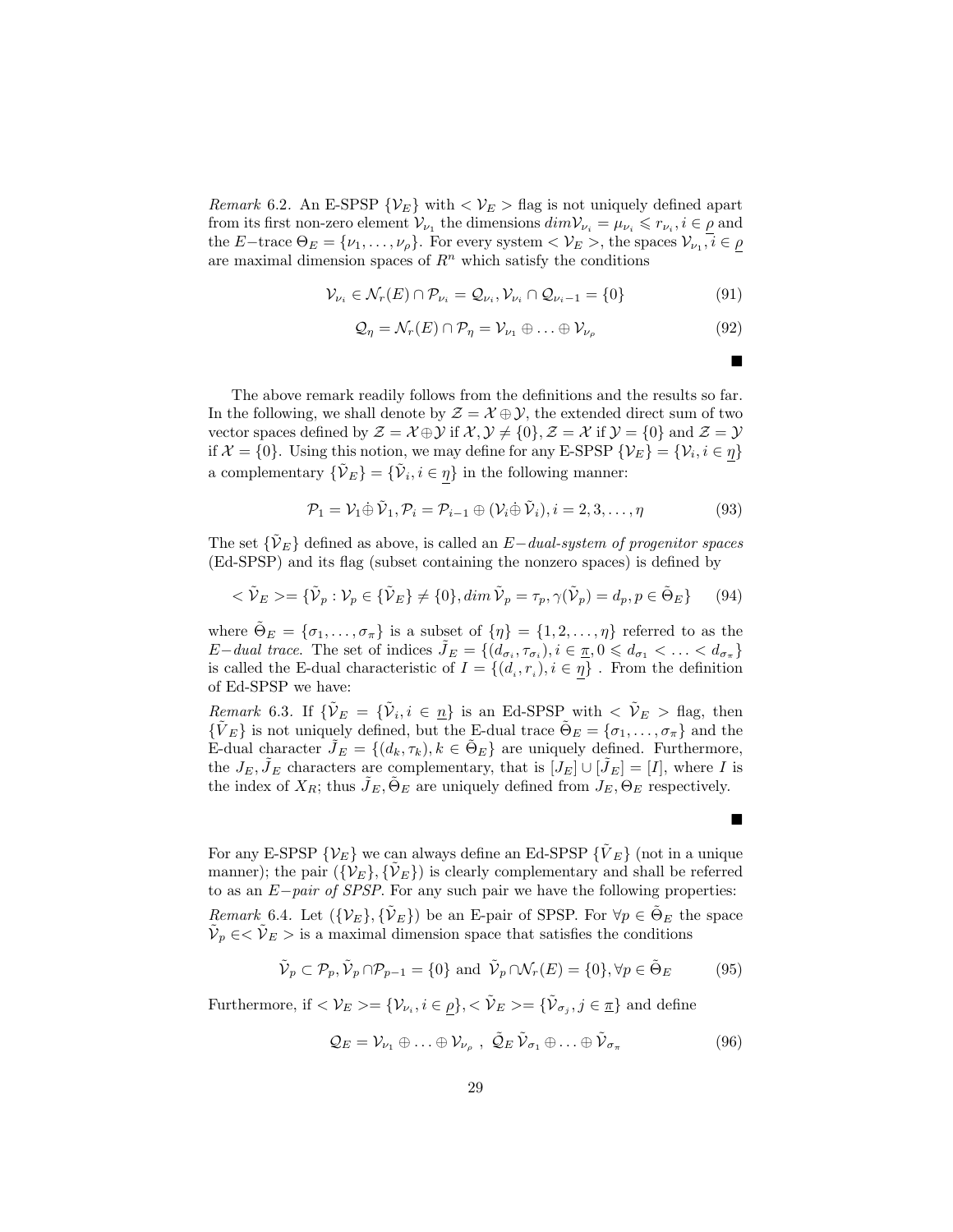$$
\mathcal{P}_{\eta} = \mathcal{Q}_E \oplus \tilde{\mathcal{Q}}_E \tag{97}
$$

 $\blacksquare$ 

 $\blacksquare$ 

where  $\mathcal{Q}_E$  is the maximal subspace of  $\mathcal{P}_\eta$  that intersects with  $\mathcal{N}_r(E)$  and thus it is uniquely defined;  $\mathcal{Q}_E$  is a maximal dimension subspace of  $\mathcal{P}_\eta$  for which  $\mathcal{Q}_E \cap \mathcal{N}_r(E) = \{0\}; \mathcal{Q}_E$  is not uniquely defined, but its dimension is uniquely defined.

Any E-pair of SPSP  $({\{\mathcal{V}_E\}, {\{\tilde{\mathcal{V}}_E\}}})$  with  $( ${\mathcal{V}_E}>, <{\tilde{\mathcal{V}}_E}$  >) pair of flags is char$ acterised by  $(J_E, J_E)$  characteristics, referred to as the pair of E-characteristics of I. Using the results of the previous section, we may define for any  $\langle \langle V_E \rangle$  $, <\hat{\mathcal{V}}_E$  >) pair the sets

$$
\Omega(V_E) = \{ < V_E > ; < B_E > ; < T_E > ; < \mathcal{N}_E > \} \tag{98}
$$

$$
\Omega(\tilde{\mathcal{V}}_E) = \{ \langle \tilde{\mathcal{V}}_E \rangle; \langle \tilde{B}_E \rangle; \langle \tilde{T}_E \rangle; \langle \tilde{\mathcal{N}}_E \rangle \} \tag{99}
$$

where  $(< B_E > , < \tilde{B}_E >), (< T_E > , < \tilde{T}_E >), (< \mathcal{N}_E > , < \tilde{\mathcal{N}}_E >)$  are Epairs of complementary systems of progenitor sets (SPS), normal sets (SNS), and normal modules (SNM) respectively (see Definition 5.1). We may refer to  $\Omega(\mathcal{V}_E), \Omega(\mathcal{V}_E)$  as an E−non-proper, E−proper system respectively of  $S_E$  for reasons that will become clear next, and to their union (Definition 5.7)

$$
\Omega(V_E, \tilde{V}_E) = \{ \langle V_E; \tilde{V}_E \rangle; \langle B_E; \tilde{B}_E \rangle; \langle T_E; \tilde{T}_E \rangle; \langle N_E; \tilde{N}_E \rangle \} \tag{100}
$$

as an E-system of  $S_E$ .

Remark 6.5. An E-system  $\Omega(\mathcal{V}_E;\tilde{\mathcal{V}}_E)$  is not uniquely defined on a given  $S_E$ ; however, all such systems have the same pair of E-characteristics  $(J_E, \tilde{J}_E)$ .

We may state now one of the main results of this section, which demonstrates the importance of the E-systems.

**Theorem 6.1.** Let  $S_e \in \Sigma_{l,n}$  and  $\Omega(\mathcal{V}_E, \tilde{\mathcal{V}}_E)$  be an E-system with a pair of E-characteristics  $(J_E, \tilde{J}_E)$ . The following properties hold true:

- (i) The pair of E-characteristics  $(J_E, \tilde{J}_E)$  are invariants of the Brunovsky orbit  $H(S_E)$ .
- (ii) If  $( $T_E > , < \tilde{T}_E >$ ) is the E-pair complementary SNS of  $\Omega(V_E, \tilde{V}_E)$ ,$ where  $\langle T_E \rangle = \{T_{\nu_i}, i \in \rho\}, \langle \tilde{T}_E \rangle = \{T_{\sigma_j}, j \in \underline{\pi}\}\$  then:

30

 $\mathbf{a}$   $\langle$   $T_E$ ;  $\tilde{T}_E$   $\rangle = \{T_{\nu_1}; \ldots; T_{\nu_p}; \tilde{T}_{\sigma_1}; \ldots; \tilde{T}_{\sigma_{\pi}}\}$  is a minimal basis for  $N_r\{R(s)\}.$ 

then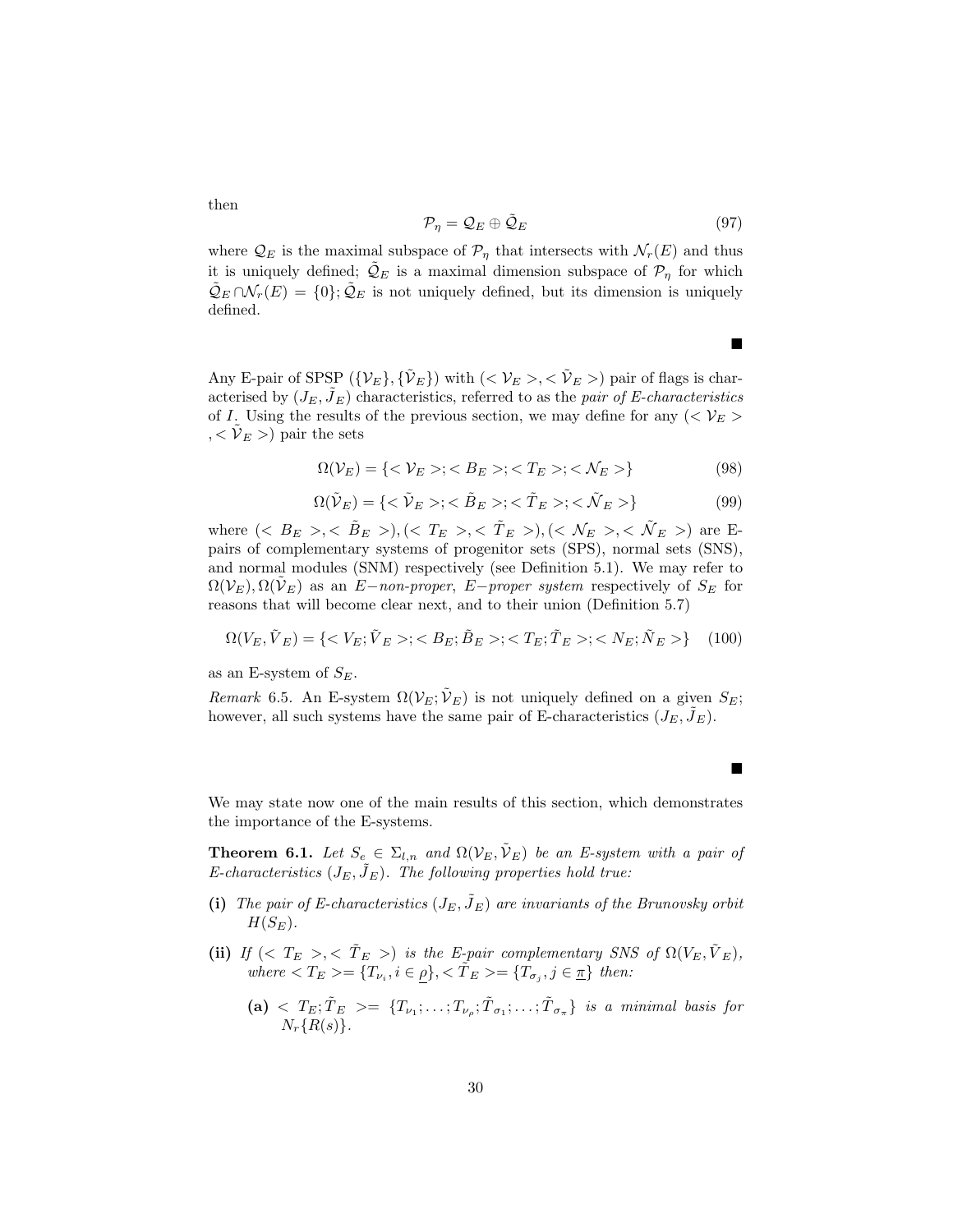(b) If  $\underline{x}_{j}^{\nu_{i}}(s) \in T_{\nu_{i}}, j \in \underline{\mu}_{\nu_{i}}, i \in \underline{\rho}, \vartheta \{ \underline{x}_{j}^{\nu_{i}}(s) \} = d_{\nu_{i}}, \underline{x}_{j}^{\sigma_{i}}(s) \in \tilde{T}_{\sigma_{i}}, j \in$  $\underline{\tau}_{\sigma_i}, \vartheta\{\underline{x}_j^{\sigma_i}(s)\} = d_{\sigma_i}$  and define the vectors

$$
\underline{u}_{j}^{\nu_{i}}(s) = B^{\dagger}(sE - A) \underline{x}_{j}^{\nu_{i}}(s), \underline{z}_{j}^{\nu_{i}}(s) = \begin{bmatrix} \underline{u}_{j}^{\nu_{i}}(s) \\ \underline{x}_{j}^{\nu_{i}}(s) \end{bmatrix}, \forall j \in \underline{\mu}_{\nu_{i}}, i \in \underline{\rho}
$$
\n
$$
(101)
$$
\n
$$
\underline{\tilde{u}}_{j}^{\sigma_{i}}(s) = B^{\dagger}(sE - A) \underline{\tilde{x}}_{j}^{\sigma_{i}}(s), \underline{z}_{j}^{\sigma_{i}}(s) = \begin{bmatrix} \underline{\tilde{x}}_{j}^{\sigma_{i}}(s) \\ \underline{\tilde{u}}_{j}^{\sigma_{i}}(s) \end{bmatrix}, \forall j \in \underline{\tau}_{\sigma_{i}}, i \in \underline{\pi}
$$
\n
$$
(102)
$$

then the pairs  $(\underline{x}_j^{\nu_i}(s), \underline{u}_j^{\nu_i}(s))$  for al  $j \in \underline{\mu}_{\nu_i}$ ,  $i \in \underline{\rho}$  are non-proper; the pairs  $(\underline{\tilde{x}}_j^{\sigma_i}(s), \underline{\tilde{u}}_j^{\sigma_i}(s))$  for all  $j \in \underline{\tau}_{\sigma_i}, i \in \underline{\tau}$  are proper and the set defined by

$$
Z_E = \{Z_{\nu_i}; \dots; Z_{\nu_\rho}; \tilde{Z}_{\sigma_1}; \dots; \tilde{Z}_{\sigma_\pi}\}\
$$
\n(103)

$$
Z_{\nu_i} = \{ \underline{z}_j^{\nu_i}(s), j \in \underline{\mu}_{\nu_i} \}, \tilde{Z}_{\sigma_i} = \{ \tilde{z}_j^{\sigma_i}(s), j \in \underline{\tau}_{\sigma_i} \tag{104}
$$

is a minimal basis for  $\mathcal{N}_r\{T(s)\}.$ 

*Proof.* (i) The  $J_E$ ,  $\tilde{J}_E$  sets may be computed from the dimensions of the set of  $\{Q_i : i \in \underline{\eta}\}$  spaces. For the general  $S'_E = H(S_e)$  we have

$$
[sE'-A', -B'] = W[sE-A, -B] \begin{bmatrix} V & 0 \\ F & G \end{bmatrix}
$$
 (105)

If N is a left annihilator of B, then we may select a left annihilator of  $B'$  as  $N' = NW^{-1}$  and thus

$$
R'(s) = sN'E' - N'A' = NW^{-1}\{W(sE - A)V - WBF\} = (sNE - NA)V = R(s)V
$$
\n(106)

If  $\{P_1, \ldots, P_n\}$  are the high coefficient spaces of  $R(s)$  and  $\{P_i, i \in \underline{n}\}$  are bases matrices for them, then the high coefficient spaces for  $R'(s)$  are defined by  $P'_{i} = col(sp\{V^{-1}P_{i}\}, i \in \underline{n}].$  If  $E^{\perp}$  is a basis matrix for  $N_{r}(E)$ , then  $V^{-1}E^{\perp} =$  $E^{\perp}$  is a basis matrix for  $N_r(E')$ . Note that the spaces  $Q_i = N_r(E) \cap P_i$ ,  $Q'_i =$  $N_r(E') \cap P'_{i}, i \in \underline{n}$  are defined by:

$$
Q_i = N_r \left\{ \begin{bmatrix} P_i \\ E \end{bmatrix} \right\}, Q'_i = N_r \left\{ \begin{bmatrix} P'_i \\ E' \end{bmatrix} \right\} = N_r \left\{ \begin{bmatrix} V^{-1} & 0 \\ 0 & V^{-1} \end{bmatrix} \begin{bmatrix} P_i \\ E \end{bmatrix} \right\} (107)
$$

and thus  $dimQ_i = dim Q'_{i}, \forall i \in \underline{n}$ . Given that  $J_{\underline{F}}, \tilde{J}_{E}$  are completely defined by  $dimQ_i, i \in \underline{n}$ , it follows that  $J_E = J'_{E}, J_E = \tilde{J'}_E$ , where  $(J'_{E}, \tilde{J'}_E)$  are the E-characteristics associated with  $S'_{e}$ . (ii)

(a) Since (<  $V_E$  >, <  $\tilde{V}_E$  >) is an E-pair of SPSP, then the E-system  $\Omega(V_E, \tilde{V}_E)$  is complete and by Corollary 5.5, the set  $\langle T_E, \tilde{T}_E \rangle$  defines an OMB of  $X_r$ .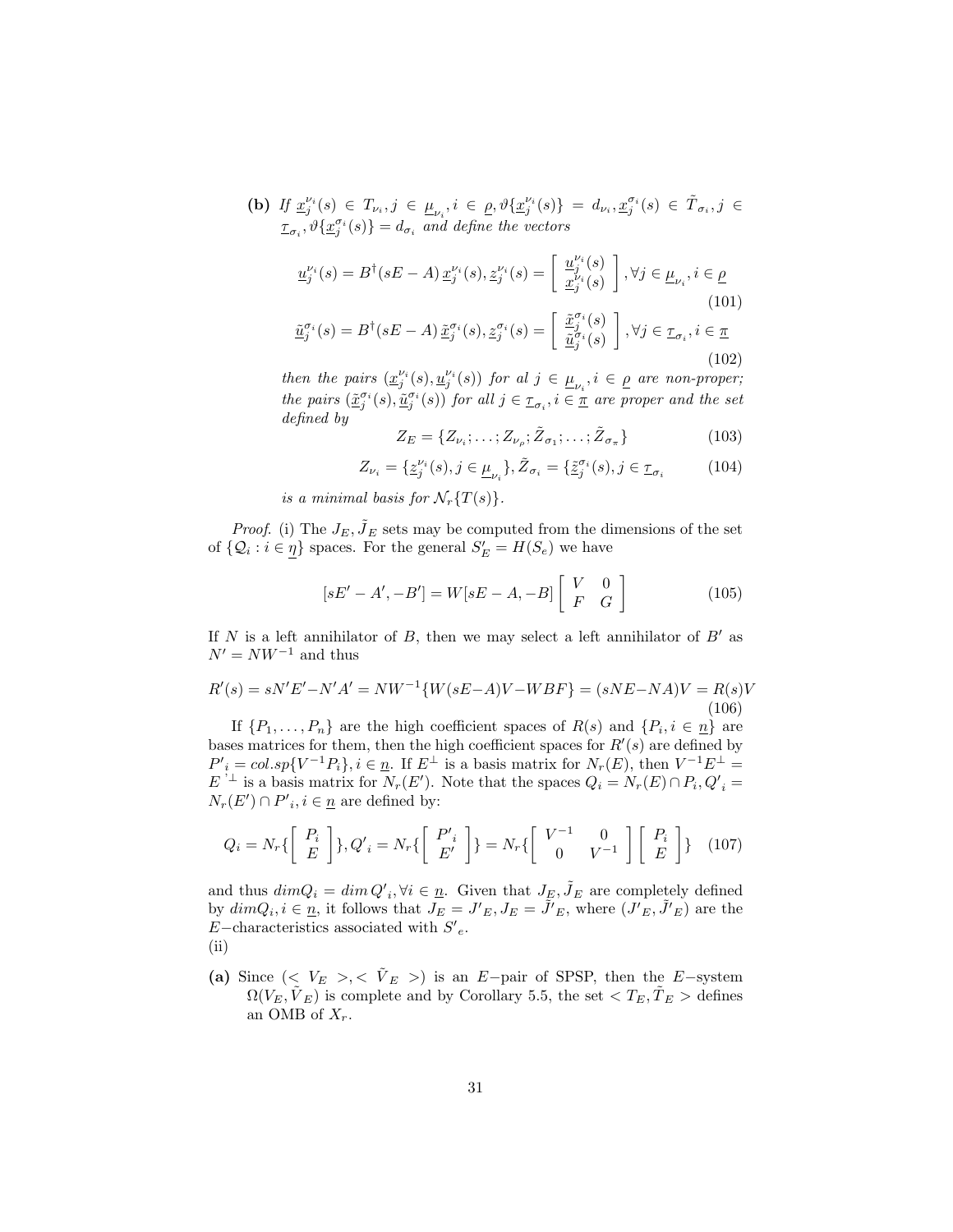(b) The pairs  $(\underline{x}_j^{\nu_i}(s), \underline{u}_j^{\nu_i}(s))$  for  $\forall j \in \underline{\mu}_{\nu_i}, i \in \underline{\rho}$  are non-proper, and the high coefficient vector  $[\underline{x}_j^{\nu_i}(s)] \in V_{\nu_i} \subset N_r(E)$  whereas the pairs  $(\underline{x}_j^{\sigma_i}(s), \underline{u}_j^{\sigma_i}(s))$ for  $\forall j \in \mathcal{I}_{\sigma_i}, i \in \mathcal{I}$  are proper since  $[\underline{x}_j^{\sigma_{\nu_i}(s)}]$  $[\sigma_{\nu_i}(s)]_h \in \tilde{V}_{\sigma_i}$  and thus not in  $N_r(\tilde{E})$ . Consider now the ordered matrix

$$
\hat{Z}(s) = [Z_{\nu_i}(s); \dots; Z_{\nu_\rho}(s); \tilde{Z}_{\sigma_1}(s); \dots; \tilde{Z}_{\sigma_\pi}(s)] = [Z_{\eta p}(s), Z_p(s)] \quad (108)
$$
\n
$$
= \begin{bmatrix} X_{\nu_1}(s); \dots; X_{\nu_\rho}(s) & X_{\sigma_1}; \dots; \tilde{X}_{\sigma_\pi}(s)(106) \\ U_{\nu_1}(s); \dots; U_{\nu_\rho}(s) & \tilde{U}_{\sigma_1}; \dots; \tilde{U}_{\sigma_\pi}(s) \end{bmatrix} = \begin{bmatrix} X(s) & \tilde{X}(s)(107) \\ U(s) & \tilde{U}(s) \end{bmatrix} = \begin{bmatrix} \hat{X}(s) \\ \hat{U}(s) \end{bmatrix}
$$
\n
$$
(109)
$$

constructed from the pairs  $(\underline{x}_j^{\nu_i}(s), \underline{u}_j^{\nu_i}(s)), \forall j \in \underline{\mu}_{\nu_i}, i \in \underline{\rho}, (\underline{x}_j^{\sigma_i}(s), \underline{u}_j^{\sigma_i}(s)), \forall j \in \underline{\rho},$  $\underline{\tau}_{\sigma_i}(s), i \in \underline{\pi}$ . By Proposition 3.5, it follows that since

$$
\hat{u}(s) = B^t(sE - A)\hat{X}(s) \tag{110}
$$

and  $\hat{X}(s)$  is an OMBM of  $X_r$  it follows that  $\hat{Z}(s)$  is an OMBM, it suffices to show that it is column reduced. Let  $X_h[X(s)]_h, \tilde{U}_h[\tilde{U}(s)]_h, \hat{Z}_h[\hat{Z}(s)]_h$  be the high coefficient matrices. Since  $(X(s), U(s))$  are non-proper and  $(\tilde{X}(s), \tilde{U}(s))$ are proper, it follows that:

$$
\hat{Z}_h \left[ \begin{array}{cc} X_h & 0 \\ D & \tilde{U}_h \end{array} \right] \tag{111}
$$

where D is some appropriate matrix. However,  $\tilde{U}(s) = B^{t}(sE - A)\tilde{X}(s)$  and since  $(\tilde{X}(s), \tilde{U}(s))$  is proper,  $\tilde{U}_h = B^t E \tilde{X}_h, \tilde{X}_h [\tilde{X}(s)]_h$  it follows that

$$
\hat{Z}_h = \left[ \begin{array}{cc} X_h & 0 \\ D & B^t E \tilde{X}_h \end{array} \right] \tag{112}
$$

From the block-diagonal structure of  $\hat{Z}_h$ , it follows that since  $X_h$  is full rank, then  $\hat{Z}_h$  has full rank if and only if  $B^t E \tilde{X}_h$  has full rank. Note that  $B^t E \tilde{X}_h \in$  $R^{l \times (l - \tilde{q})}$ ,  $\tilde{q} = \sum_{i=1}^{\pi} \tau_{\sigma_i}$  and thus loss of rank of  $B^t E \tilde{X}_h$  implies that there exists  $\underline{v} = 0$  such that  $B^t E \hat{X} = 0$  by the definition of  $\tilde{X}_h$  we also have that  $N E \tilde{X}_h = 0$ and thus  $NE \tilde{X}_h \underline{v} = 0$ . From the last two it follows that

$$
\begin{bmatrix}\nB^t E \tilde{X}_h \\
NE \tilde{X}_h\n\end{bmatrix} \underline{v} = 0 \Leftrightarrow \begin{bmatrix}\nB^t \\
N\n\end{bmatrix} E \tilde{X}_h \underline{v} = 0 \Leftrightarrow E \tilde{X}_h \underline{v} = 0
$$
\n(113)

since the column of  $\tilde{X}_h$  are linearly independent (111) implies that  $N_r(E) \cap$  $sp{\{\tilde{X}_h\}} \neq \{0\};$  however  $sp{\{\tilde{X}_h\}} = \tilde{Q}_E$  and by Remark 6.5  $N_r(E) \cap \tilde{Q}_E = \{0\},$ which leads to a contradiction. Thus,  $\hat{Z}_h$  has full rank and  $\hat{Z}(s)$  is an OMBM of  $X_T$ .

The above result establishes the existence of canonical minimal bases of  $X_T$ . The bases  $\langle T_E; T_E \rangle, Z_E$  for  $X_R, X_T$  respectively, defined by the above result,

П

1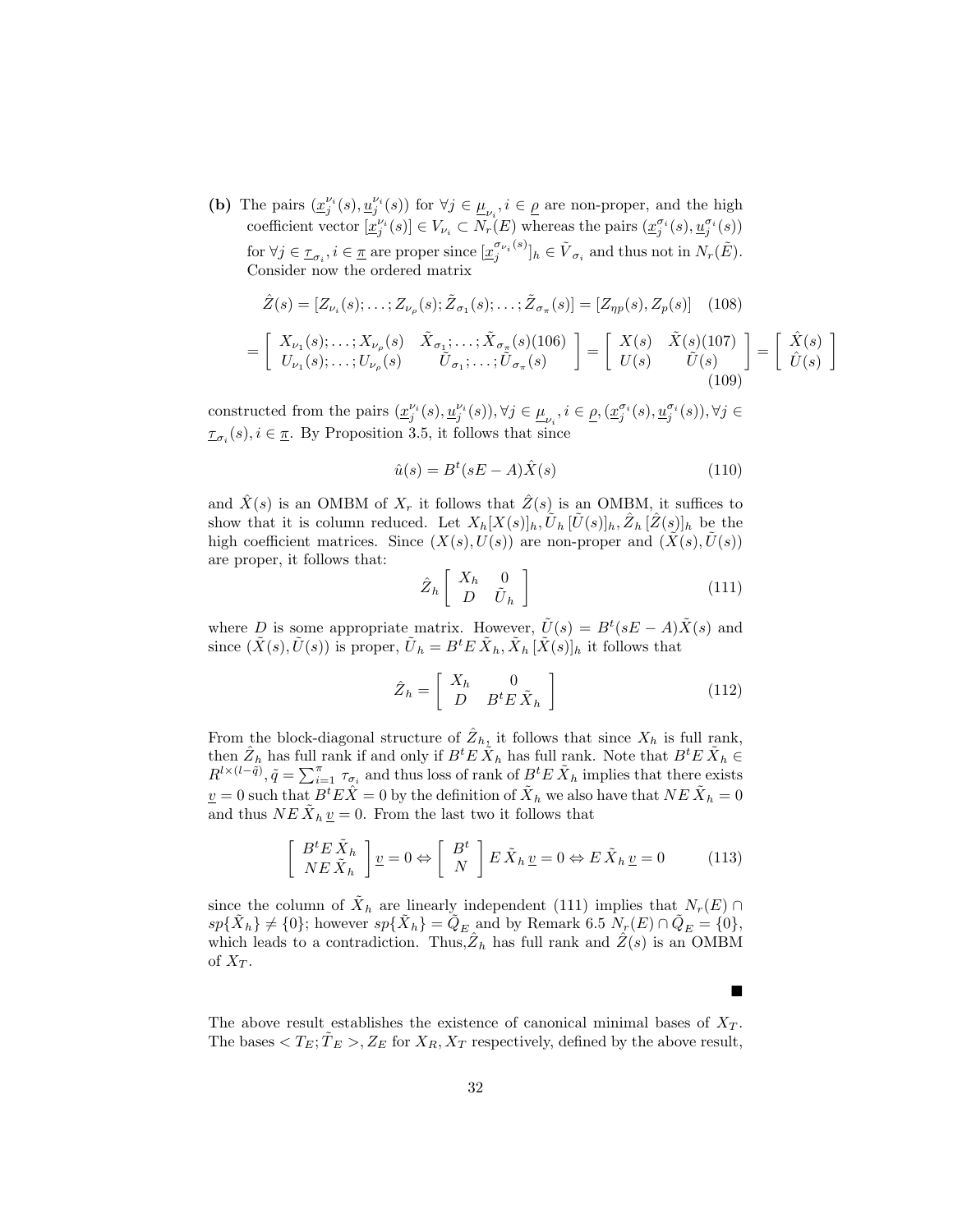have a special structure and shall be referred to as *state-*, *composite-*, *normal* OMBs correspondingly. A state-normal OMB may always be extended to a composite-normal OMB, which is always canonical; the reverse problem, that is whether every canonical is also normal is examined next.

**Proposition 6.2.** Let  $\hat{Z}(s)$  be a canonical MB of  $X_T$  with a state input partitioning  $(X(s), U(s); \tilde{X}(s), \tilde{U}(s)),$  where  $X(s) \in R^{n \times p}[s], \tilde{X}(s) \in R^{n \times (l-p)}, l =$  $dim X_R = dim X_T$ . If  $X_h[\tilde{X}(s)]_h$ , then:

$$
\rho(E\,\tilde{X}_h) = l - p \tag{114}
$$

$$
sp\{X_h\} = N_r(E) \cap P_n \text{ and } sp\{\tilde{X}_h\} \cap N_r(E) = \{0\}
$$
\n
$$
(115)
$$

*Proof.* Since  $(X(s), U(s))$  is non-proper and  $(\tilde{X}(s), \tilde{U}(s))$  proper, then

$$
\hat{Z}_h = [\hat{Z}(s)]_h = \begin{bmatrix} X_h & 0\\ D & \tilde{U}_h \end{bmatrix}
$$
\n(116)

where  $\tilde{U}_h = B^t E \tilde{X}_h$ , since  $\tilde{U}(s) = B^t (sE - A) \tilde{X}(s)$  and from the properness none of the columns of  $\tilde{X}_h$  is in  $N_r(E)$ . Since  $Z(s)$  is column proper and  $\rho(X_h) = p$ , condition (116) implies that  $\rho(\tilde{U}_h) = \rho(B^t E \tilde{X}_h) = l - p$ . Let us now assume that  $\rho(E\,\tilde{X}_h) < l-p$ . Then, there exists  $\underline{v} \neq 0$  such that  $E\,\tilde{X}_h\,\underline{v} = 0$ from which it follows that

$$
NE\,\tilde{X}_h\,\underline{v} = 0, B^t E\,\tilde{X}_h\,\underline{v} = \underline{0} \tag{117}
$$

The first of (116) is automatically satisfied (since  $NE\tilde{X}_h = 0$ ), whereas the second implies that the  $l \times (l - p)$  matrix  $B<sup>t</sup> E \tilde{X}<sub>h</sub>$  loses rank, which contradicts the column properness of  $\hat{Z}(s)$ . Thus,  $\rho(E \tilde{X}_h) = 2p$ .

Note that  $[X_h, \tilde{X}_h]$  is a basis matrix for  $P_h$  and thus  $\forall \underline{x} \in P_h$  may be expressed as

$$
\underline{x} = X_h \, \underline{v}_1 + \tilde{X}_h \, \underline{v}_2 \tag{118}
$$

and thus the dimension of  $N_r(E) \cap P_n$  is defined by the number of independent vectors of the type (117) in  $N_r(E)$ , i.e. the solutions of

$$
E_{\underline{x}} = 0 = EX_h \, \underline{v}_1 + E \, \tilde{X}_h \, \underline{v}_2 = E \, \tilde{X}_h \, \underline{v}_2 \tag{119}
$$

By (113) however,  $\rho(E \tilde{X}_h) = l - p$  implies that  $\underline{v}_1 = 0$  and thus the dimension of  $N_r(E) \cap P_n$  is the dimension of  $\underline{v}_1$ , i.e. p. However, it is clear that  $sp\{X_h\} \subseteq$  $N_r(E) \cap P_n$  and since  $dimsp\{X_h\} = dimN_r(E) \cap P_n = p$  we have that  $sp\{X_h\} =$  $N_r(E) \cap P_n$ . Given that  $\rho(E \tilde{X}_h) = \rho(\tilde{X}_h) = l - p$ , it follows that  $sp\{\tilde{X}_h\} \cap$  $N_r(E) = \{0\}.$ 

The above result is also valid for degenerate systems, i.e. systems with  $\tau =$  $dim X_T = dim X_R > l$  as long as  $l \geq \tau - p$ ,  $p = dim Q_E$ . The reverse problem, that is the link of canonical and normal MBs is considered next.

 $\blacksquare$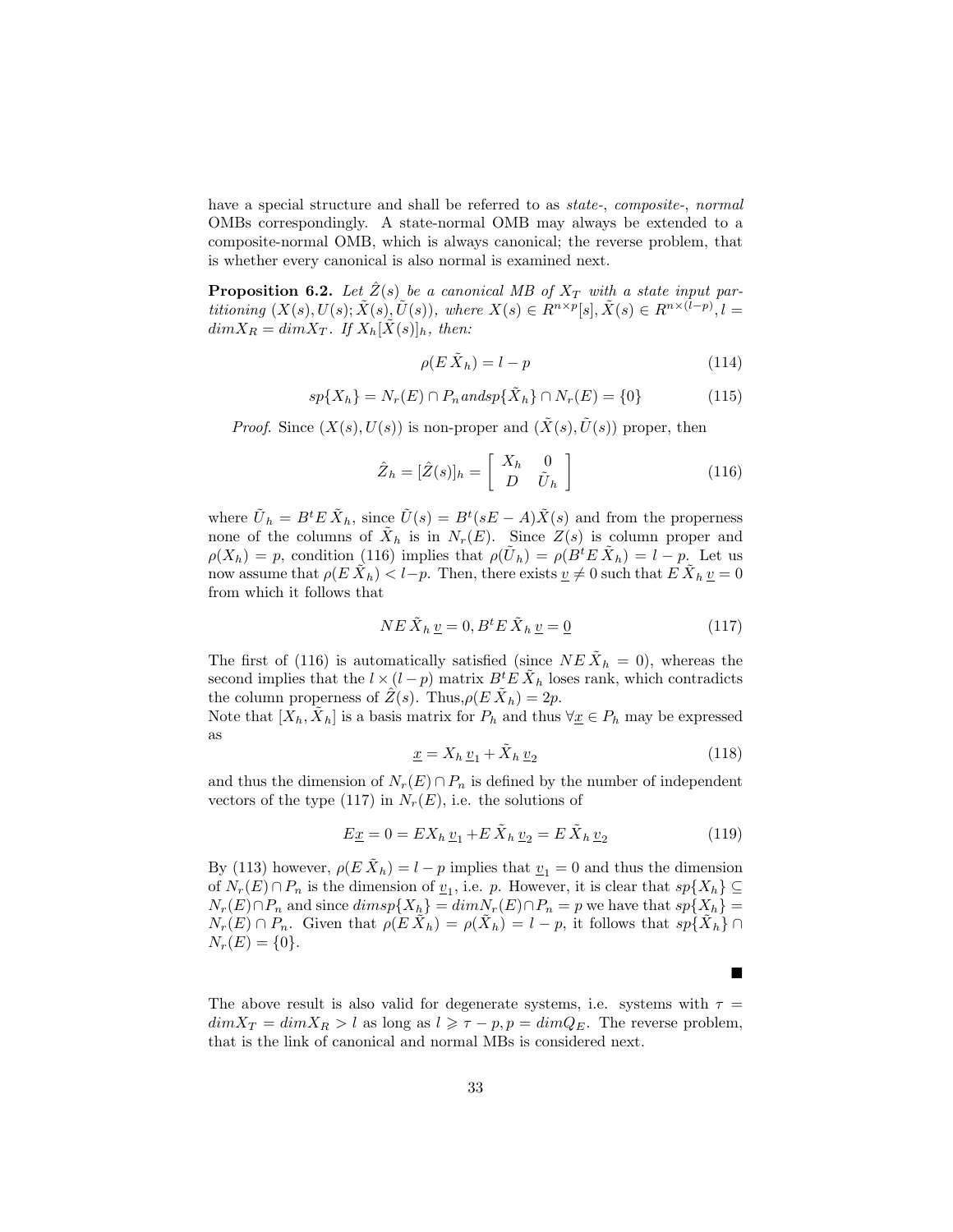**Corollary 6.1.** Let  $\hat{Z}(s)$  be an E−ordered MB of  $X_T$  with state part  $\hat{X}(s)$  =  $[X(s), \tilde{X}(s)]$ , where  $(X(s), U(s))$  corresponds to non-proper pairs and  $(\tilde{X}(s), \tilde{U}(s))$ to proper pairs. The state part  $X(s)$  is a normal MB of  $X_R$ , if and only if  $Z(s)$ is a canonical MB of  $X_T$ .

*Proof.* By Theorem 6.2 it follows that if  $\hat{X}(s)$  is normal, then it is an MB for  $X_R$  and may be extended to an MB  $\hat{Z}(s)$  of  $X_T$ , which immediately makes  $\hat{Z}(s)$  canonical; this proves that  $\hat{X}(s)$  normal implies  $\hat{Z}(s)$  canonical. To prove that  $\hat{Z}(s)$  canonical implies  $\hat{X}(s)$  normal, we argue as follows:  $\hat{Z}(s)$  canonical implies that  $X(s)$  is a minimal basis. Let us partition the ordered  $X(s)$  as

$$
\hat{X}(s) = [X_{\nu'1}(s), \dots, X_{\nu'_{\rho}}(s); \tilde{X}_{\sigma'1}(s), \dots, \tilde{X}_{\sigma'\pi}(s)] = [X(s), \tilde{X}(s)] \tag{120}
$$

where  $X_{\nu'1}(s) \in R^{n \times \mu'_{\nu'1}}[s], \tilde{X}_{\sigma'_{j}}(s) \in R^{n \times \tau'_{\sigma'j}}[s]$  correspond to blocks of nonproper, proper vectors with degrees  $d_{\nu',}, d_{\sigma'_{j}}$  respectively. The (119) partitioning of  $\hat{X}(s)$  defines sets of indices

$$
J' = \{ (d_{\nu',i}, \mu'_{\nu',i}), i \in \underline{\rho} \}, \tilde{J}' = \{ (d_{\sigma',i}, \tau'_{\sigma',i}), j \in \underline{\pi} \}
$$
(121)

where it is also assumed that the blocks in  $X(s)$ ,  $\tilde{X}(s)$  are ordered according to ascending degrees. We may now order the columns of  $X(s)$  according to ascending degrees, that is:

$$
X'(s) = [X'_{1}(s); \dots; X'_{n}(s)] \tag{122}
$$

where  $X'_{i}(s) \in R^{n \times r_{i}}[s]$  and all columns have the same degree  $d_{i}$ . These blocks are formed as:

- (i) If  $i = \nu'_{k}$  and  $\nu'_{k} \notin {\sigma'_{1}, \ldots, \sigma'_{\pi}}$ , then  $X'_{i}(s) = X'_{\nu'_{k}}$ ;
- (ii) If  $i = \sigma'_{k}$  and  $\sigma'_{k} \notin {\{\nu'_{1}, \ldots, \nu'_{\rho'}\}}$ , then  $X'_{i}(s) = \tilde{X}_{\sigma'_{k}}(s)$ ;
- (iii) If  $i = \nu'_{k} = \sigma'_{k}$ , then  $X'_{i}(s) = [X_{\nu'_{k}}(s), \tilde{X}_{\sigma'_{k}}(s)].$

If we now denote by  $X_h^{'i}, X_h^{'j}, X_h^{'k}$  the high coefficient matrices of  $X'(s), X_j(s), \tilde{X}_k(s)$ and denote

$$
X_h^i[\ldots, X_h^j, \ldots], \tilde{X}_h^i[\ldots, \tilde{X}_h^j, \ldots] \forall j \leq i
$$
\n(123)

then since  $X'(s)$  is an OMB of  $X_R$ ,  $P_i sp[X_h^{j_1}, \ldots, X_h^{j_i}]$  and  $Q_i = N_r(E) \cap P_i =$  $h \cdot \cdots \cdot \Lambda_h$  $sp\{x_{h}^{i)}$  $\{i\}\}\$ , since  $E[\tilde{X}_h^{\sigma_1}]$  $\tilde{\alpha}_h^{\sigma_1};\ldots;\tilde{X}_h^{\sigma_{\pi}}$  $\binom{6}{h}$  has full rank (by Proposition 115) and thus  $E \tilde{X}_{h}^{i}$  has also full rank. From the construction of  $Q_{i}$  it follows that the set of indices for which  $Q_{i-1} \subset Q_i$  are precisely the indices  $\{\nu'_1, \ldots, \nu'_\rho\}$ . For each such index it is clear by the construction of the bases of  $Q_i$  that

$$
Q_{\nu_i} = Q_{\nu_i - 1} \notin sp\{X_h^{\nu_i}\}\tag{124}
$$

and thus the set  $\{sp\{X_h^{\nu'_{i}}\}, i \in \rho\}$  is an E-SPSP, with the set  $\{sp\{\tilde{X}_h^{\sigma'_{i}}\}, i \in \pi\}$ being its complementary set. Thus  $J = J'$  and  $\tilde{J} = \tilde{J}'$ .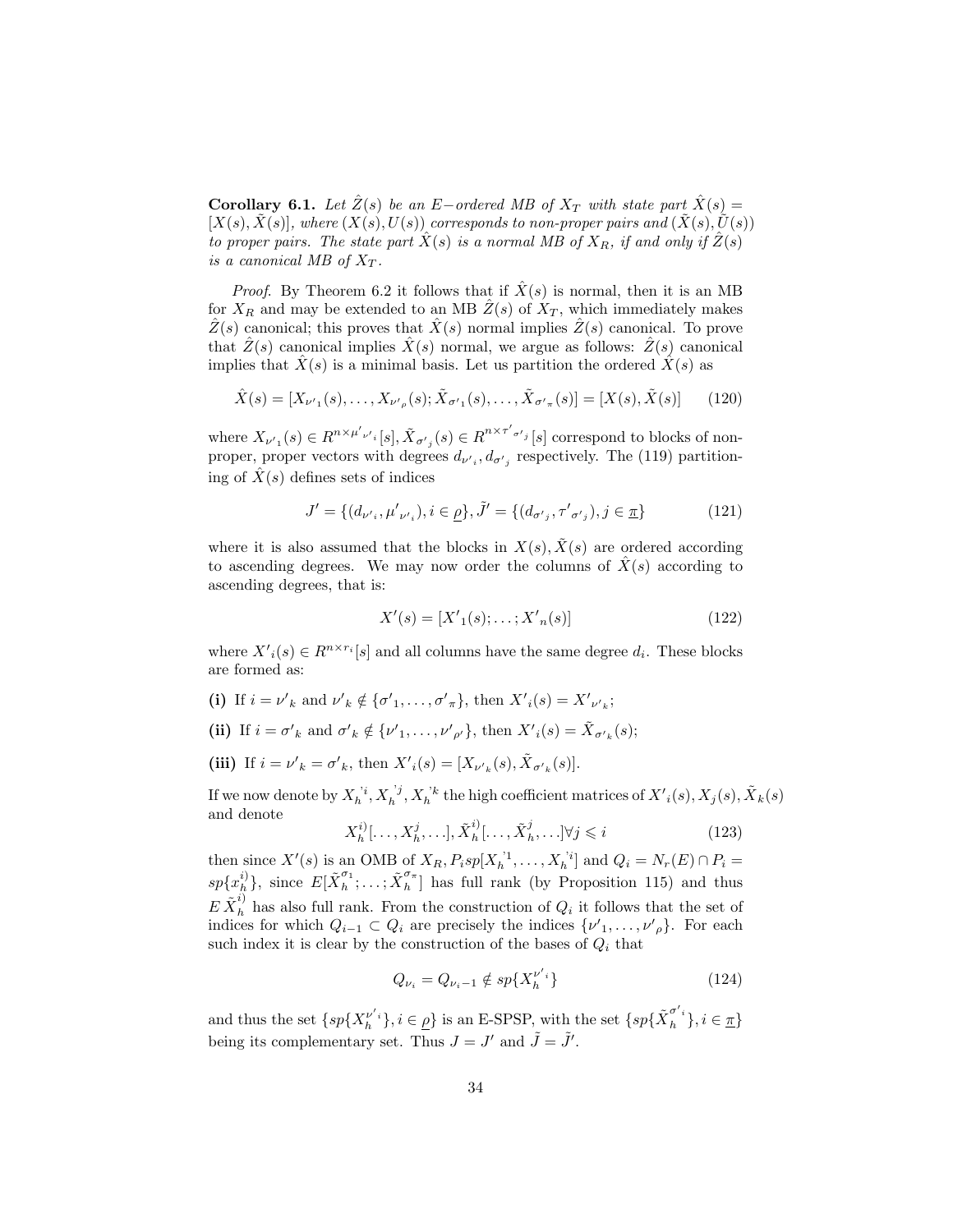An immediate consequence of Proposition 6.3 and Corollary 6.4 is the following result characterising canonical minimal bases.

**Corollary 6.2.** Let  $\hat{X}(s) = [X(s); \tilde{X}(s)]$  be an MBM of  $X_r$ , where  $[X(s)]_h =$  $[...,\underline{x}^i,...] = X_h, \underline{x}_h^i \in N_r(E), [\tilde{X}(s)]_h = [...,\tilde{\underline{x}}_h^j,...] = \tilde{X}_h, \tilde{\underline{x}}_h^j \notin N_r(E)$  and the columns in  $X(s)$ ,  $X(s)$  are ordered according to ascending degrees. The MB  $X(s)$  is normal, if and only if

$$
sp\{X_h\} = N_r(E) \cap P_n \text{ and } sp\{\tilde{X}_h\} \cap N_r(E) = \{0\}
$$
\n
$$
(125)
$$

The above results show that the notions of canonical and normal OMBs are equivalent. The natural partitioning of the indices  $I$  of  $X_R$  into the pair of E−characteristics  $J_E, J_E$  introduces new variants for the  $H(S_E)$  orbit and this is expressed by the following result.

**Corollary 6.3.** Let  $(J_E, \tilde{J}_E)$  be the pair of E−characteristics of  $X_R$ , where  $J_E = \{ (d_{\nu_i}, \mu_{\nu_i}), i \in \rho, 0 \leqslant d_{\nu_i} < \ldots < d_{\nu_\rho} \}, \tilde{J}_E = \{ (d_{\sigma_i}, \tau_{\sigma_i}), i \in \pi, 0 \leqslant d_{\sigma_1} < \rho \}$  $\ldots < d_{\sigma_{\pi}}$ . Then,

(i)  $(J_E, \tilde{J}_E)$  defines a partitioning of the set of CMI,  $I_C(R)$  in the sense:

$$
I_C(R) = J_E \dot{\cup} \tilde{J}_E \tag{126}
$$

 $\blacksquare$ 

(ii) If  $\tilde{J}_E^* = \{(d_{\sigma_i+1}, \tau_{\sigma_i}), i \in \pi\}$ , then the pair  $(J_E, \tilde{J}_E^*)$  defines a partitioning of the set of CMI,  $I_C(T)$ , in the sense:

$$
I_C(T) = J_E \dot{\cup} \tilde{J}_E^{\star}
$$
\n(127)

The above partitioning of  $I_{C}(T)$  is an invariant of  $H(S_{E})$  and common to all canonical MBs of  $X_T$ .

Note that  $\dot{\cup}$  indicates "extended union" in the sense that if  $(d_i, p_i)$  is in  $J_E$ , or  $\tilde{J}_E$ , then  $(d_i, p_i)$  is in the union; if  $(d_i, \mu_i) \in J_E$  and  $(d_i, \tau_i) \in \tilde{J}_E$ , then  $(d_i, \mu_i + \tau_i)$  appears in the union. The sets of indices are  $J_E$ ,  $\tilde{J}_E^*$  shall be called the non-proper-, proper indices of  $S_E$  respectively. Procedures for computing these indices are suggested by the way they have been defined. In fact, we distinguish a geometric approach based on the geometric invariants of  $X_R$  and an algebraic approach based on the properties of canonical minimal bases.

Geometric Procedure: Let  $\{P_i, i \in \pi\}$  be the set of high coefficient spaces (computed from any OMB of  $X_R$  (see [21])) and define the sequence of spaces  $\{Q_i: Q_i = N_r(E) \cap P_i, i \in \underline{n}\}\$ . Given that  $Q_1 \subseteq \ldots \subseteq Q_n$ , we may compute the E−trace  $\theta_E = \{\nu_1, \ldots, \nu_\rho\}$  for which  $Q_{\nu_i-1} \subset Q_{\nu_i}$ . For every  $\nu_i \in \theta_E$  we define  $J_E$  by

$$
J_E = \{ (d_{\nu_i}, \mu_{\nu_i}) : \nu_i \in \theta_E, d_{\nu_i} = \gamma(P_{\nu_i}), \mu_{\nu_i} = \dim Q_{\nu_i} = \dim Q_{\nu_i - 1} \}
$$
(128)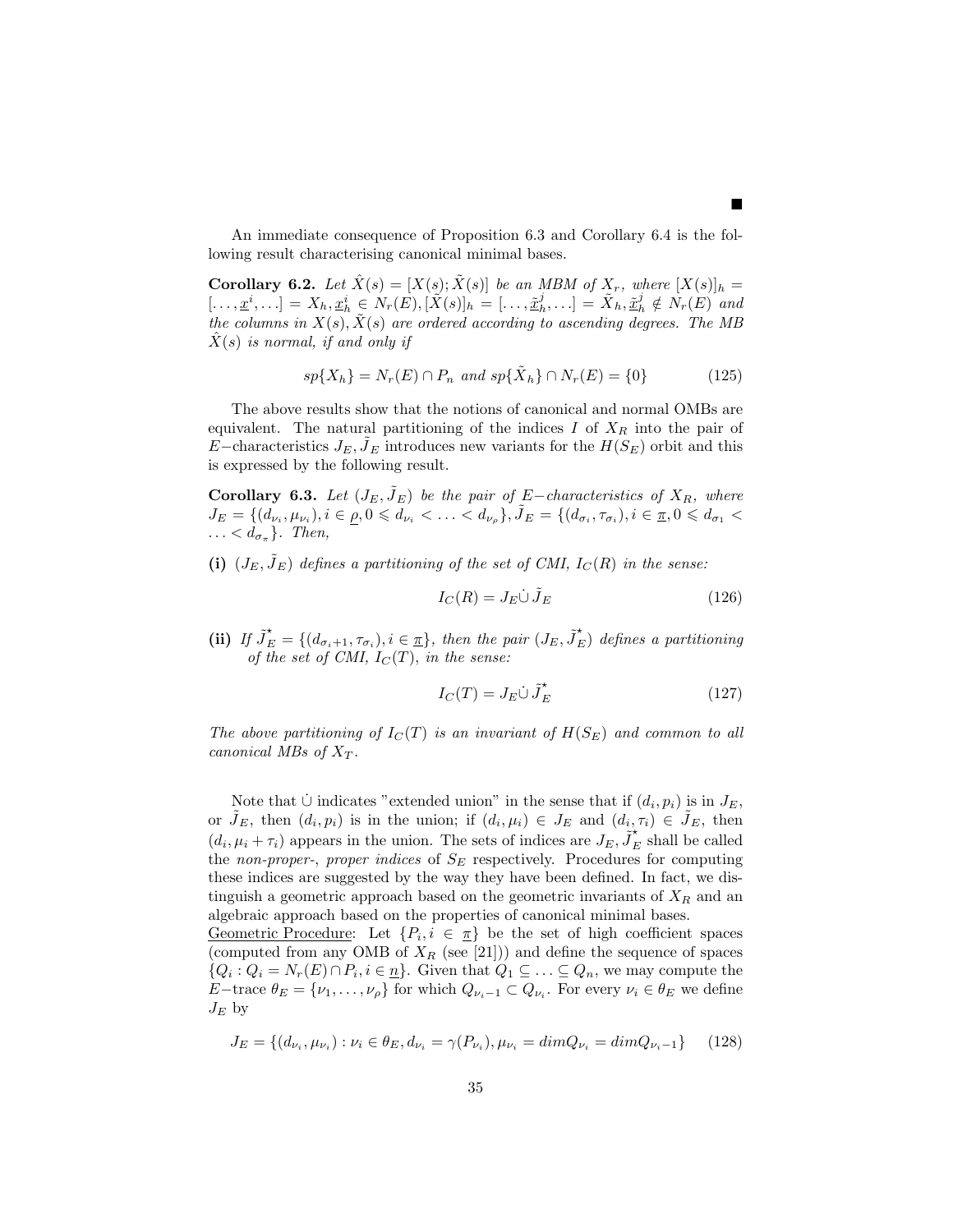The E−dual characteristic  $\tilde{J}_E$  is then defined as the complementary of  $J_E$  with respect to the index  $I = \{(d_i, r_i), i \in \underline{n}\}\$  of  $X_R$ .

The algebraic approach relies on the construction of canonical or normal MBs of  $X_R$  from any OMB. We may state the following result.

**Proposition 6.3.** Let  $X'(s) = [X'_{1}(s), \ldots, X'_{n}(s)]$  be an OMBM of  $X_{R}$ , with index  $I = \{(d_i, r_i), i \in \underline{n}, 0 \leqslant d_1 < \ldots < d_n\}$  and let  $(J_E, \tilde{J}_E)$  be the E-pair of characteristics of I, where  $J_E = \{(d_{\nu_i}, \mu_{\nu_i}), i \in \rho\}, \mathcal{\hat{J}}_E = \{(d_{\sigma_j}, \tau_{\sigma_j}), j \in \mathcal{\underline{\pi}}\}.$ There always exists an I−structured R[s]−unimodular matrix  $W(s)$  such that

$$
X'(s)W(s) = \hat{X}(s) = [\hat{X}_1(s), \dots, \hat{X}_n(s)]
$$
\n(129)

where  $\hat{X}(s)$  is a normal MB of  $X_R$  such that:

- (i) If  $i = \nu_k$  and  $i \notin {\sigma_1, \ldots, \sigma_{\pi}}$ , then  $\hat{X}_i(s) = X_{\nu_k}(s)$ ;
- (ii) If  $i = \sigma_k$  and  $i \notin \{ \nu_1, \ldots, \nu_\rho \}$ , then  $\hat{X}_i(s) = \tilde{X}_{\sigma_k}(s)$ ;
- (iii) If  $i = \nu_k = \sigma_k$ , then  $\hat{X}_i(s) = [X_{\nu_k}(s); \tilde{X}_{\sigma_k}(s)]$ .

and  $X_i(s)$ ,  $\tilde{X}_j(s)$  are the blocks associated with the  $J_E$ ,  $\tilde{J}_E$  characteristics respectively.

Proof. The proof is constructive and the two general steps are described below. We shall denote by  $X^h[X(s)]_h$ .

**Step 1:** Let  $\nu_i$  be the smallest integer such that  $P_{\nu_i} \cap N_r(E) \neq \{0\}$  whereas  $\overline{P}_{\nu_1-1} \cap N_r(E) = \{0\}.$  Two different bases for  $P_{\nu_1}$  may be defined by the matrices

$$
P_{\nu_i} = [X_1^{'h}; \dots; X_{\nu_1 - 1}^{'h}; X_{\nu_1}^{'h}], \overline{P}_{\nu_1} = [X_1^{'h}; \dots; X_{\nu_1 - 1}^{'h}; X_{\nu_1}^{'h}; \tilde{X}_{\nu_1}^h]
$$
(130)

where  $X_{\nu_1}^h$  is a basis for  $P_{\nu_1} \cap N_r(E)$  and  $\tilde{X}_{\nu}^h$  $\mu_1$  a complementary block such that  $sp\{\tilde{X}_{\nu}^{h}$  $\{b_{\nu_1}\}\in P_{\nu_1}, sp\{\tilde{X}_{\nu_1}^{h}\}$  $\binom{n}{\nu_1} \cap N_r(E) = \{0\}.$  Clearly:

$$
\overline{P}_{\nu_1} = P_{\nu_1} \begin{bmatrix} I & & & Q_1 \\ & I & & 0 & Q_2 \\ & & \ddots & & \vdots \\ & & & I & Q_{\nu_1 - 1} \\ & & & & Q_{\nu_1} \end{bmatrix}, Q_{\nu_1} \in R^{r_{\nu_1} \times r_{\nu_1}}, |Q_{\nu_1}| \neq 0 \quad (131)
$$

If we now define the matrix

$$
W_{\nu_1}(s) = \begin{bmatrix} I_{r_1} & 0 & Q_1 s^{d_{\nu_1} - d_1} & & \\ & \ddots & & \vdots & & 0 \\ 0 & & I_{r_{\nu_1 - 1}} & Q_{\nu_1 - 1} s^{d_{\nu_1} - d_{\nu_1} - 1} & & \\ & & 0 & Q_{\nu_1} & & \\ & & & 0 & I \end{bmatrix}
$$
 (132)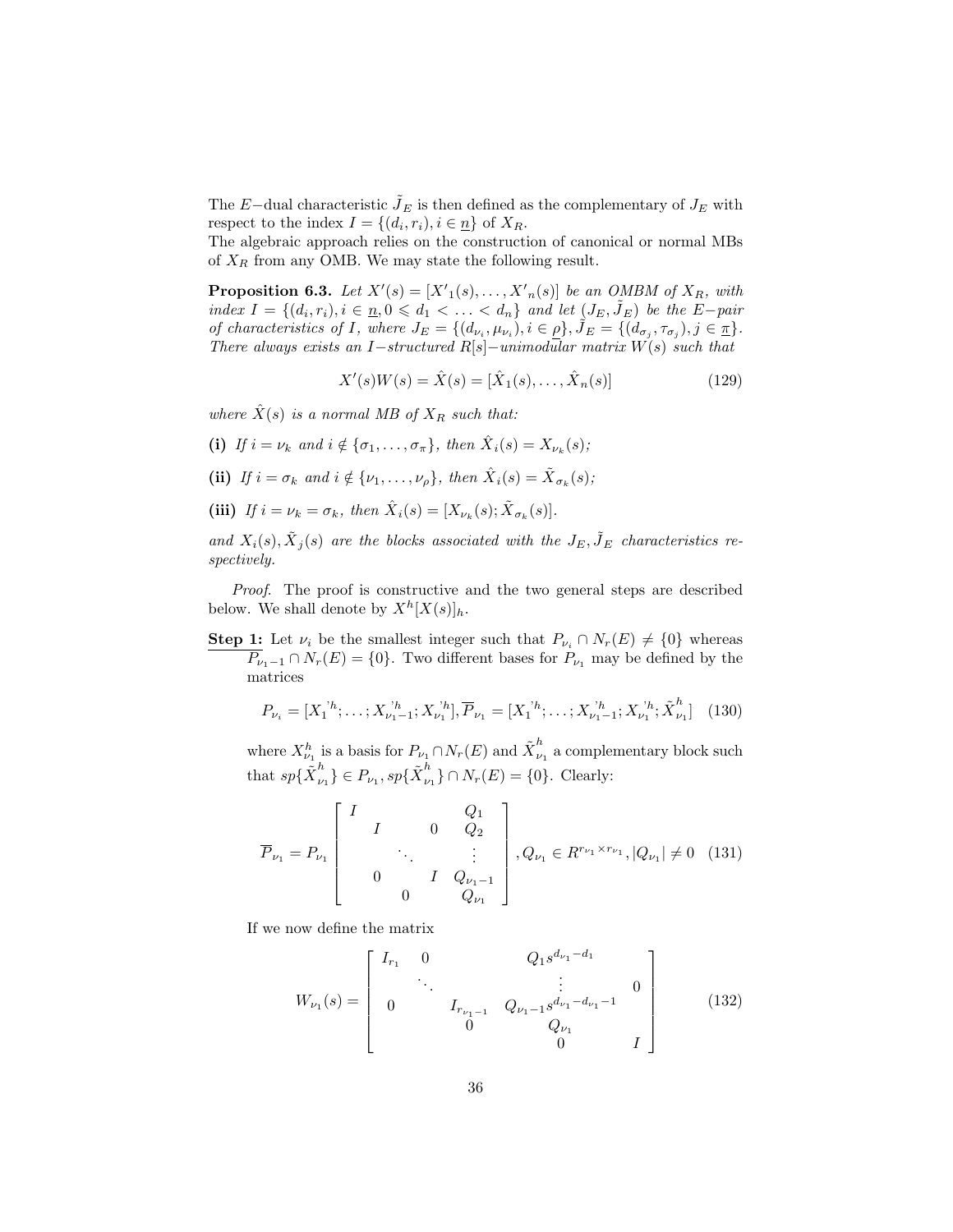it is clear that

$$
X^{\nu_1}(s) = X'(s)W_{\nu_1}(s) = [\overline{X}^{\nu_1}(s); X'_{\nu_1+1}(s), \dots, X'_{n}(s)]
$$
 (133)

$$
\overline{X}^{\nu_1}(s) = [\tilde{X}_1(s); \dots; \tilde{X}'_{\nu_1 - 1}; X_{\nu_1}(s); \tilde{X}_{\nu_1}(s)]
$$
\n(134)

where the blocks  $X_{\nu_1}(s), \tilde{X}_{\nu_1}(s)$  are generated by  $X_{\nu_1}^h, \tilde{X}_{\nu}^h$  $\int_{\nu_1}^{\nu}$  respectively and  $\tilde{X}_i(s) = {X'}_i(s), i = 1, ..., \nu_1-1$ . Since  $P_{\nu_1-1} \cap N_r(E) = \{0\}$ , it follows that the matrix  $X^{\nu_1}(s)$  satisfies the conditions of a normal matrix up to the  $\nu_1$  index. The matrix  $W_{\nu_1}(s)$  is clearly an *I*-structured  $R[s]$ -unimodular.

**Step 2:** Assume now that  $\nu_2$  is the next index for which  $Q_{\nu_2-1} \subset Q_{\nu_2}$ , where  $\overline{Q_i} = N_r(E) \cap P_i$ . Starting from the  $X^{\nu_1}(s)$  OMBM we consider two different basis matrices for  $P_{\nu_2}$  as shown below

$$
P_{\nu_2} = [\overline{P}_{\nu_1}; \dots; X_{\nu_2-1}^{\ \prime h}; X_{\nu_2}^{\ \prime h}], \overline{P}_{\nu_2} = [\overline{P}_{\nu_1}; \dots; X_{\nu_2-1}^{\ \prime h}; X_{\nu_2}^{\ \prime h}; \tilde{X}_{\nu_2}^h] \tag{135}
$$

where since  $Q_{\nu_1+1} = \ldots = Q_{\nu_2-1}$  it follows that the spaces  $sp\{X_i^{\ h}\}, i =$  $\nu_1 + 1, \ldots, \nu_2 - 1$  have no intersection with  $N_r(E), X_{\nu_2}^h$  is a matrix such that  $sp\{X_{\nu_1}^h\}\oplus sp\{X_{\nu_2}^h\}=Q_{\nu_2}=N_r(E)\cap P_{\nu_2}$  and  $\tilde{X}_{\nu}^h$  $\int_{\nu_2}^{\nu_1}$  is a complementary column block such that  $sp\{\tilde{X}_{\nu}^{h}$  $\binom{h}{\nu_2} \cap N_r(E) = \{0\}$  and  $sp\{\tilde{X}_{\nu_1}^h\}$  $\{ \nu_{\nu_2}^n \} \in P_{\nu_2}$  but not in  $P_{\nu_2-1}$ . Clearly,

$$
\overline{P}_{\nu_2} = P_{\nu_2} \begin{bmatrix} I & Q'_{1} \\ \cdot & \cdot & 0 & \vdots \\ 0 & I & Q'_{\nu_2 - 1} \\ 0 & Q_{\nu_2} & Q_{\nu_2} \end{bmatrix}, Q_{\nu_2} \in R^{r_{\nu_2} \times r_{\nu_2}}, |Q_{\nu_2}| \neq 0 \quad (136)
$$

If we now define the matrix

$$
W_{\nu_2}(s) = \begin{bmatrix} I_{r_1} & 0 & Q_1 s^{d_{\nu_2} - d_1} \\ \cdot & \cdot & \cdot \\ 0 & I & Q'_{\nu_2 - 1} s^{d_{\nu_2} - d_{\nu_2} - 1} \\ 0 & I & Q_{\nu_2} \\ 0 & I \end{bmatrix}
$$
(137)

It is clear that

$$
X^{\nu_2}(s) = X^{\nu_1}(s)W_{\nu_2}(s) = [\overline{X}^{\nu_2}(s); X'_{\nu_2+1}(s); \dots; X'_{n}(s)] \tag{138}
$$

$$
\overline{X}^{\nu}(s) = [\overline{X}^{\nu_1}(s); \tilde{X}_{\nu_1+1}(s); \dots; \tilde{X}_{\nu_2-1}(s); X_{\nu_2}(s); \tilde{X}_{\nu_2}(s)] \tag{139}
$$

where the blocks  $X_{\nu_2}(s), \tilde{X}_{\nu_2}(s)$  are generated by  $X_{\nu_2}^h, \tilde{X}_{\nu_2}^h$  $\sum_{\nu_2}^{\infty}$  respectively and  $\tilde{X}_i(s) = X'_i(s), i = \nu_1 + 1, \dots, \nu_2 + 1$ . Since  $sp\{X_i^{b_i}\} \cap N_r(E) = \{0\}$ for a normal matrix up to the  $\nu_2$  index. It is clear that  $W_{\nu_2}(s)$  is an I−structured  $R[s]$ −unimodular. The general step of the construction is obvious.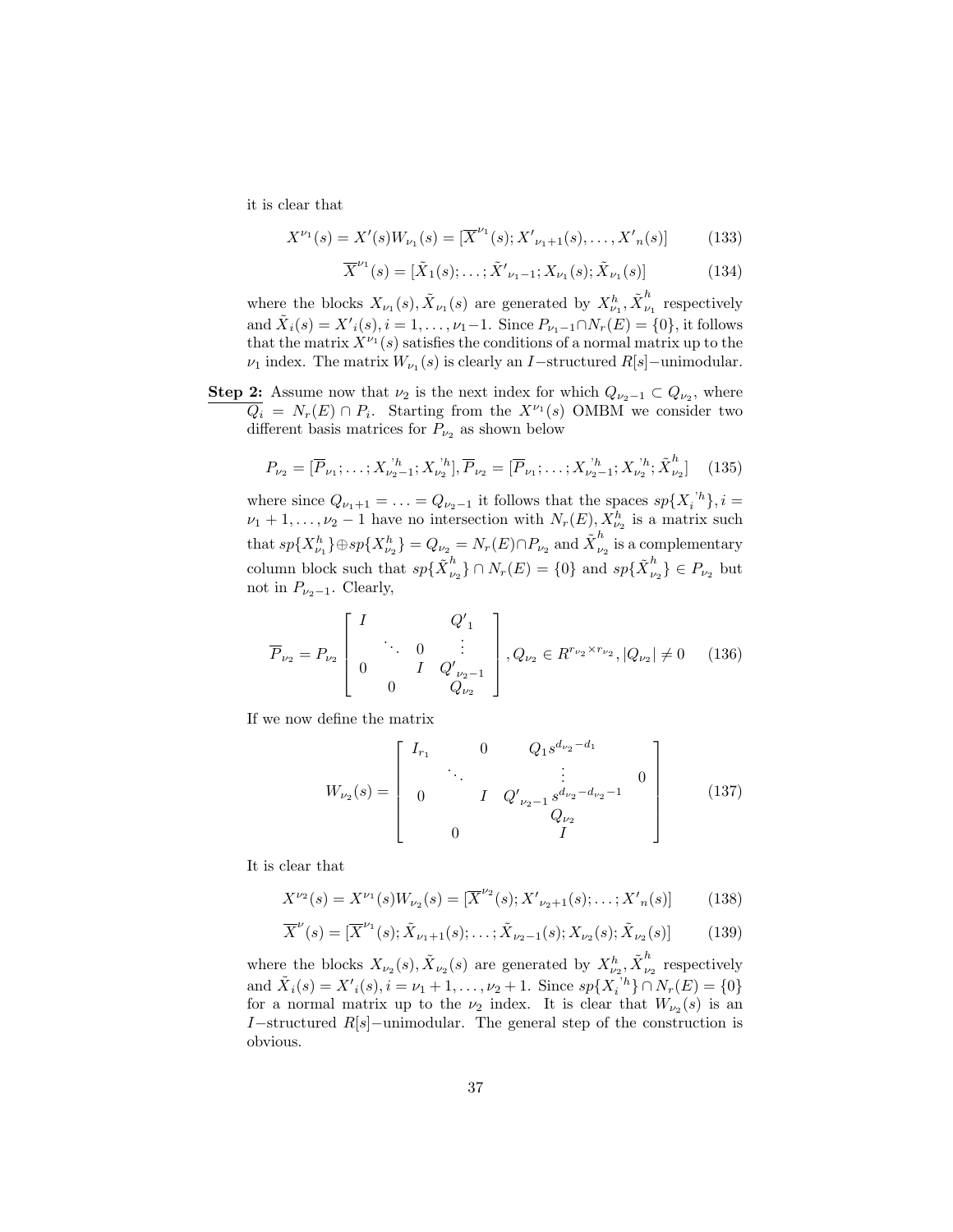The above result provides algebraic means for the reduction of any OMB of  $X_R$  to a normal OMB. Given that the proof of Proposition 6.7 is constructive, the general steps used there, also provide an algorithmic procedure for the construction of I−structured R[s]−unimodular matrices that reduces any OMB to a normal one.

The construction of a normal OMB from any OMB of  $X_R$  provides the means for parametrising all proper and non-proper pairs for the linear system  $S_E$ . Given that such pairs characterise spaces of the linear system with reachabilitycontrollability properties [25], [26], the current algebraic construction extends the algebraic characterisation of controllability subspaces [2], [11] to the case of singular systems by defining them as the span of the coefficient vectors of the state parts of the proper, non-proper pairs. This algebraic characterisation based on the proper, non-proper pair characterisation is crucial in defining the families of proper and non-proper reachability spaces for singular systems [26].

#### 7 Conclusions

Singular system properties are intimately linked to the theory of invariants of associated matrix pencils. The theory of minimal bases of the right (left) null spaces of such pencils is critical in defining the properties of system invariants, of the column minimal indices and row minimal indices type, whereas the properties of the vectors of the minimal bases define important geometric invariants (controllability spaces  $[2]$ ,  $[11]$ ,  $[12]$ ,  $[26]$ ). An important difference between the case of regular and singular systems is the classification of the state-input pairs into proper and non-proper which lead to the notion of canonical minimal bases of singular systems. This paper has developed the algebraic and geometric properties of canonical minimal bases, introduced new feedback invariants and provided algorithmic procedures for the computation of the invariants and the construction of such bases. The link of the proper- non-proper classification of right pairs to the definition of proper- non-proper reachability spaces [26] and the construction of normal OMBs are central to the parameterisation of the families of the proper and non-proper reachability spaces for singular systems. These spaces have assignability of spectra features and the study of these properties under different feedback schemes (state, state and derivative feedback etc) is currently under investigation. The use of the new invariants (propernon-proper classification of column indices) has already being demonstrated in the construction of canonical forms under the different transformation groups [15]; the feedback canonical form derived in [15] (generalization of the Kronecker form for singular systems) was constructed using elementary transformations. The current results on the construction of normal OMBs provide alternative means for the systematic construction of the transformation that can be used for this derivation and this is a topic under investigation. Of particular interest is the further classification of canonical bases in terms of properties of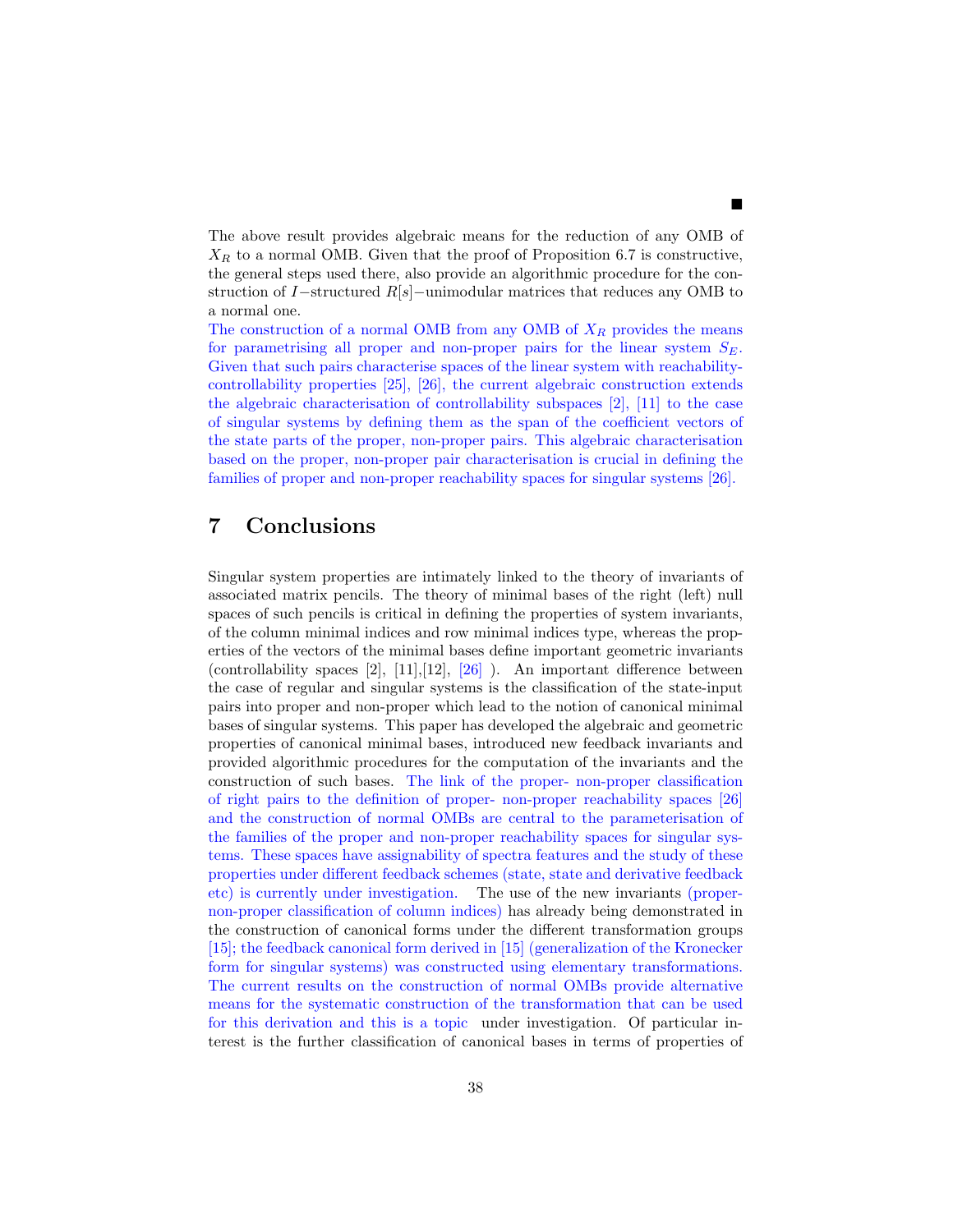the pivot indices [3],[8] and the study of the implications in the development of canonical forms under the general coordination transformation group. The significance of the pivot indices  $[8]$ ,  $[24]$ ,  $[28]$  to problems of system identification suggests that such extensions to the case of singular systems may provide the basis for a geometric characterisation of proper- non-proper pivot indices by providing additional insight to such issues. A detailed study of the classification of minimal bases using the further properties of the pivot indices and the investigation of such additional invariants to the properties of reachability and controllability subspaces for the case of singular systems [25],[26] is a subject for further research. The results on normal OMBs and their construction may be useful in the development of explicit solutions to control synthesis of singular systems [27], [28] by providing geometric tools for the construction of the feedback transformations.

#### References

- [1] MacLane, S. and Birkhoff, G.(1967) Algebra. MacMillan. New-York
- [2] Warren, M.E. and Eckenberg, A.E.(1975) On the Dimensions of Controllability Subspaces Matrices and Kronecker Invariants. SIAM Journal of Control Optimisation,Vol.13,pp.434-445
- [3] Forney, G.D.(1975): Minimal Bases of Rational Vector Spaces with Applications to Multivariable Linear Systems. SIAM Journal Control and Optimisation,Vol.13,pp. 493-520.
- [4] Rosenbrock, H.H.(1974) Structural Properties of Linear Dynamical Systems. Int. Journal of Control,Vol.20, pp.191-202
- [5] Rosenbrock, H.H.(1974): Order, Degree, Complexity. Int. Journal of Control,Vol.19, pp.323-331.
- [6] Wolovich,W.A.(1974): Equivalence and Invariants in Linear Multivariable Systems. JACC Proceedings, pp.177-185.
- [7] Scott, R.W. and Anderson, B.D.O.(1978): Least Order Stable Solutions of the Exact Model Matching Problem. Automatica, Vol.14, pp.481-492.
- [8] Kailath, T.(1980): Linear Systems. Prentice Hall, Englewood Cliffs, New Jersey.
- [9] Vardoulakis, A.I.G. and Karcanias,N.(1984): Proper and Stable Minimal McMillan Degree Bases of Rational Vector Spaces. IEEE Trans. Aut. Control, AC-19, pp.1118-1120.
- [10] Gantmacher, F.R.(1959): Theory of Matrices. Vol.2, Chelsea, New York.
- [11] Wonham, W.M.(1979): Linear Multivariable Control: A Geometric Approach. 2nd Edition, Springer-Verlag, New York.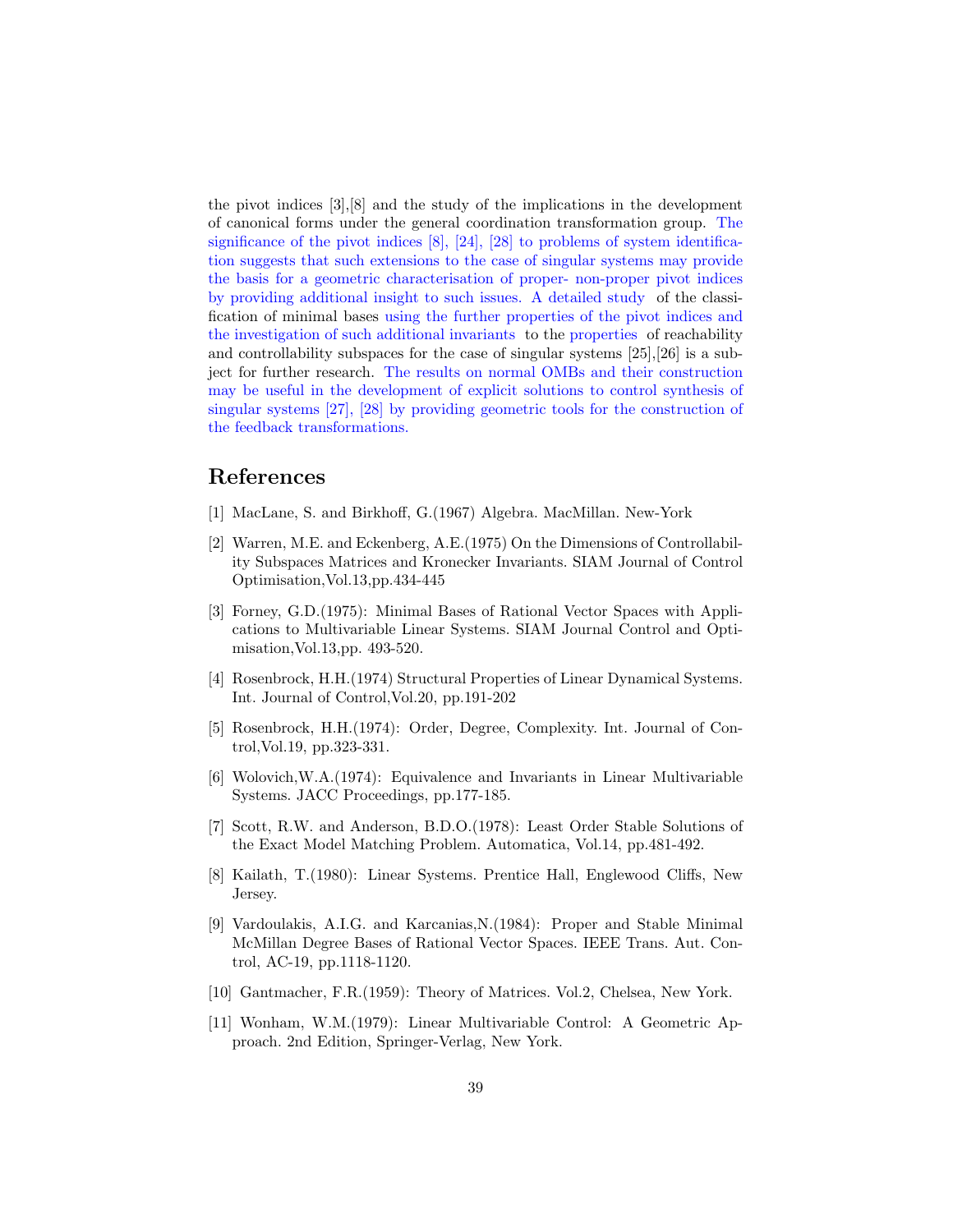- [12] Karcanias, N.(1979): On the Basis Matrix Characterisation of Controllability Subspaces. Int. J. of Control, Vol.29, pp.767-786.
- [13] Karcanias, N. and MacBean, P.(1981):Structural Invariants and Canonical Forms of Linear Multivariable Systems. 3rd IMA Intern. Conf. on Control Theory, Acad. Press. pp.257-282.
- [14] Lewis, F.(1989): A survey of Linear Singular Systems. Cicuits, Systems and Signal Process, Vol.8, pp.375-397.
- [15] Loiseau, J.J., Ozcaldiran, K., Malabre, M. and Karcanias, N.(1991): Feedback Canonical Forms of Singular Systems. Kybernetica, Vol. 4, pp.289-305.
- [16] Ozcaldiran, K.(1990): A complete classification of Controllable Singular Systems, IEEE CDC Conference.
- [17] Karcanias, N. and Eliopoulou, H.(1990): A Classification of Minimal Bases for Singular Systems. Progress in Systems and Control Theory, Proc. MTNS Conf., Amsterdam, pp.255-262.
- [18] Karcanias, N. and Eliopoulou, H.(1991): Families and Feedback Properties of Generalised Linear Systems. Proc. of 1st European Control Conf. Grenoble, pp.420-425.
- [19] Malabre, M., Kucera, V. and Zagalak, P.(1990): Reachability and Controllability Indices for Linear Descriptor Systems. System and Control Letters, Vol.15, pp.119-123.
- [20] Karcanias, N.(1992): Geometric Properties, Invariants and the Toeplitz Structure of Minimal Bases of Rational Vector Spaces, IMA Journal of Control Theory and Information, Vol.11, pp.1-11.
- [21] Karcanias, N.(1994): Minimal Bases of Matrix Pencils: Algebraic, Toeplitz Structure and Geometric Properties. Linear Algebra and its Applications, Vol.205–206, pp.831–868.
- [22] Jaffe, S. and Karcanias, N.(1981): Matrix Pencil Characterisation of Almost invariant Subspaces: A classification of Geometric Concepts. Int. J. of Control, Vol.33, pp.51-93.
- [23] Karcanias, N. and Kalogeropoulos, G.(1989): Geometric Theory and Feedback Invariants of Generalised Linear Systems: A Matrix Pencil Approach. Circuits, Systems and Signal Processes, Vol.8, pp.375-397.
- [24] Vafiadis, D., and Karcanias, N.(1997): Canonical Forms for Descriptor Systems under Restricted System Eigenvalue. Automatica, Vol.33, pp.955– 958.
- [25] Ozcaldiran, K.(1986): "A Geometric Characterisation of Reachable and Controllable Subspaces for Descriptor Systems", J. Circuits, Systems and Signal Proces., Vol.5, pp.37–48.